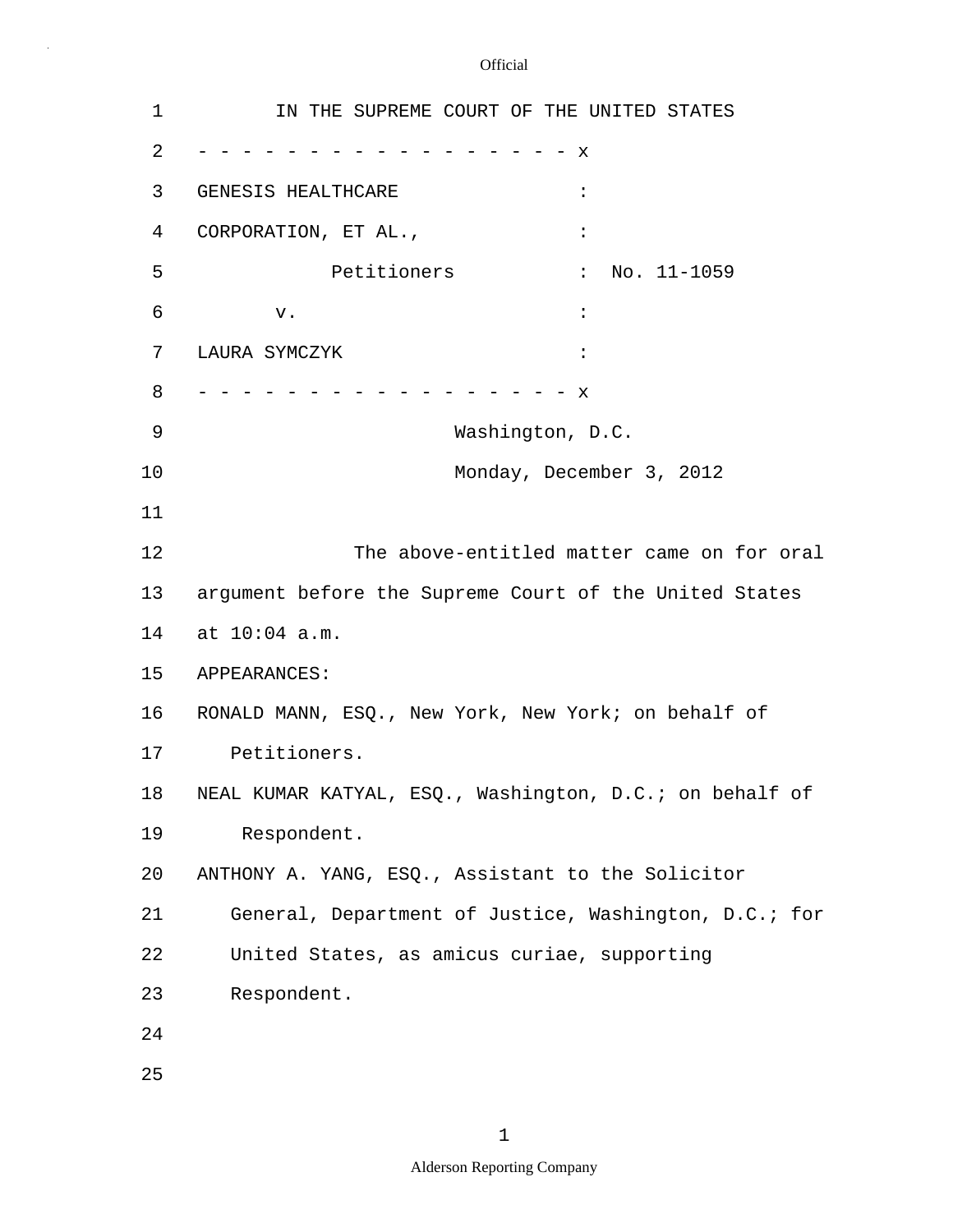| 1              | CONTENTS                             |      |
|----------------|--------------------------------------|------|
| 2              | ORAL ARGUMENT OF                     | PAGE |
| 3              | RONALD MANN, ESQ.                    |      |
| $\overline{4}$ | On behalf of the Petitioners         | 3    |
| 5              | ORAL ARGUMENT OF                     |      |
| 6              | NEAL KUMAR KATYAL, ESQ.              |      |
| 7              | On behalf of the Respondent          | 27   |
| 8              | ORAL ARGUMENT OF                     |      |
| 9              | ANTHONY A. YANG, ESQ.                |      |
| 10             | For United States, as amicus curiae, | 45   |
| 11             | supporting Respondent                |      |
| 12             | REBUTTAL ARGUMENT OF                 |      |
| 13             | RONALD MANN, ESQ.                    |      |
| 14             | On behalf of the Petitioners         | 56   |
| 15             |                                      |      |
| 16             |                                      |      |
| 17             |                                      |      |
| 18             |                                      |      |
| 19             |                                      |      |
| 20             |                                      |      |
| 21             |                                      |      |
| 22             |                                      |      |
| 23             |                                      |      |
| 24             |                                      |      |
| 25             |                                      |      |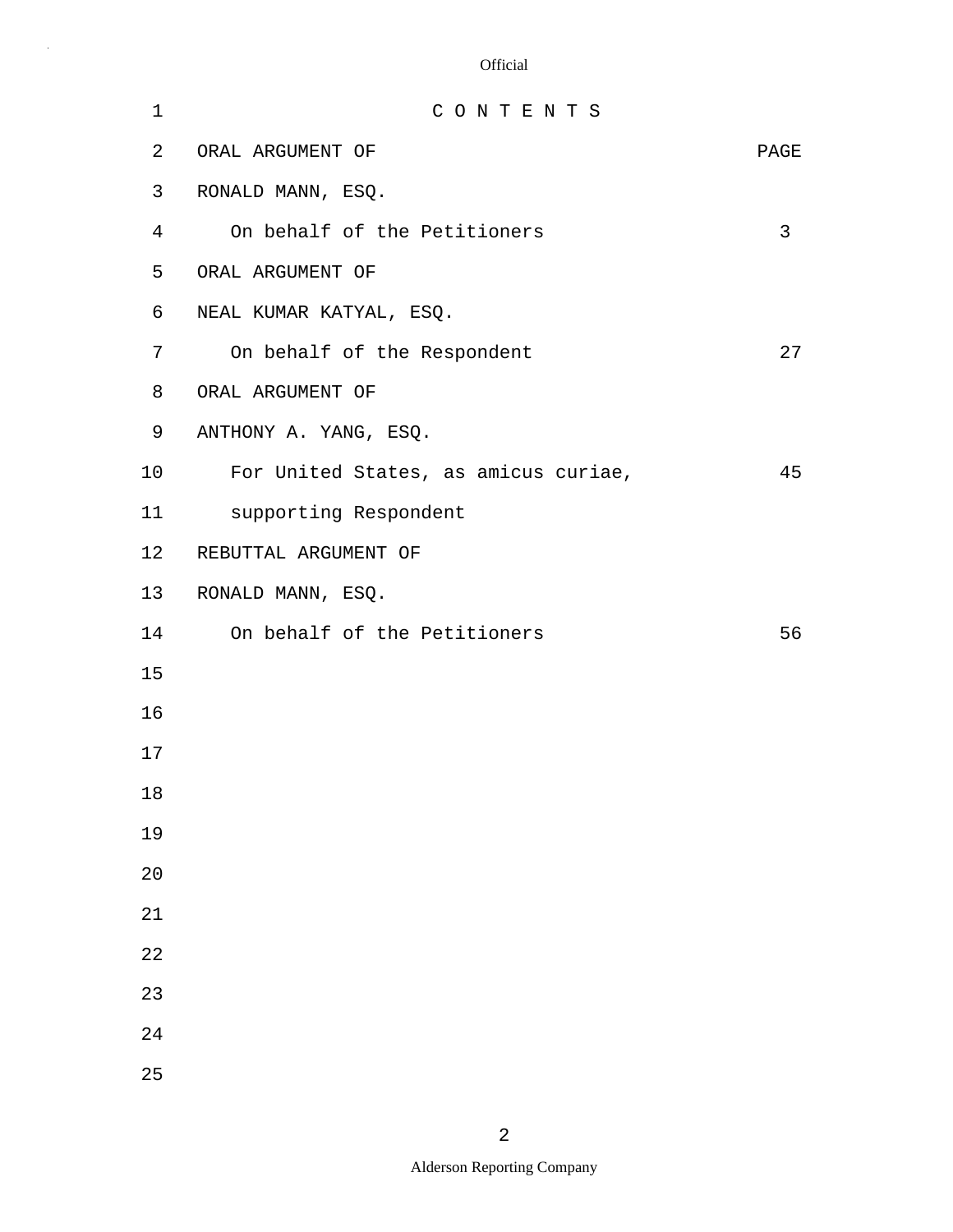| $\mathbf 1$    | PROCEEDINGS                                              |
|----------------|----------------------------------------------------------|
| $\overline{2}$ | (10:04 a.m.)                                             |
| 3              | CHIEF JUSTICE ROBERTS: We'll hear argument               |
| 4              | first this morning in Case 11-1059, Genesis HealthCare   |
| 5              | v. Symczyk.                                              |
| 6              | Mr. Mann.                                                |
| 7              | ORAL ARGUMENT OF RONALD MANN                             |
| 8              | ON BEHALF OF THE PETITIONERS                             |
| 9              | MR. MANN: Thank you, Mr. Chief Justice, and              |
| 10             | may it please the Court:                                 |
| 11             | The decision of the court of appeals                     |
| 12             | deprives the Defendant of the ability to free itself     |
| 13             | from litigation, even when it is willing to pay complete |
| 14             | relief to the sole Plaintiff; thus, as long as the       |
| 15             | Plaintiff refuses to accept full and complete payment, a |
| 16             | putative collective action must continue onward to       |
| 17             | certification.                                           |
| 18             | JUSTICE GINSBURG: Did that offer include                 |
| 19             | admission of liability?                                  |
| 20             | Or was it just that it was going to pay the              |
| 21             | amount of damages requested?                             |
| 22             | MR. MANN: That's a good question,                        |
| 23             | Justice Ginsburg. Because it was an offer of judgment,   |
| 24             | if the offer had been accepted, the result would have    |
| 25             | been a judgment by the Federal court imposing liability  |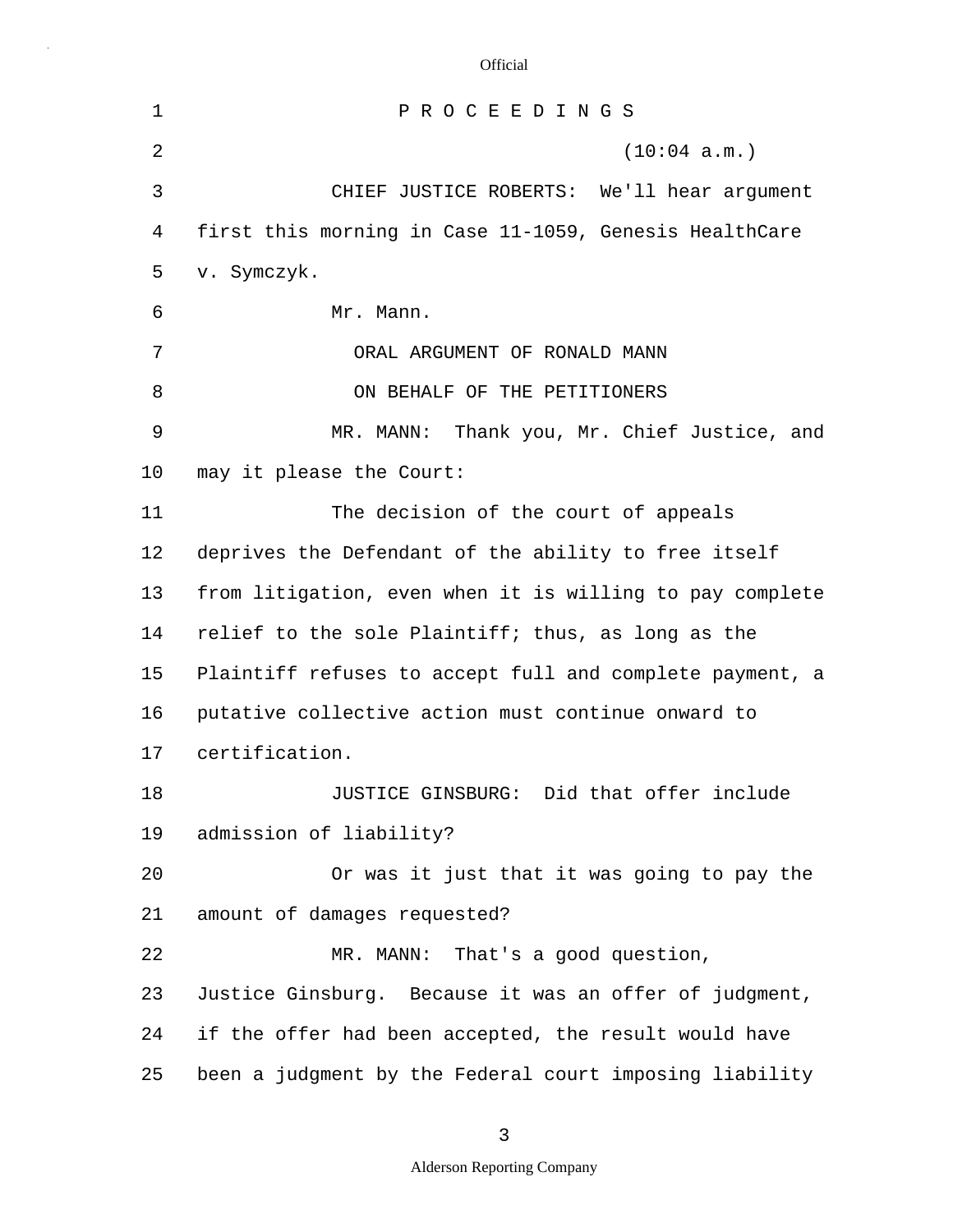5 10 15 20 25 1 under the statute, under the Fair Labor Standards Act, 2 on the Defendant, and requiring the Defendant to pay 3 full and complete relief, including costs and attorneys' 4 fees, to the Plaintiffs. So there would have been a judgment of the Federal court imposing liability under 6 the statute. 7 JUSTICE GINSBURG: So if -- if there were 8 judgment of liability, then that would be preclusive for 9 all other people similarly situated? MR. MANN: Well, I think there is rules of 11 issuing claim conclusion that would flow from the 12 judgment, and it would have -- 13 JUSTICE GINSBURG: Well, that -- so the next 14 case is another employee who claims uncompensated work time, and that's brought on behalf of similarly situated 16 people. Then that next case, the employer would be -- 17 would be subject to summary judgment because the 18 liability has been established. 19 MR. MANN: Well, there would be a variety of fact questions that would have to be resolved to 21 determine the extent of the preclusion from the first 22 judgment. But the rules of issue and claim preclusion 23 would apply. And to the extent those rules call for 24 matters that were comprehended within the judgment to bind, in a later case, they would.

4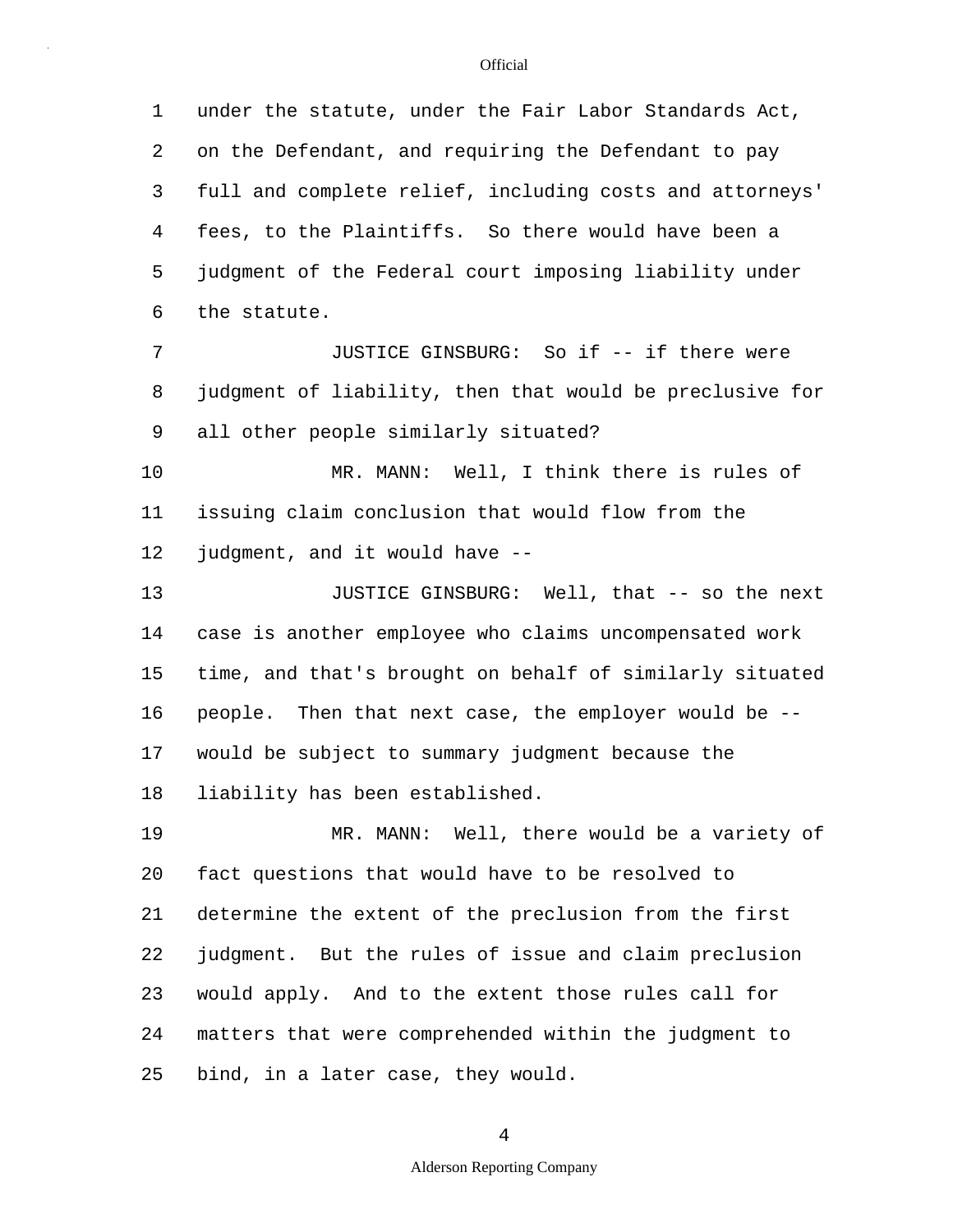| 1       | I think the way that I would put it, looking             |
|---------|----------------------------------------------------------|
| 2       | back to Justice Kagan's opinion in the Smith v. Bayer    |
| 3       | case, it's common for there to be a preclusive effect of |
| 4       | a judgment in one case against people that are not       |
| 5       | parties. And this would have been a judgment imposing    |
| 6       | liability under the Fair Labor Standards Act, based on   |
| 7       | the allegations made in the complaint. And that's        |
| 8       | what $--$                                                |
| 9       | JUSTICE SOTOMAYOR: Counsel, so what am I to              |
| $10 \,$ | make of your transmittal letter which says, in the offer |
| 11      | itself, that -- JA 5556, that Petitioners make clear     |
| 12      | that the offer of judgment, quote, "was not to be        |
| 13      | construed as an admission that Petitioners are liable in |
| 14      | this action or that Respondent has suffered any damage"? |
| 15      | What -- what are we to make of that --                   |
| 16      | MR. MANN: Well, let me --                                |
| 17      | JUSTICE SOTOMAYOR: -- when you're now                    |
| 18      | claiming that you would have accepted a judgment of      |
| 19      | liability?                                               |
| 20      | MR. MANN: Well, I don't think that you have              |
| 21      | to rely on my statements here, to say that we would have |
| 22      | accepted judgment of liability at that time. The -- the  |
| 23      | offer itself has a formal offer of judgment on a form    |
| 24      | promulgated by the trial court.                          |
| 25      | The offer itself is not an admission of                  |

5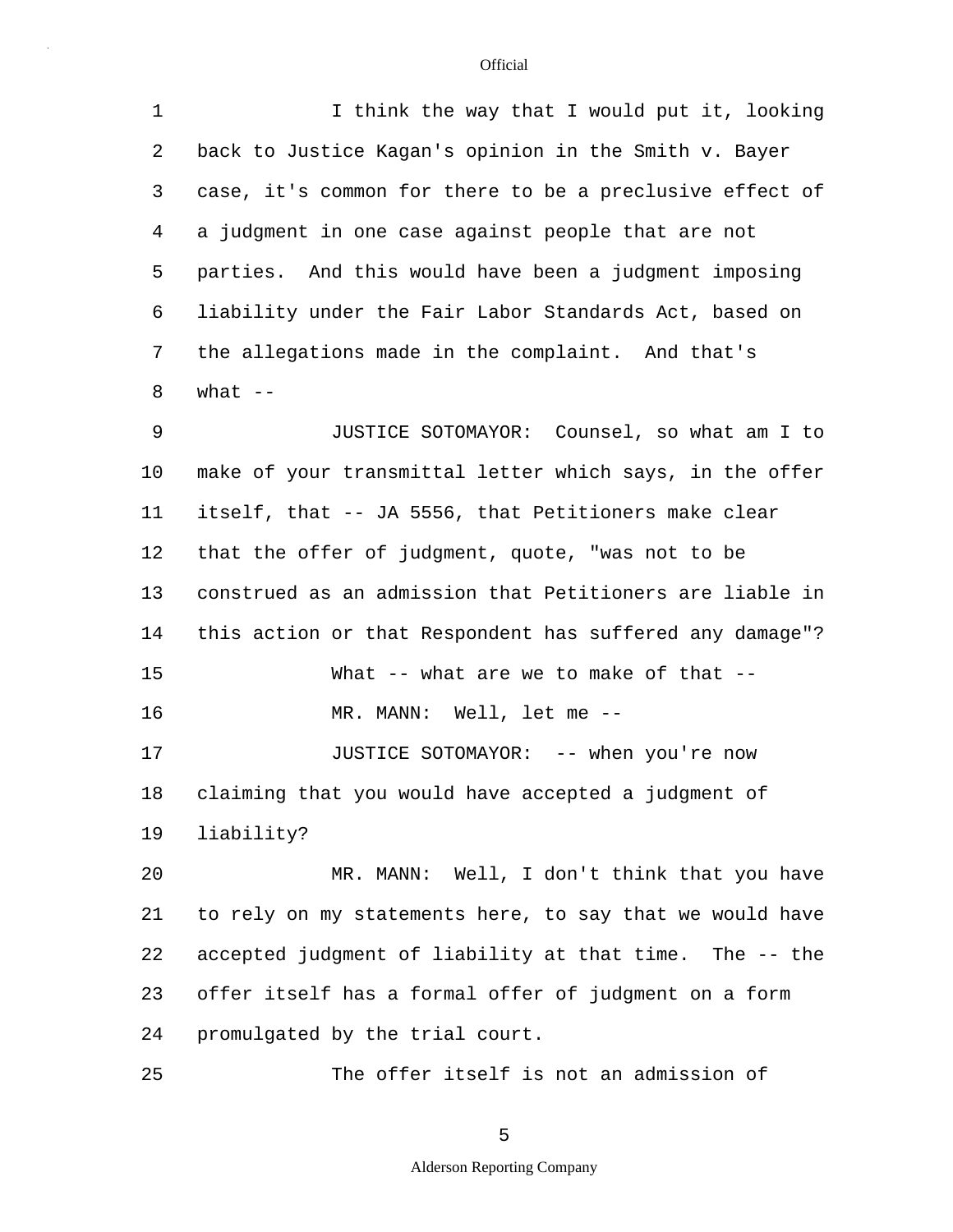5 10 15 20 25 1 liability. The offer itself is not a judgment against 2 the Defendant. The offer is a statement that, under the 3 ordinary rules for Rule 68, if -- if they accept the 4 offer, there would be a judgment against our client. JUSTICE SOTOMAYOR: How did you pick the 6 \$7,500? 7 MR. MANN: That's detailed later in the 8 Joint Appendix, at pages 77 to 79. But, essentially, 9 what our client did is they took the amount of time for breaks during the Respondent's period of employment and 11 offered her full wages for all of the break time, so 12 that whatever amount of break time was appropriately 13 charged for her -- 14 JUSTICE SOTOMAYOR: I see in the -- in the FLSA, that it also requires an amount for liquidated 16 damages. Did you include that amount as well? 17 MR. MANN: Yes, Your Honor -- yes, Justice 18 Sotomayor. 19 CHIEF JUSTICE ROBERTS: Counsel, what if the district court -- this proceeding -- you filed the 21 suggestion of -- of mootness, whatever, and the judge 22 says, okay, I have this suggestion of mootness, I also 23 want to address the certification issue, the mootness 24 argument is scheduled for three months down the road, the certification issue for two months down the road;

6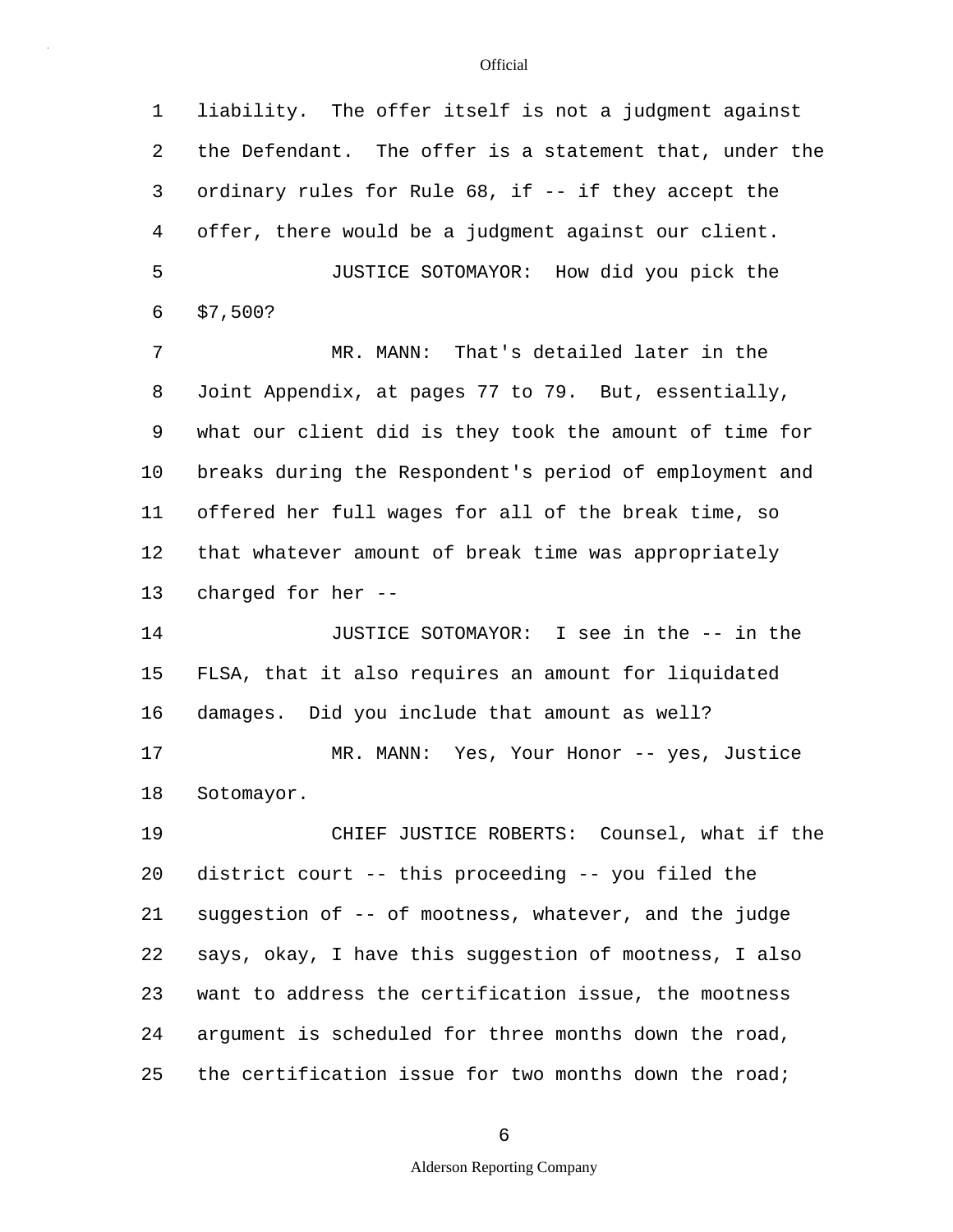1 isn't this just a question of what order the district 2 court wants to address these two issues?

5 3 MR. MANN: Okay. So there is two things I 4 want to say about that. The first one is to talk about what happened in this particular case, which is the case 6 that's before the Court; and, the second is to discuss 7 the practical consequences of what could have happened 8 in some other case.

10 15 9 So what happened in this case is that it was uncontested that the offer provided complete relief. 11 And so the Respondent suffered a judgment to be entered 12 against her because of the conceded acts of the offer. 13 And at the time that judgment was entered, nothing had 14 been done about certification. At the time the offer was entered -- had made -- nothing had been done about 16 certification.

17 So what we --

20 18 JUSTICE GINSBURG: But it was not possible 19 for anything to be done about the certification because you moved immediately. The complaint is filed, and then 21 you moved -- then you immediately offered the judgment 22 that you did.

25 23 MR. MANN: Well, I think there is two 24 questions to unpack here that -- that are implicit in both what the Chief Justice is commenting on and what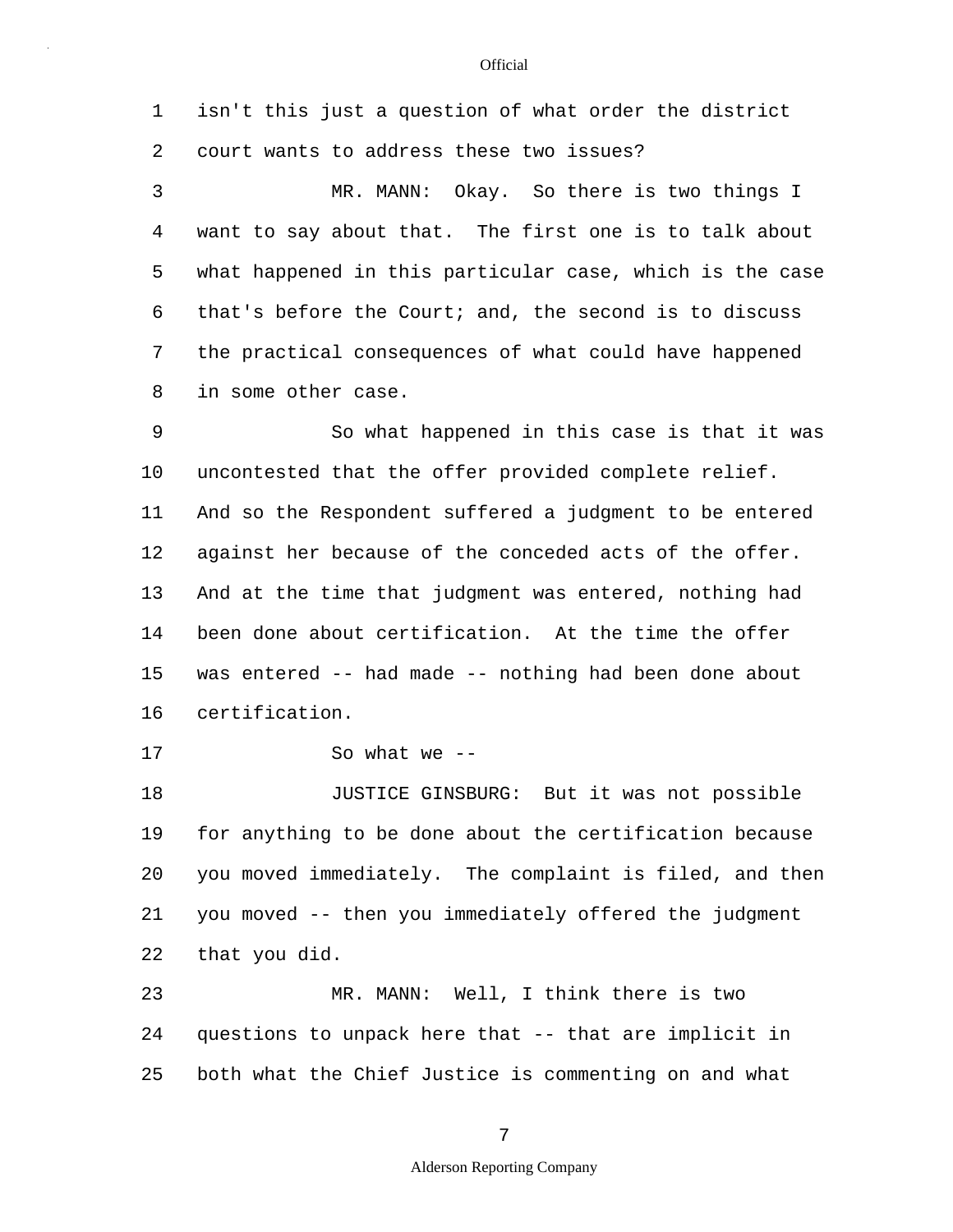5 10 15 20 25 1 you're commenting on, Justice Ginsburg. 2 One is the question that was presented in 3 the petition, which is: What is the effect on a 4 collective action if, before certification or any motion for collective process has been determined, the sole 6 plaintiff loses the case. 7 The second one is: How do you deal with the 8 housekeeping issues of terminating the interest of a 9 plaintiff when there's no longer controversy between the plaintiff and the defendant? 11 And so -- 12 **JUSTICE KAGAN:** Well, it seems as though 13 it's more than a housekeeping issue that's involved here 14 because -- I mean, I realize that you have an argument about what happens when the plaintiff's individual 16 claims have been fully satisfied, but the plaintiff 17 continues to want to represent other individuals. 18 But, here, the plaintiff's individual claims 19 had not been fully satisfied. She walked away with nothing. She walked away with no judgment, and she 21 walked away with no \$7,500. And the question is: How 22 can it possibly be that her individual claim was moot? 23 MR. MANN: Okay. So I think there is two -- 24 again, there's two things to say. One is: We view it as a housekeeping question because it seems to us clear

8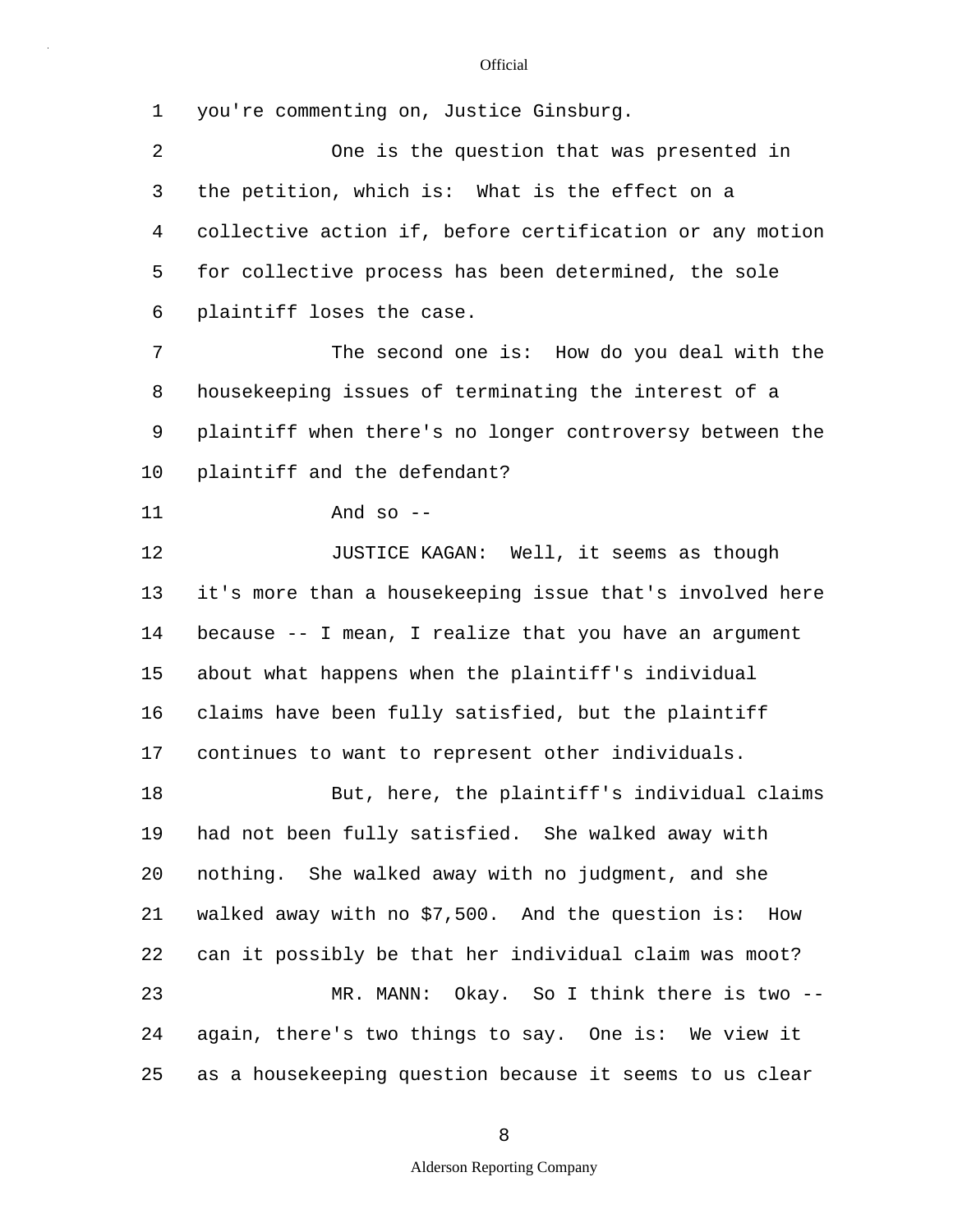5 10 15 20 25 1 that, if the defendant no longer wishes to contest 2 liability and formally offers to pay all of the relief 3 that the person could possibly win in any formal 4 litigation, it has to be the case that the individual's interest is moot. 6 Now, it might be that the appropriate 7 response is, as is consistent with the Third Circuit, is 8 that the district court should just dismiss the case 9 because, if the person won't take yes for an answer, the Federal court doesn't need anything further -- 11 **JUSTICE GINSBURG:** But there is nothing in 12 Rule 68 -- you're basing the -- your position on a rule 13 that provides as the only sanction, if the plaintiff 14 continues and gets less than the offer of proof, then the plaintiff has to pay the costs. Rule 68 doesn't say 16 anything about dismissing suits. 17 MR. MANN: Well, I don't think our position 18 depends on Rule 68 at all for the mootness. Our 19 position for the mootness is that, if there's no further controversy about the relief that is created by the 21 cause of action, there's nothing more for the trial 22 court to do -- 23 JUSTICE KENNEDY: Well, let me ask you 24 this -- CHIEF JUSTICE ROBERTS: Justice Kennedy.

9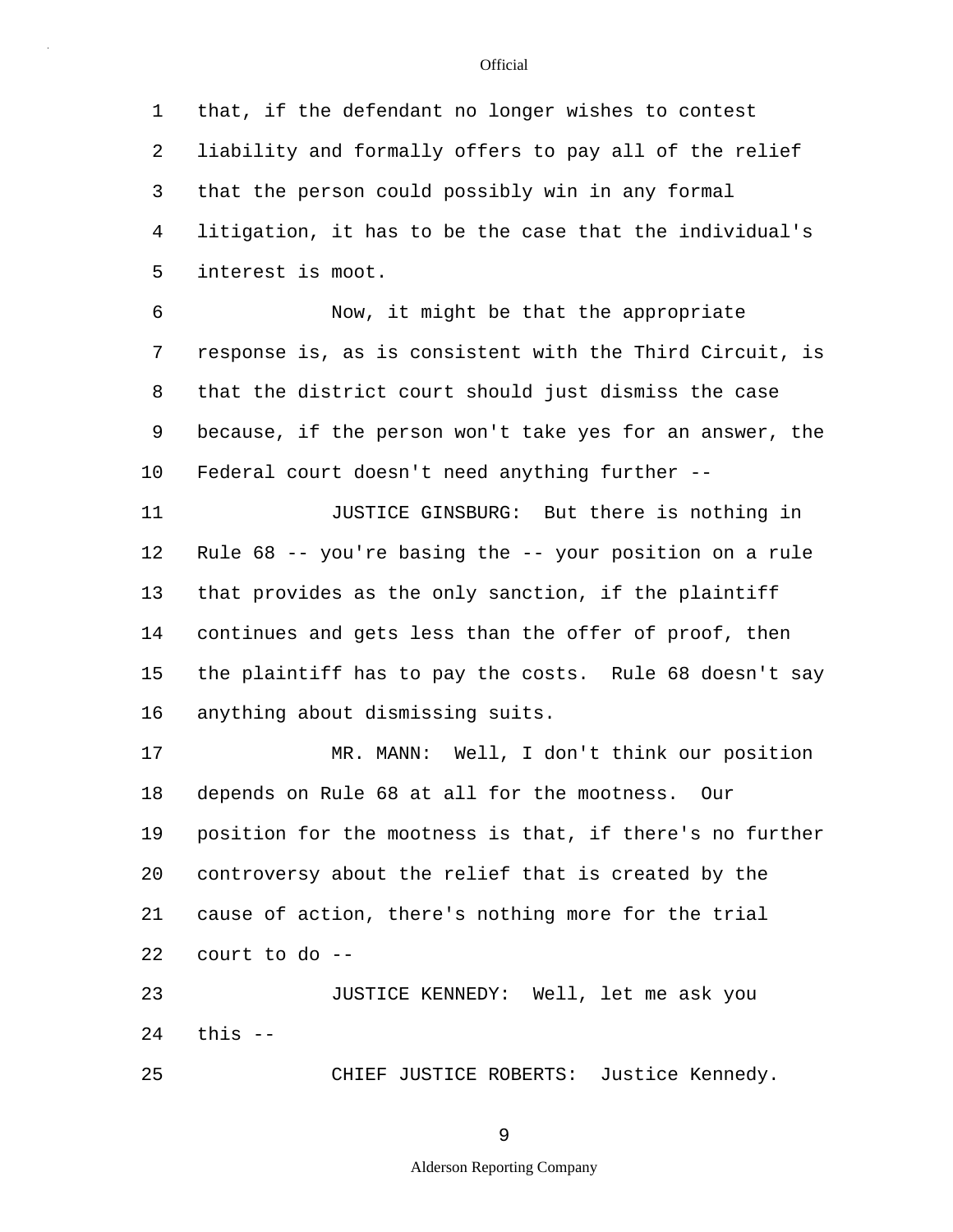| $\mathbf 1$ | JUSTICE KENNEDY: Let me ask you just this                |
|-------------|----------------------------------------------------------|
| 2           | question -- just tell me as a matter of common practice, |
| 3           | do district courts enter judgments against plaintiffs    |
| 4           | routinely when a full offer of settlement has been made  |
| 5           | and the defendant just is silent? I mean, does this      |
| 6           | happen?                                                  |
| 7           | I just can't remember seeing a -- but                    |
| 8           | this $--$                                                |
| 9           | MR. MANN: There's $-$                                    |
| 10          | JUSTICE KENNEDY: It may -- it may be that                |
| 11          | it's common practice that, if the plaintiff doesn't      |
| 12          | reply and there's an offer that's filed with the court,  |
| 13          | the court says, I haven't heard anything, I'm going to   |
| 14          | enter judgment.                                          |
| 15          | MR. MANN: I think -- I think that the                    |
| 16          | courts of appeals have taken a variety of approaches to  |
| 17          | what I'm characterizing as a housekeeping question of,   |
| 18          | if there's no further controversy between the plaintiff  |
| 19          | and the defendant, how do we move the case off our       |
| 20          | docket? One approach, which is followed by some of the   |
| 21          | courts of appeals, is that you enter a judgment against  |
| 22          | the plaintiff, whether they like it or not.              |
| 23          | JUSTICE KENNEDY: As a matter of                          |
| 24          | housekeeping, you could --                               |
| 25          | MR. MANN: In favor of the plaintiff -- you               |
|             |                                                          |

# 10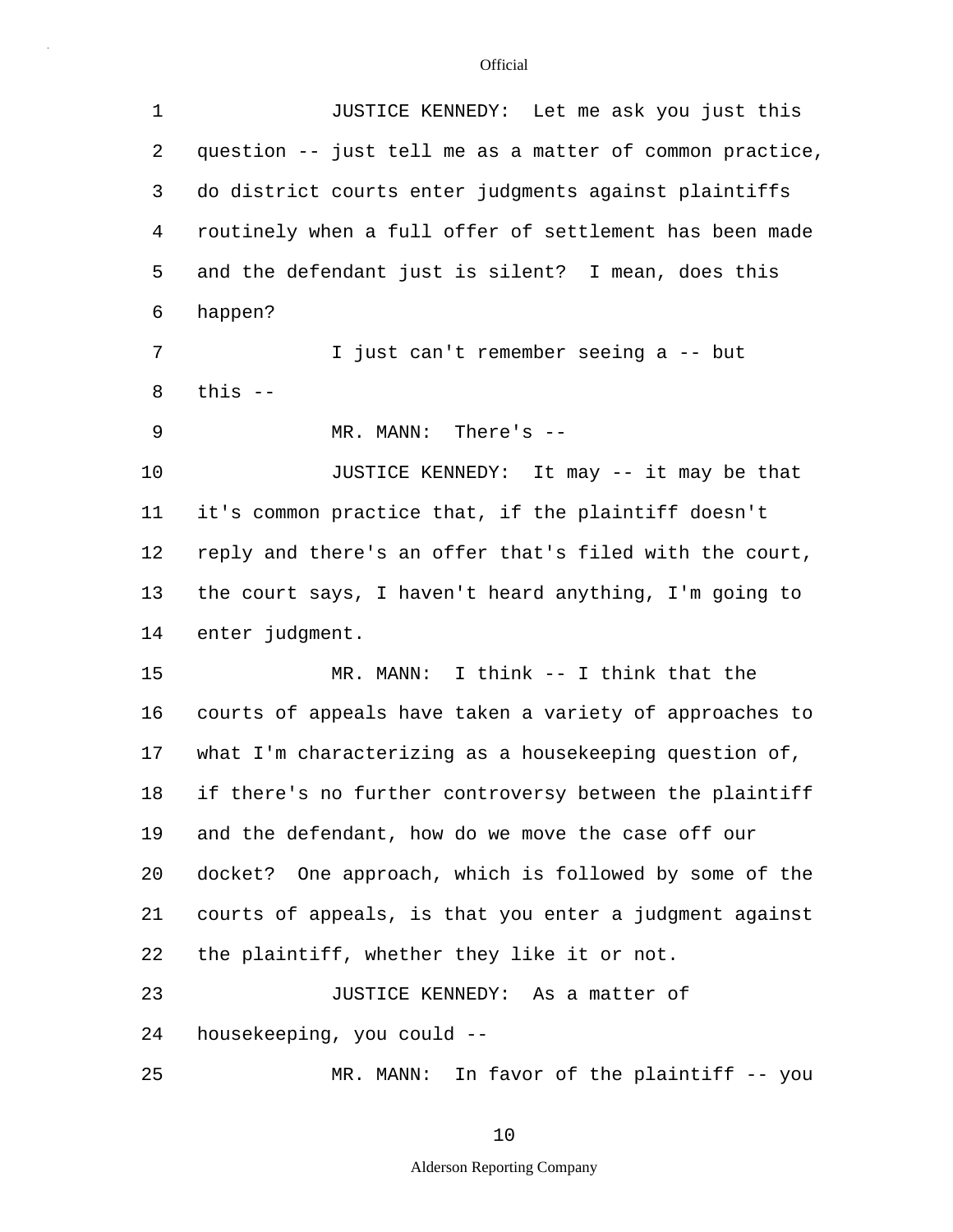| 1              | enter a judgment in favor of the plaintiff -- that needs  |
|----------------|-----------------------------------------------------------|
| 2              | to be clear -- in favor of the plaintiff --               |
| 3              | JUSTICE KENNEDY: Right.                                   |
| $\overline{4}$ | MR. MANN: Whether they want a judgment or                 |
| 5              | not, you say, here's everything you asked for; you must   |
| 6              | take it.                                                  |
| 7              | Another approach is to say, if they're                    |
| 8              | willing to give you everything to which you're entitled   |
| 9              | and you won't take it, then there's no reason why we      |
| $10 \,$        | should continue to adjudicate your case because there's   |
| 11             | not really a controversy. Our --                          |
| 12             | JUSTICE KAGAN: Well, here's what -- here is               |
| 13             | what the Court said last in Knox last year, when it       |
| 14             | said, "What makes a case moot?" It says, "A case          |
| 15             | becomes moot when it's impossible for a court to grant    |
| 16             | any effectual relief whatever to the prevailing party."   |
| 17             | Now, here, the judge says, okay, is this                  |
| 18             | case moot? Well, it's not moot because I could give       |
| 19             | at the very least, I could give the plaintiff \$7500,     |
| 20             | but, I didn't give the plaintiff \$7500, so she still has |
| 21             | her claim for at least \$7500, regardless of the          |
| 22             | collective side of this action. I mean, she hasn't been   |
| 23             | satisfied.                                                |
| 24             | MR. MANN: Okay. So let -- let me respond                  |
| 25             | to that. I think Knox flows naturally from Friends of     |

11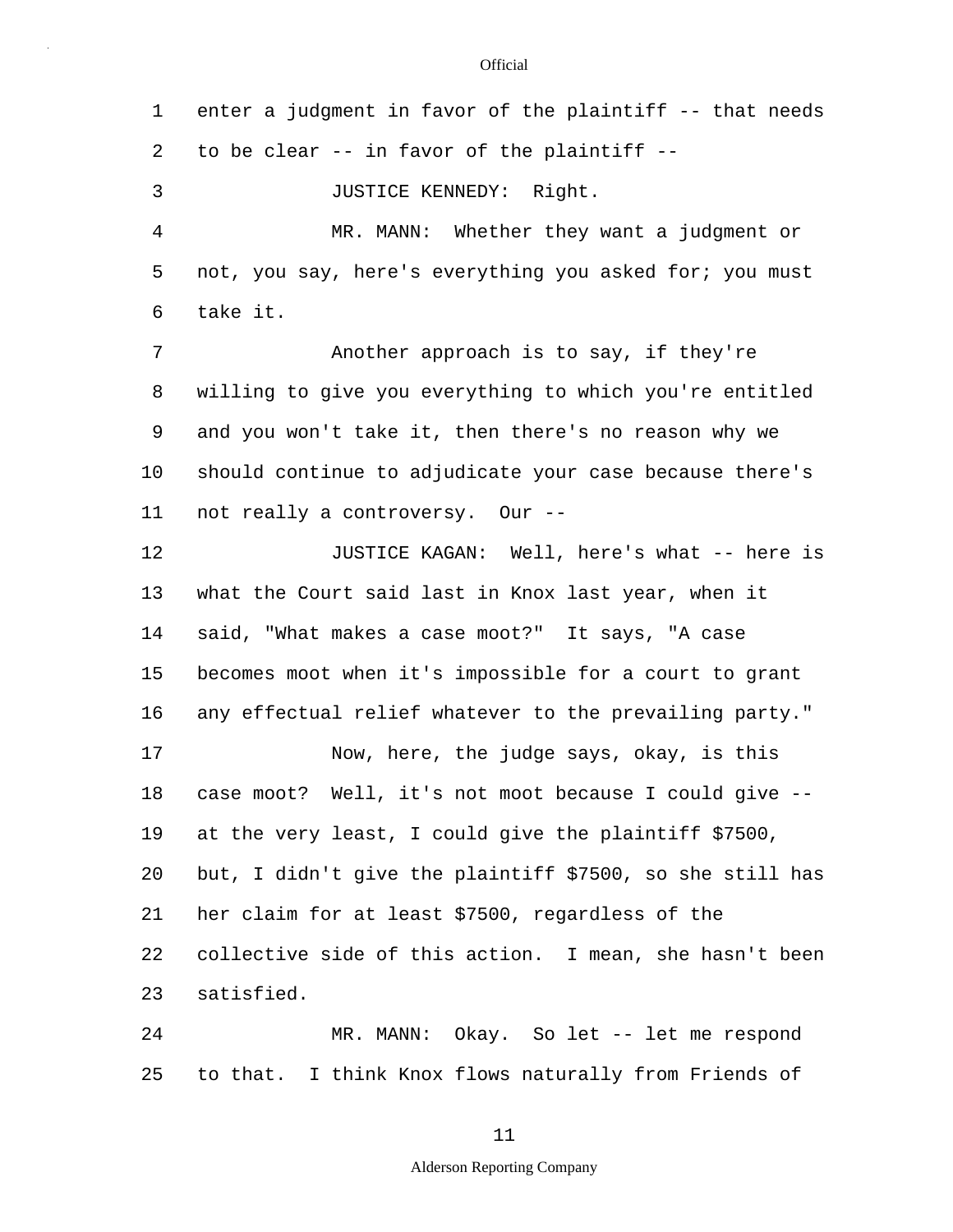5 10 15 20 25 1 the Earth, and I think they're both saying exactly the 2 same thing. And the -- the -- what's going on in those 3 cases -- and I suppose in the Nike case from last 4 month -- is this general problem of a defendant is faced with a piece of litigation, and they no longer wish to 6 contest it. 7 If the action seeks prospective relief, it's 8 quite difficult, once the case has begun, for the 9 defendant to convince the court that they are going to change their conduct in a way that moots the claim for 11 prospective relief. And this Court's had a series of 12 cases and has often not been convinced of that. 13 In a case that only seeks retrospective 14 relief, it's somewhat easier to convince the court of that. One way would be to formally offer to pay 16 everything the person could get. 17 What happened in this case and what's before 18 the Court is simply if that happens. So what happened 19 here is there was an offer that was conceded to be adequate, and the plaintiff suffered a judgment to be 21 entered against her on the premise that she had no 22 further claim. 23 And the question is, if that interest is 24 gone, which has been conceded at all stages of the litigation, until the bottom side briefing on the merits

### 12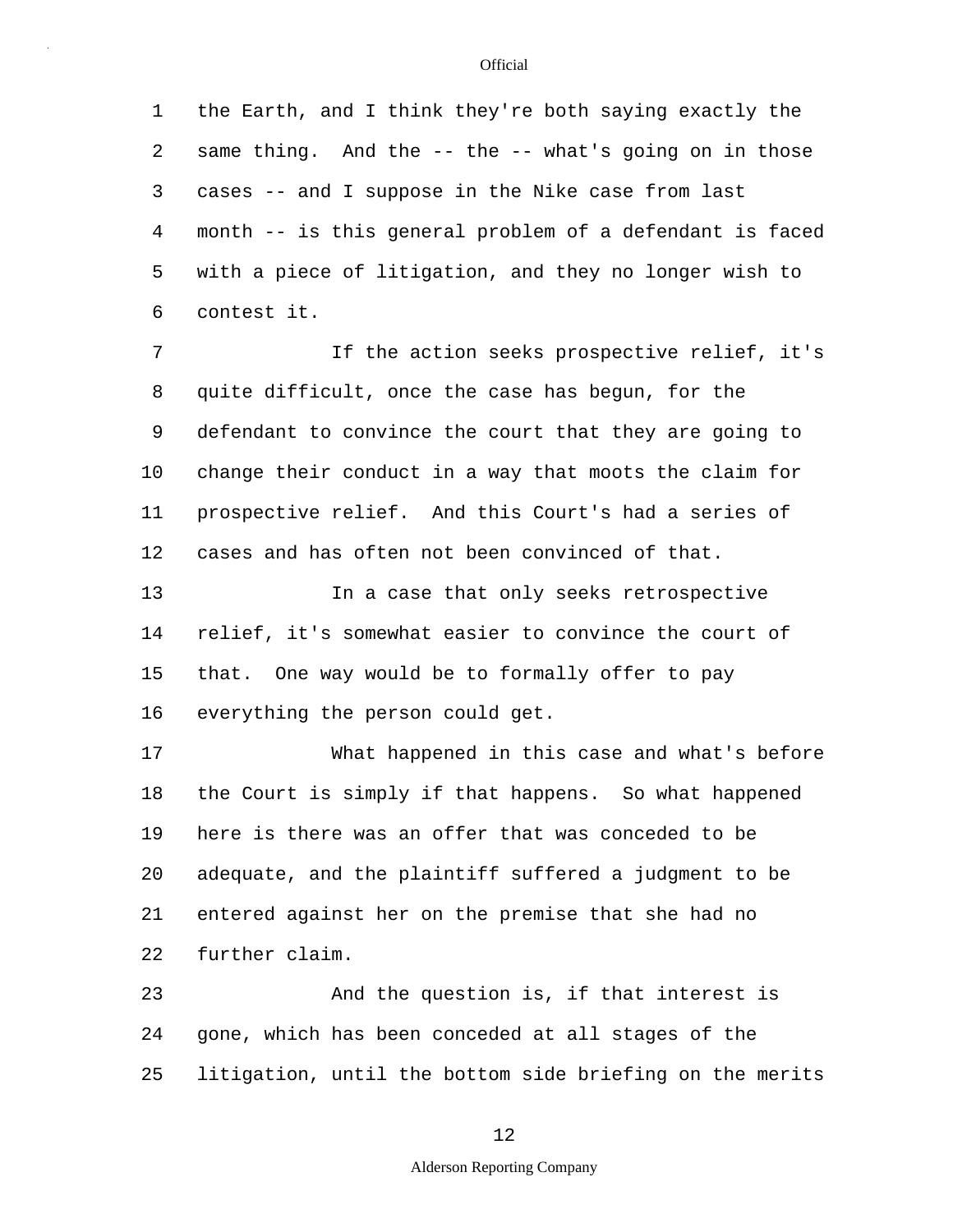5 10 15 20 25 1 in this Court, what's the consequences for the 2 collective action? 3 And so what the parties have litigated 4 about -- because this was conceded repeatedly over the course of several years, is what happens when that 6 interest is moot. 7 Now, we believe that it is correct that a 8 defendant, faced with litigation that it does not wish 9 to contest, can terminate the litigation. JUSTICE GINSBURG: What do you do when -- 11 when you have a governing statute that says that an 12 employee may bring suit for and in behalf of himself and 13 other employees similarly situated? Can you use a mere 14 rule, Rule 68, to cut out what the statute authors - authorizes; that is, that the employee can seek relief 16 on behalf of himself and others similarly situated? 17 Mustn't you give a chance for the statutory 18 provision to work, which you didn't. By filing 19 immediately, you didn't allow the normal process of inviting opt-ins to occur. 21 MR. MANN: I think that the language of the 22 statute, Section 216(b) of the Fair Labor Standards Act, 23 provides compelling guidance for the case that the court 24 of appeals ignored. In this case, because it's under the Fair

13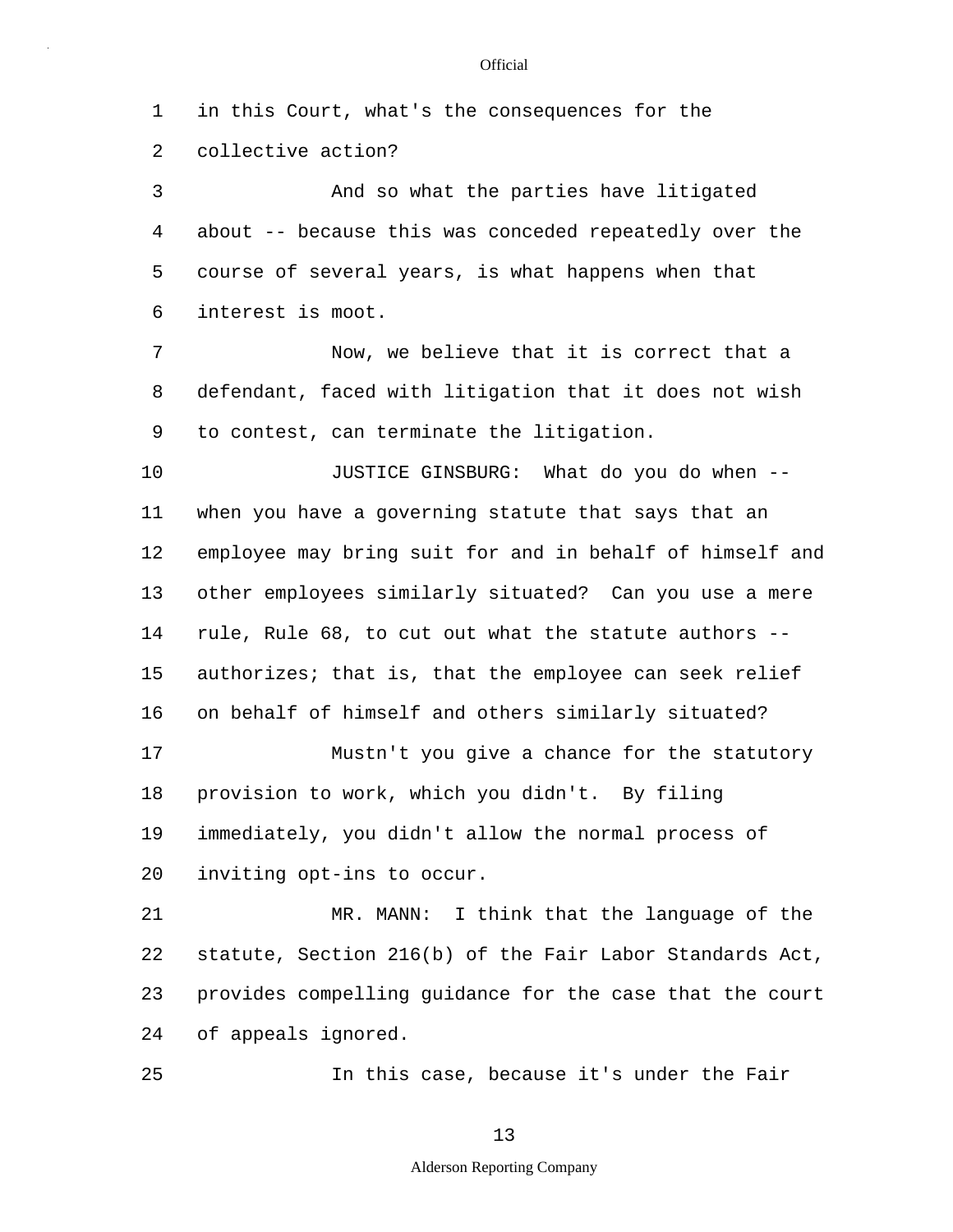5 1 Labor Standards Act, the very paragraph you're looking 2 at, Congress has opined -- and I'll say it's only an 3 opinion because the lower courts ignored it. But 4 Congress at least has opined as to how you tell when people that are not yet before the court can be treated 6 as relevant.

10 7 And the answer is the non-party plaintiffs 8 cannot be part of the case until they formally opt-in -- 9 JUSTICE GINSBURG: Yes, but you have to give the plaintiff an opportunity. That --

15 11 MR. MANN: The -- the statute does not say, 12 if a plaintiff files a case and alleges that other 13 people are similarly situated, the case shall not be 14 dismissed until the court has proceeded to conclusively determine the propriety of certification. It doesn't 16 say that.

20 25 17 JUSTICE GINSBURG: Suppose -- suppose the 18 plaintiff had simultaneously, with the filing of the 19 complaint, moved to have it first preliminarily certified as on behalf of other employees situated; so, 21 instead of having the complaint, which was labelled a 22 collective complaint, separate from a motion for 23 certification, they came together, that the plaintiff 24 filed a complaint and immediately filed a motion for certification and a request to discover the names of

#### 14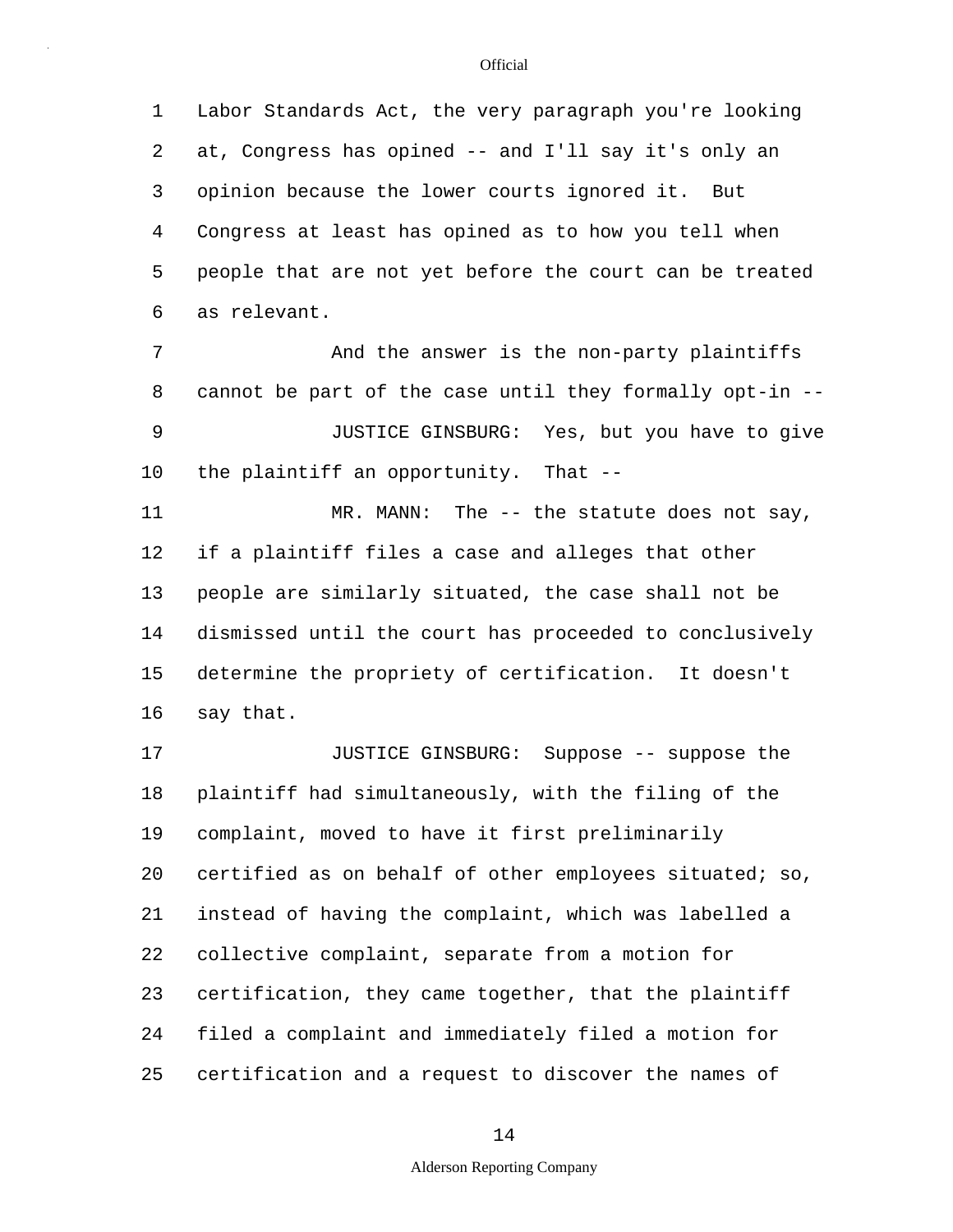1 other people similarly situated.

5 10 2 MR. MANN: I think the answer to that would 3 flow directly from this Court's decision in Geraghty. 4 The first question would be: At the time that the defendant's interest becomes moot, who is a party to the 6 case? And the answer would be: Well, there's just this 7 one person. 8 The next question would be: Has the 9 district court ruled on certification in a way that could have erroneously caused the mootness? Well, the 11 answer would be, no, because it became moot not because 12 of an erroneous district court ruling on certification,

13 which was the situation in Geraghty --

15 14 JUSTICE GINSBURG: So your answer is it wouldn't make any difference?

20 25 16 MR. MANN: It wouldn't make any difference. 17 What Geraghty turns on, and -- and I encourage you to 18 look at the portion of footnote 11 that -- the last two 19 paragraphs of that footnote that goes over onto page 407, the court emphasizes -- all we're saying here, all 21 we're saying here is that, if the basis of mootness is 22 an error by the district court and if we later ascertain 23 that error, we will not only correct the error about 24 certification, but we will forgive the mootness that flowed from that error.

### 15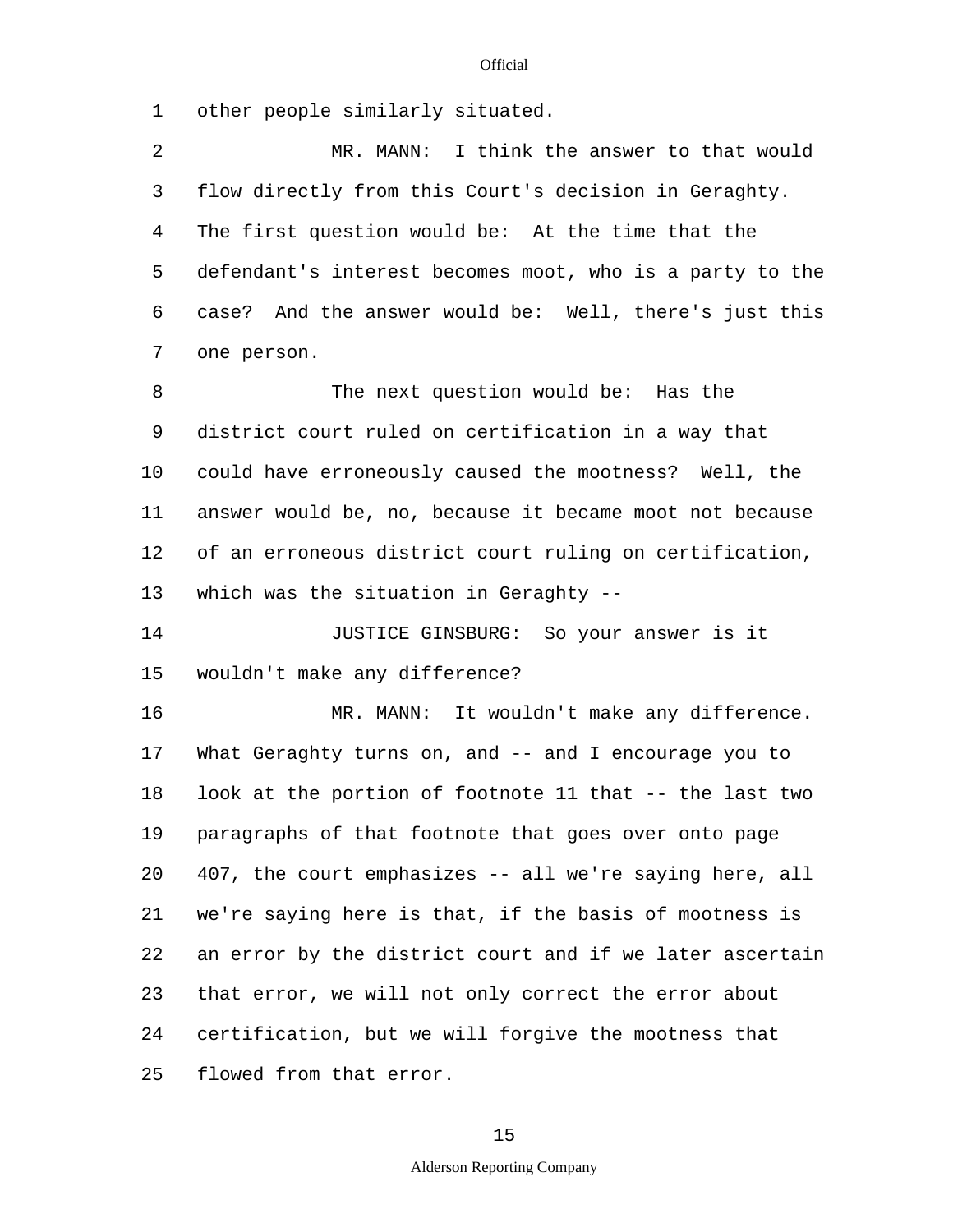| $\mathbf{1}$ | In this court case, there's no suggestion                  |
|--------------|------------------------------------------------------------|
| 2            | that the district court error caused mootness to occur.    |
| 3            | CHIEF JUSTICE ROBERTS: Counsel, I don't                    |
| 4            | know that you've answered my question sometime ago, but    |
| 5            | what -- if the judge can simply order the two              |
| 6            | determinations in a way that certification is addressed    |
| 7            | before mootness, does that take care of your problem?      |
| 8            | Obviously, if you grant certification, there               |
| 9            | is an ongoing controversy. And under Roper and             |
| 10           | Geraghty, if you deny certification, the relation-back     |
| 11           | doctrine applies.                                          |
| 12           | MR. MANN: I think that -- that those cases                 |
| 13           | provide a way to analyze that situation. So one            |
| 14           | possibility is that the district judge grants              |
| 15           | certification at some moment after the complaint is filed, |
| 16           | and then later in time, the sole person who is in the      |
| 17           | case at that time loses their interest in the case for     |
| 18           | one reason or another. But --                              |
| 19           | CHIEF JUSTICE ROBERTS: Well, there's no                    |
| 20           | doubt that $--$                                            |
| 21           | JUSTICE SOTOMAYOR: Counsel, I have --                      |
| 22           | CHIEF JUSTICE ROBERTS: I'm sorry. There's                  |
| 23           | no doubt that that -- in that situation, the case goes     |
| 24           | forward, right?                                            |
| 25           | MR. MANN: There is doubt in that case. And                 |

16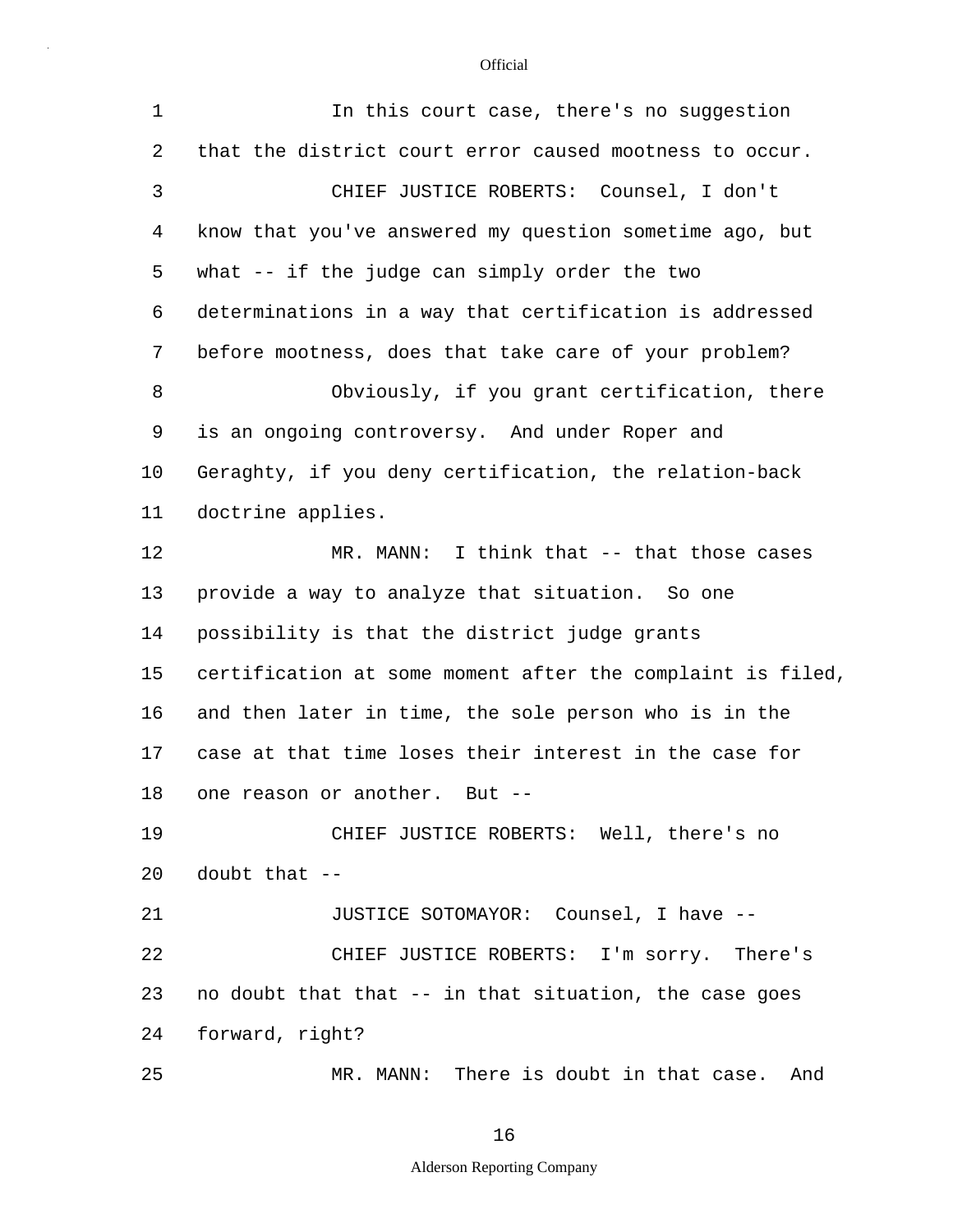1 we would suggest that it's clear that it doesn't go 2 forward.

5 10 3 Under the Fair Labor Standards Act, as 4 opposed to Rule 23, which was at issue in Geraghty, even after the district judge signs an order saying, pursuant 6 to Justice Kennedy's opinion in Hoffman, we should send 7 notices out to see if we can find some new plaintiffs, 8 if none of those people have yet appeared before the 9 court and signed into the case, there is still only one plaintiff.

15 11 So in Geraghty, it was important to the 12 Court that, when the case got here, although the 13 interest of the named prisoner had been vitiated, there 14 were several people who had filed motions to intervene. And so it appeared that, at all times, there were other 16 people.

20 25 17 17 In this case, by contrast, there's every 18 reason to think that, after the person's interest was 19 vitiated, there were no other plaintiffs because -- JUSTICE ALITO: Well, what do you -- 21 JUSTICE SOTOMAYOR: Counsel, can I ask a 22 fundamental question under Rule 68? I mean, when I was 23 a district court judge, if parties told me about their 24 settlement discussions, I would get quite upset. But, it says explicitly -- explicitly, "Evidence of an

#### **Official**

17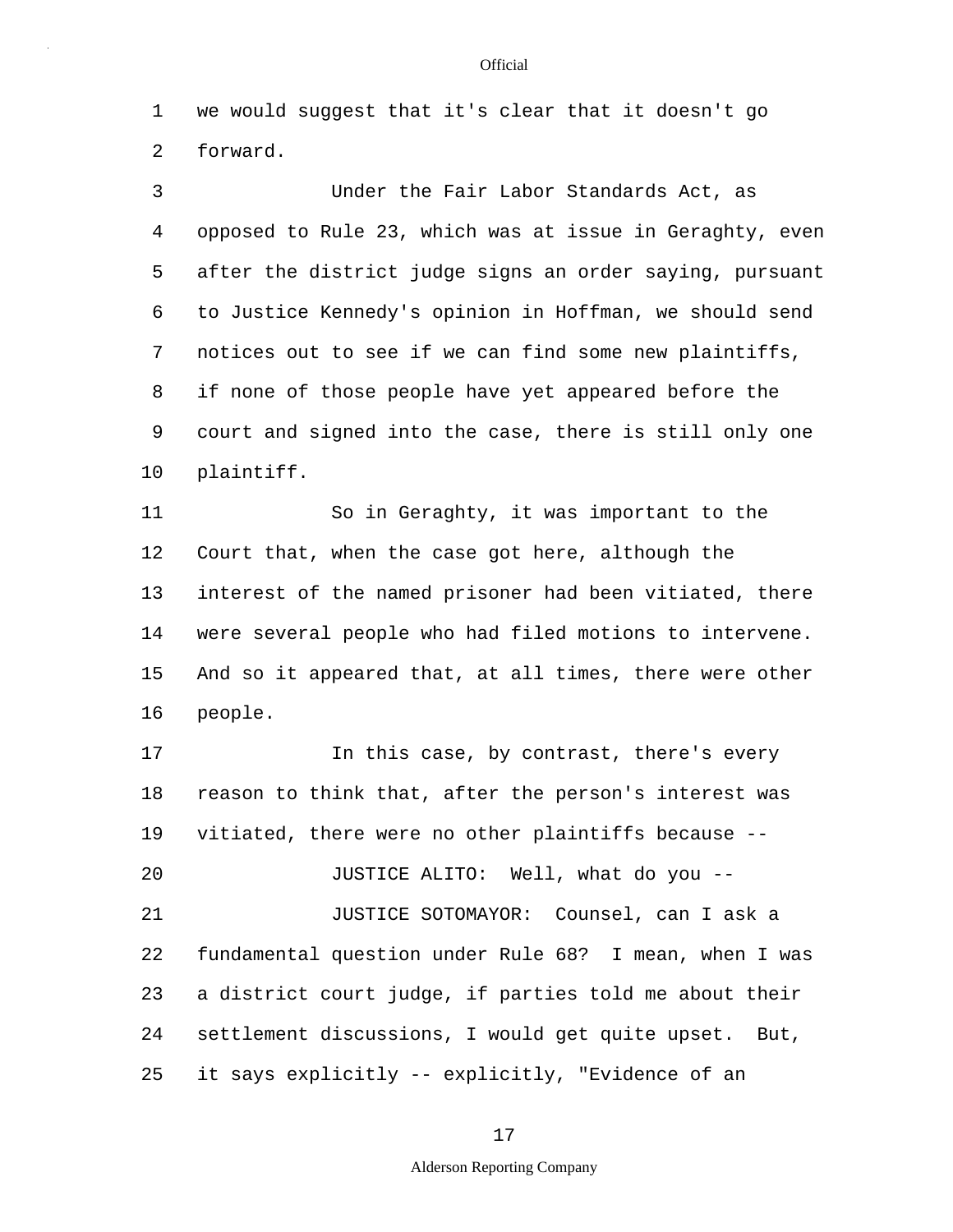1 unaccepted offer is not admissible except in a

2 proceeding to determine costs."

3 What authorizes you to use evidence of that 4 offer to argue anything --

5 MR. MANN: So, again --

10 6 JUSTICE SOTOMAYOR: -- especially when a -- 7 the statute gives the plaintiff an absolute statutory 8 right to refuse it at a specific penalty? What permits 9 you to use it as evidence of anything, mootness -- I don't care what you're using it for -- except in cost? 11 MR. MANN: Okay. So I would say two things. 12 The first thing is, of course, the plaintiff did not 13 challenge the use of the offer in the trial court.

15 14 The second thing, responsive to your question on the merits is, trial courts have considered 16 this question, have generally considered that the offer 17 is admissible by analogy to Rule 408, which deals with 18 settlement discussions more generally, and the Advisory 19 Committee Notes discuss this.

20 And the general idea is the offer is being 21 admitted for a purpose other than to prove the validity 22 or amount of the disputed claim. And so --

25 23 JUSTICE SOTOMAYOR: This makes no sense to 24 me because, if the offer is for judgment, it has to be proof of validity and amount because, at least you

18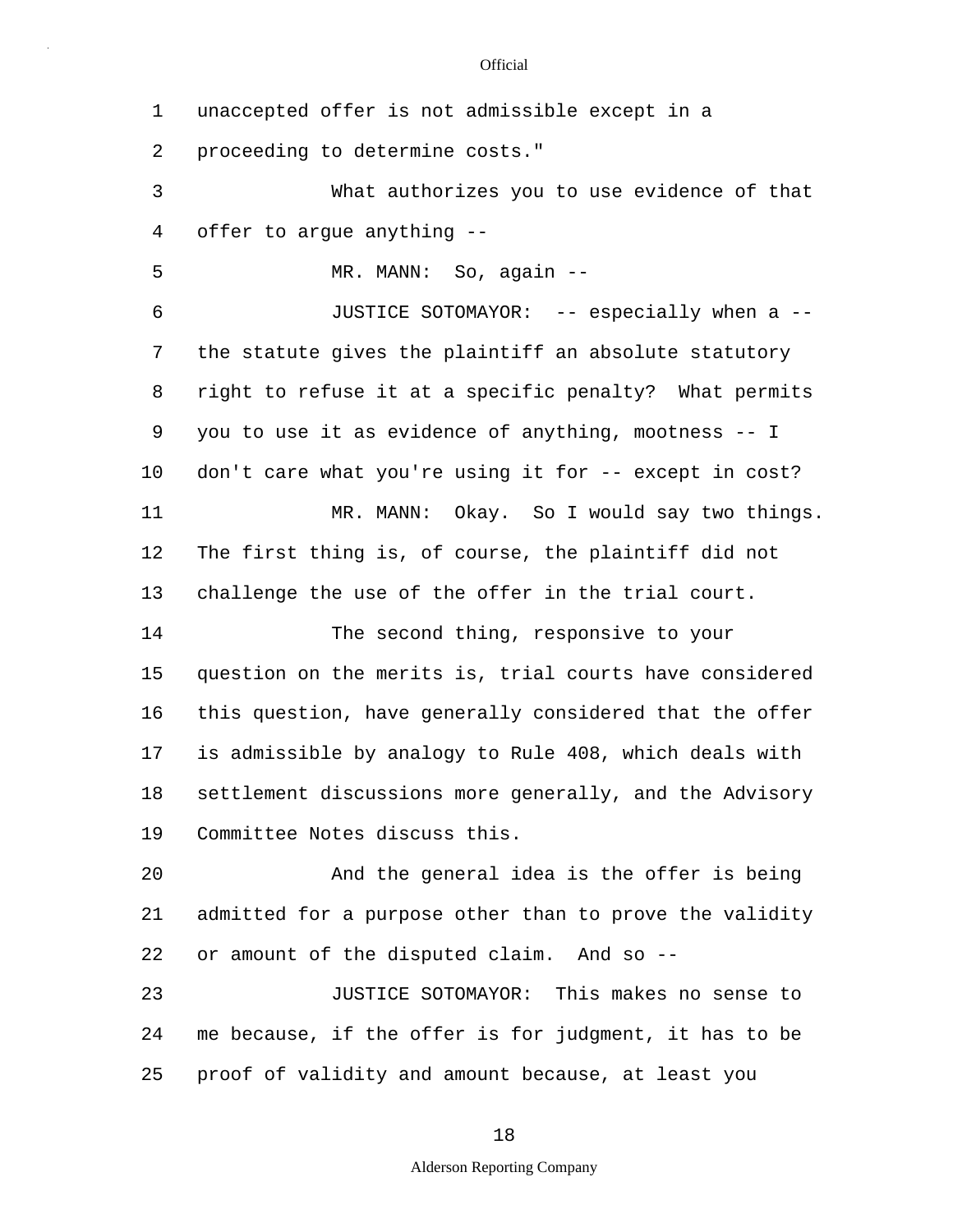| 1  | have -- you should be able to get a judgment.            |
|----|----------------------------------------------------------|
| 2  | MR. MANN: Well, I think that the offer is                |
| 3  | not being admitted to prove the validity of the          |
| 4  | plaintiff's claim or the amount of the plaintiff's       |
| 5  | claim. The offer is being admitted to prove that the     |
| 6  | plaintiff has no --                                      |
| 7  | JUSTICE SOTOMAYOR: But didn't you just tell              |
| 8  | me that an offer results in an admission of liability    |
| 9  | and a judgment for a particular amount?                  |
| 10 | If the plaintiff accepts the<br>MR. MANN:                |
| 11 | offer, then the district judge will enter offer -- will  |
| 12 | enter judgment for the plaintiff in the amount of the    |
| 13 | offer.                                                   |
| 14 | The district courts that have considered                 |
| 15 | this have ordinarily concluded that, in cases where the  |
| 16 | offer is not accepted and the defendant contends that    |
| 17 | the offer is complete, that the offer can be admitted    |
| 18 | for the purpose of proving that there is no controversy  |
| 19 | between the parties, which is distinct from admitting it |
| 20 | for the purpose of proving the validity or amount of the |
| 21 | claim.                                                   |
| 22 | JUSTICE SCALIA: Mr. Mann, could -- could I               |
| 23 | come back to your response to the question of Knox --    |
| 24 | the statement in Knox that -- you know, where the court  |
| 25 | can issue -- can provide no relief, there is -- there is |

# 19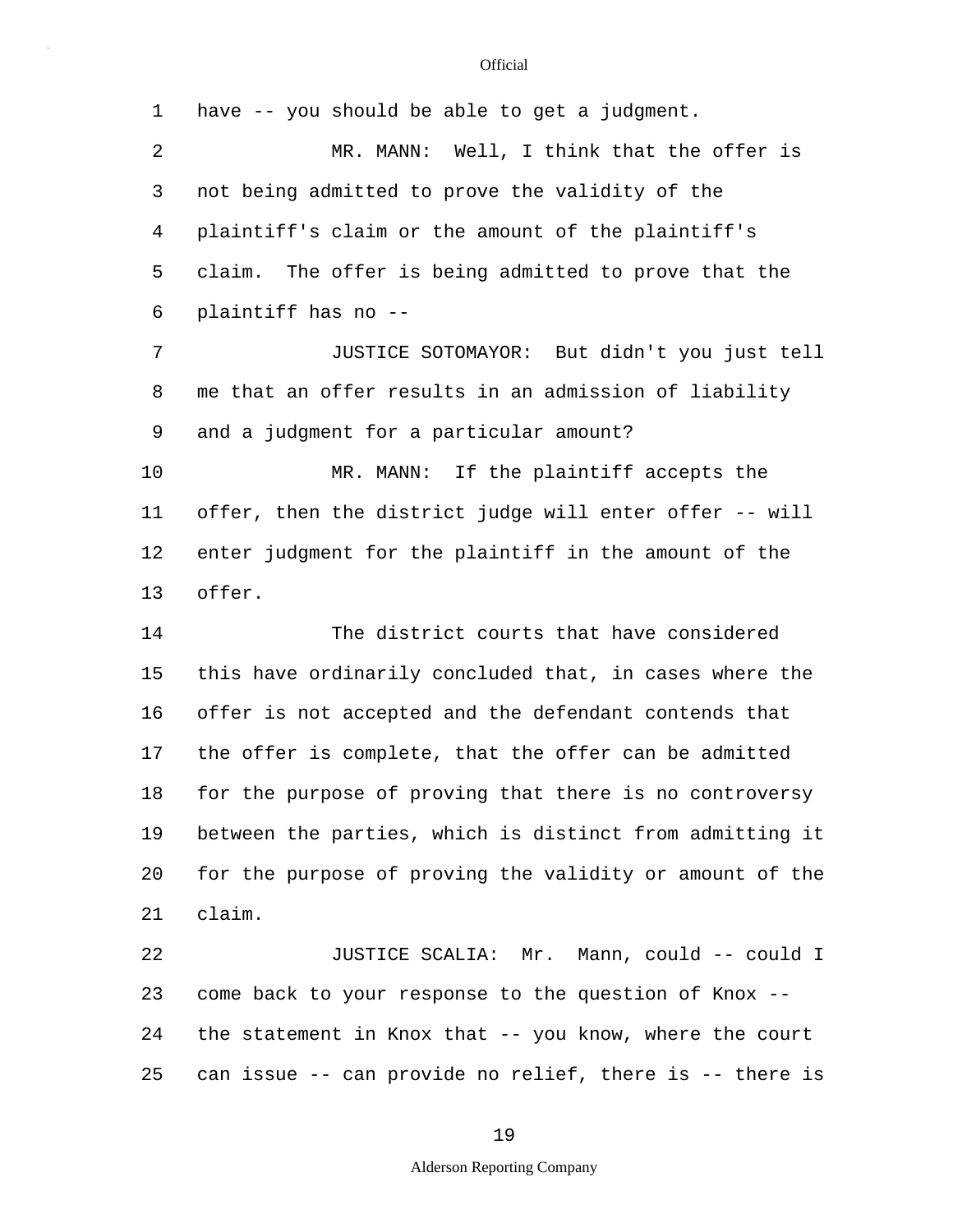5 10 15 1 no standing. That -- I would have thought your answer 2 to that is -- is not -- I mean, you -- you answered it 3 on the facts, but that statement was not meant to be 4 exclusive, that that's the only situation in which there -- there is no standing. 6 It was addressing just the third prong of 7 our -- of our standing doctrine, namely the prong that, 8 where the court can issue no relief, the remedial -- the 9 remedial prong, that one of -- one of the elements of standing is the court has to be able to provide relief. 11 But there are other elements to standing as well, 12 including whether there is injury, in fact, and whether 13 the injury is -- you know, springs from the action that 14 is challenged. And those -- those prongs would continue to exist. 16 I didn't think Knox's statement was meant to 17 be all-inclusive, that that's the only -- only way in

18 which standing can be eliminated.

20 25 19 MR. MANN: I think that's correct, Justice Scalia. And so the problem that we face here is 21 the -- the questioning relates to something that has -- 22 was not disputed below. And our position is a 23 relatively simple one, which is that, under the doctrine 24 of mootness, it has to be correct that, if there is not a controversy between the plaintiff and the defendant

20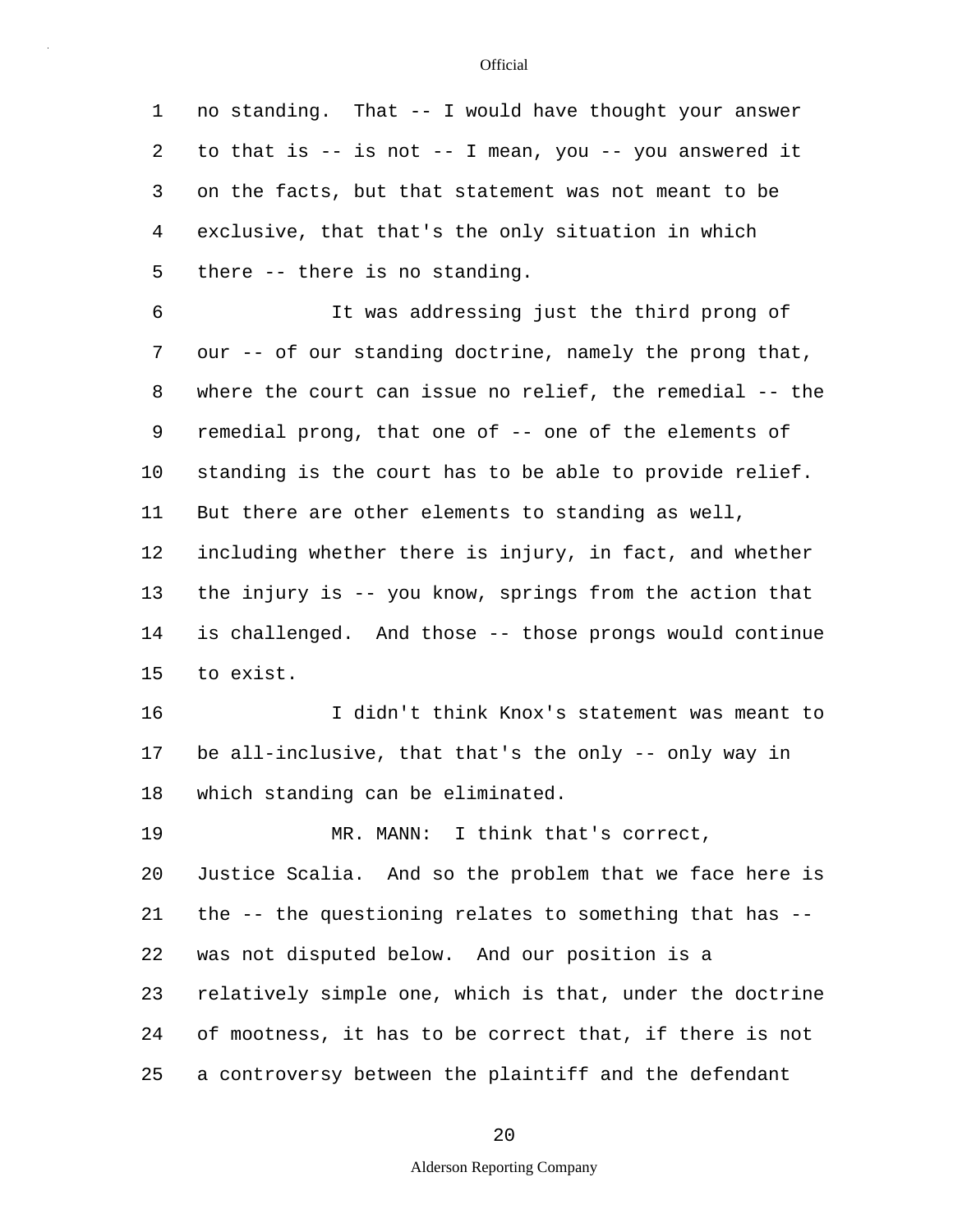1 about a cause of action that's authorized by law, then 2 the case is over.

5 10 15 20 3 And that was all conceded below. The 4 plaintiff suffered a judgment to be entered against her. She did not challenge that judgment on appeal. 6 JUSTICE KAGAN: But, Mr. Mann -- excuse me. 7 JUSTICE ALITO: Does the -- can I ask this 8 question? Does the district court have the authority 9 when an offer of judgment is made to hold a hearing as to whether the offer of judgment actually gives the 11 plaintiff everything that the plaintiff could possibly 12 get under the complaint? 13 MR. MANN: We think that's the appropriate 14 response. We think that what should happen is that, if the defendant makes an offer of judgment and -- and 16 files a motion to dismiss, suggesting that it provides 17 complete relief, that if the plaintiff doesn't concede 18 that the case should be dismissed, the district judge 19 should hold a hearing, as the district judge did here -- JUSTICE ALITO: But where -- where does it 21 say that in Rule 68? 22 MR. MANN: The proceeding isn't under 23 Rule 68. 24 JUSTICE ALITO: What is it under?

MR. MANN: The proceeding is under

25

21

Alderson Reporting Company

#### **Official**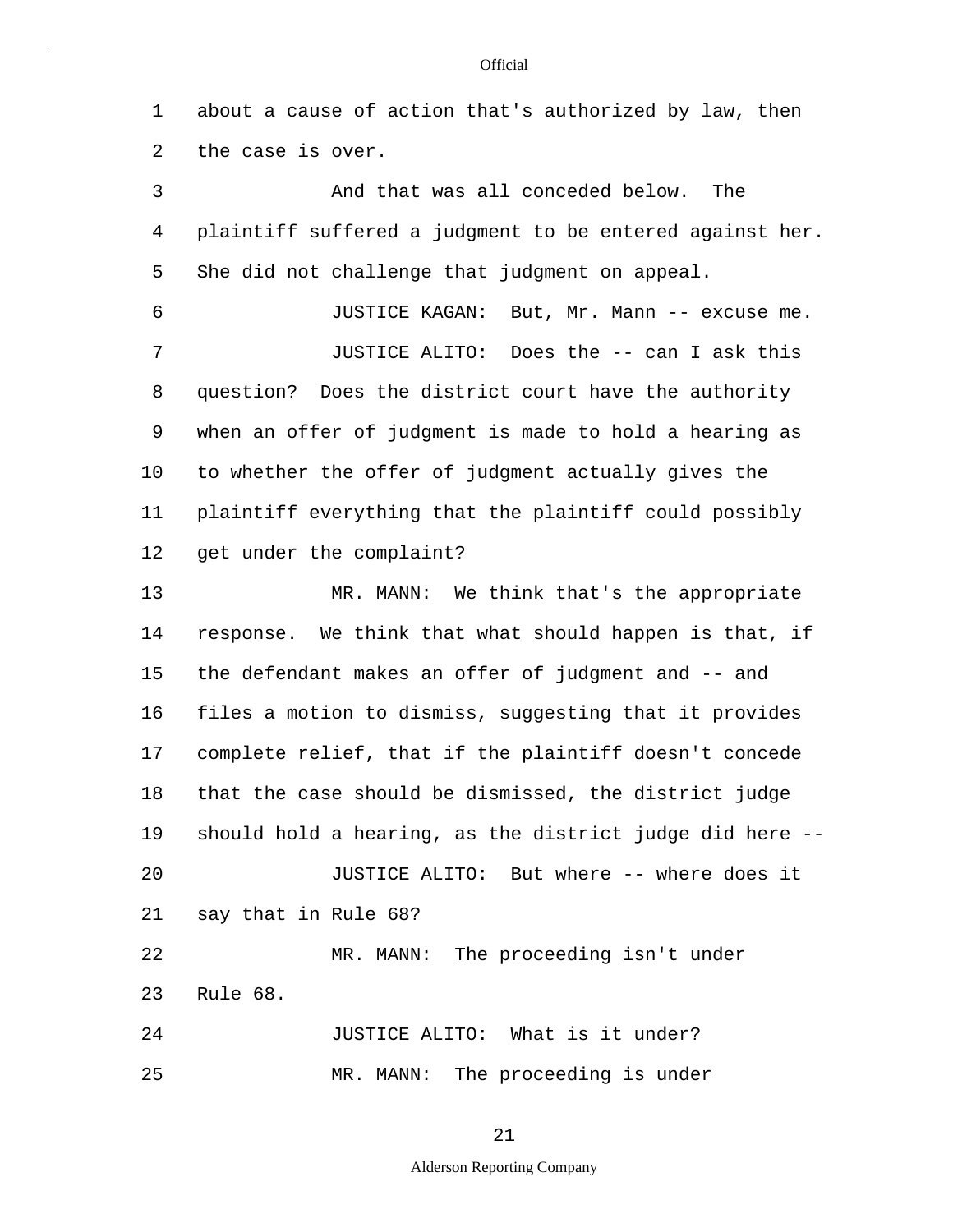5 10 15 20 25 1 Rule 12(b), as a motion to dismiss for lack of 2 jurisdiction because the case is moot. 3 See, we don't think that it matters that the 4 offer happened to be made under Rule 68. There are obvious -- 6 JUSTICE KENNEDY: Well, your -- your offer 7 says, you hereby offer to allow entry of judgment under 8 Rule 68. 9 MR. MANN: But -- but we don't think that the mootness of the case flows from Rule 68. The 11 mootness of the case flows from the fact that there is 12 not a dispute between the parties about anything a 13 Federal court can handle. 14 JUSTICE KENNEDY: But the -- but the question from Justice Alito was, what happens, does the 16 court have authority to have a hearing? 17 MR. MANN: But the court --18 **JUSTICE KENNEDY:** And you said, oh, well, 19 this is not under Rule 68; but -- but you offered to allow entry of judgment under Rule 68. 21 MR. MANN: And the -- and --22 JUSTICE KENNEDY: And incidentally, you 23 never did follow up and say that you wanted an entry of 24 judgment. You just wanted a dismissal. And that's another point.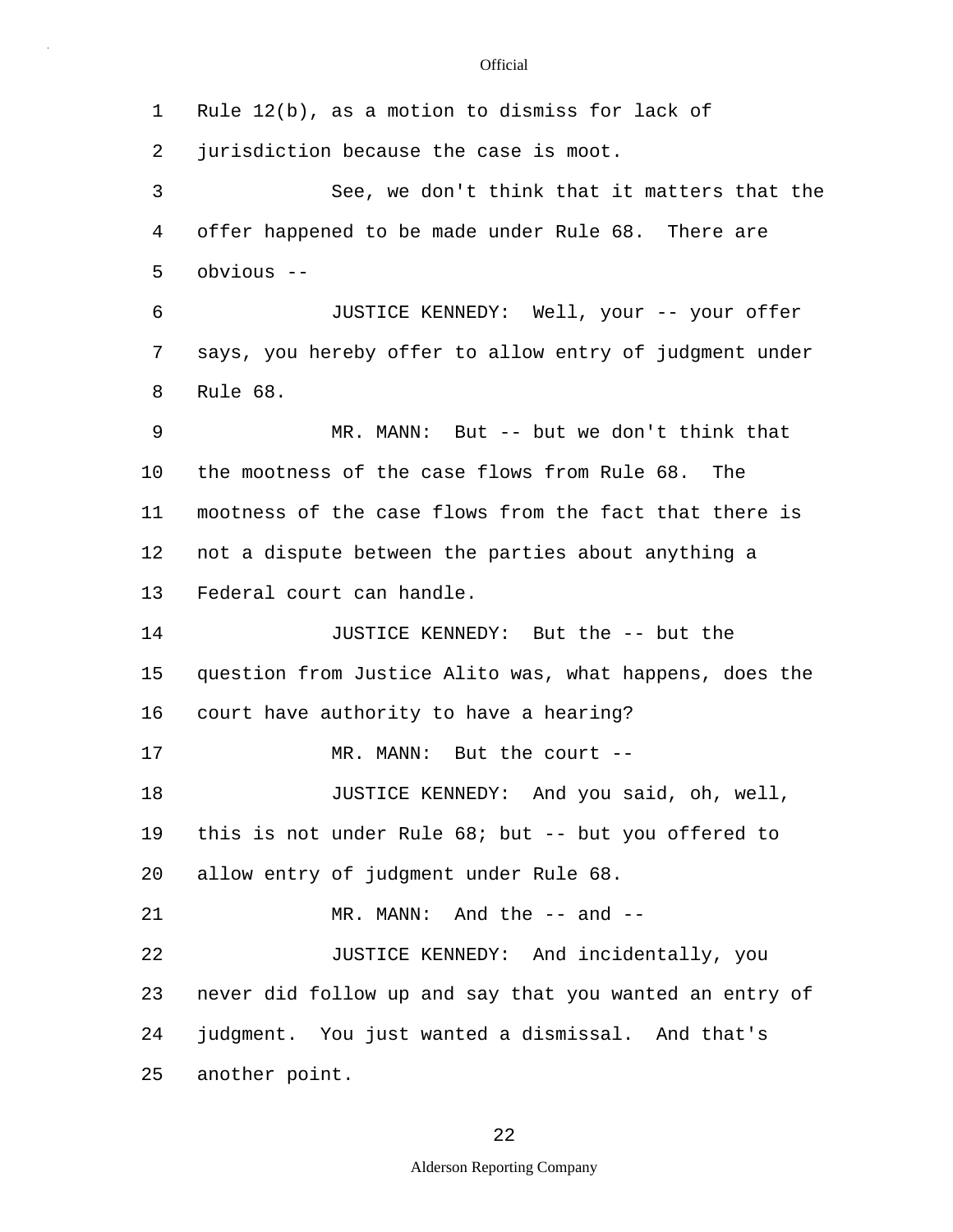| $\mathbf 1$ | $MR.$ MANN: Well, because -- because the                 |
|-------------|----------------------------------------------------------|
| 2           | plaintiff didn't accept the offer.                       |
| 3           | One course of action is we make an offer                 |
| 4           | under Rule 68, and the plaintiff says, all right, let's  |
| 5           | have a judgment under Rule 68; in which case, there      |
| 6           | would be a judgment under Rule 68.                       |
| 7           | In this case, the plaintiff said, I'm not                |
| 8           | interested in Rule 68. And we said, all right. Well,     |
| 9           | now what we see is a cause of action under Federal law   |
| 10          | Congress has created that specifies certain forms of     |
| 11          | relief that are available to the plaintiff. And in this  |
| 12          | case, there are damages, some liquidated damages, some   |
| 13          | attorneys' fees and costs. There is no injunctive or     |
| 14          | declaratory relief.                                      |
| 15          | And we have a defendant that is willing to               |
| 16          | give more than you could possibly get if you win.        |
| 17          | JUSTICE GINSBURG: Was there attorneys' fees              |
| 18          | in that offer? I thought there wasn't in --              |
| 19          | MR. MANN: Yes. Yes, there were. The offer                |
| 20          | specifically provides for attorneys' fees. And even if   |
| 21          | the offer didn't provide for attorneys' fees, they would |
| 22          | be available under Section $216(b)$ --                   |
| 23          | JUSTICE BREYER: All right. But this, I                   |
| 24          | take it, is a statutory case, not a constitutional case. |
| 25          | That is, do you have any constitutional objection if     |

# 23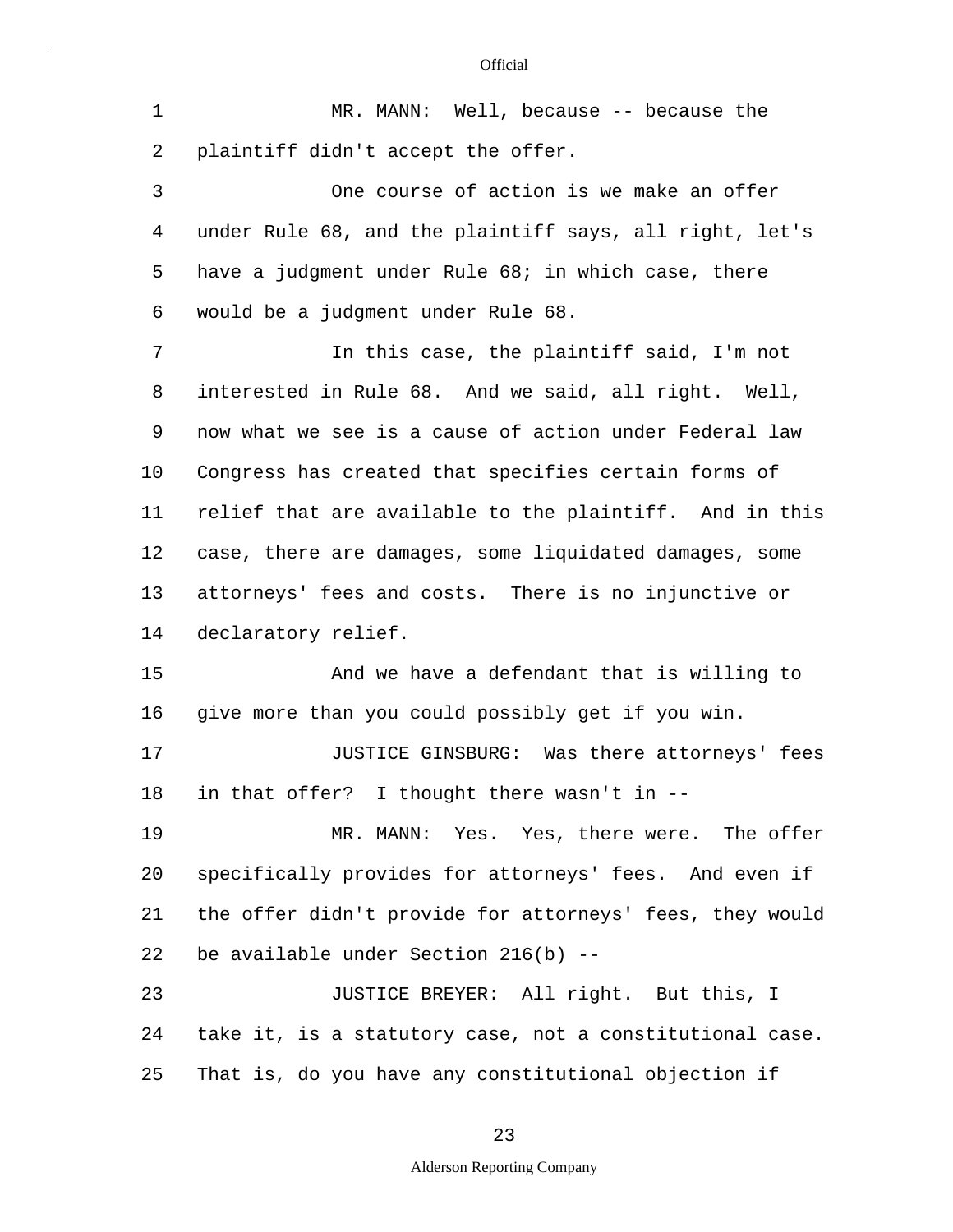| 1       | Congress had said, in 216(b), that Joe Smith and other   |
|---------|----------------------------------------------------------|
| 2       | people similarly situated to Miss Laura Symczyk have a   |
| 3       | genuine dispute with the employer, and the way they file |
| 4       | their case is Miss Symczyk's case will be deemed to be   |
| 5       | their case as well, though it ceases to be their case,   |
| 6       | unless they confirm within 60 days of such-and-such, in  |
| 7       | writing, that it is their case.                          |
| 8       | If Congress passed that statute, there                   |
| 9       | couldn't be a constitutional objection to it, could      |
| $10 \,$ | there?                                                   |
| 11      | MR. MANN: Well, I think there could be                   |
| 12      | constitutional objections, depending on the details of   |
| 13      | the statute --                                           |
| 14      | JUSTICE BREYER: No, no, no. Do you see                   |
| 15      | what I'm driving at?                                     |
| 16      | In other words, if Congress had explicitly               |
| 17      | said, in 216(b), that the Third Circuit's procedure is   |
| 18      | the correct procedure for Mr. Joe Smith to bring his     |
| 19      | case in such circumstances, if they had said that        |
| 20      | explicitly, is there a constitutional objection? If so,  |
| 21      | what could it be?                                        |
| 22      | MR. MANN: I think the constitutional issues              |
| 23      | that proposals like that might raise would flow from the |
| 24      | decision in Vermont Agency. And the question has to be   |
| 25      | whether there is a person before the court $--$          |

## 24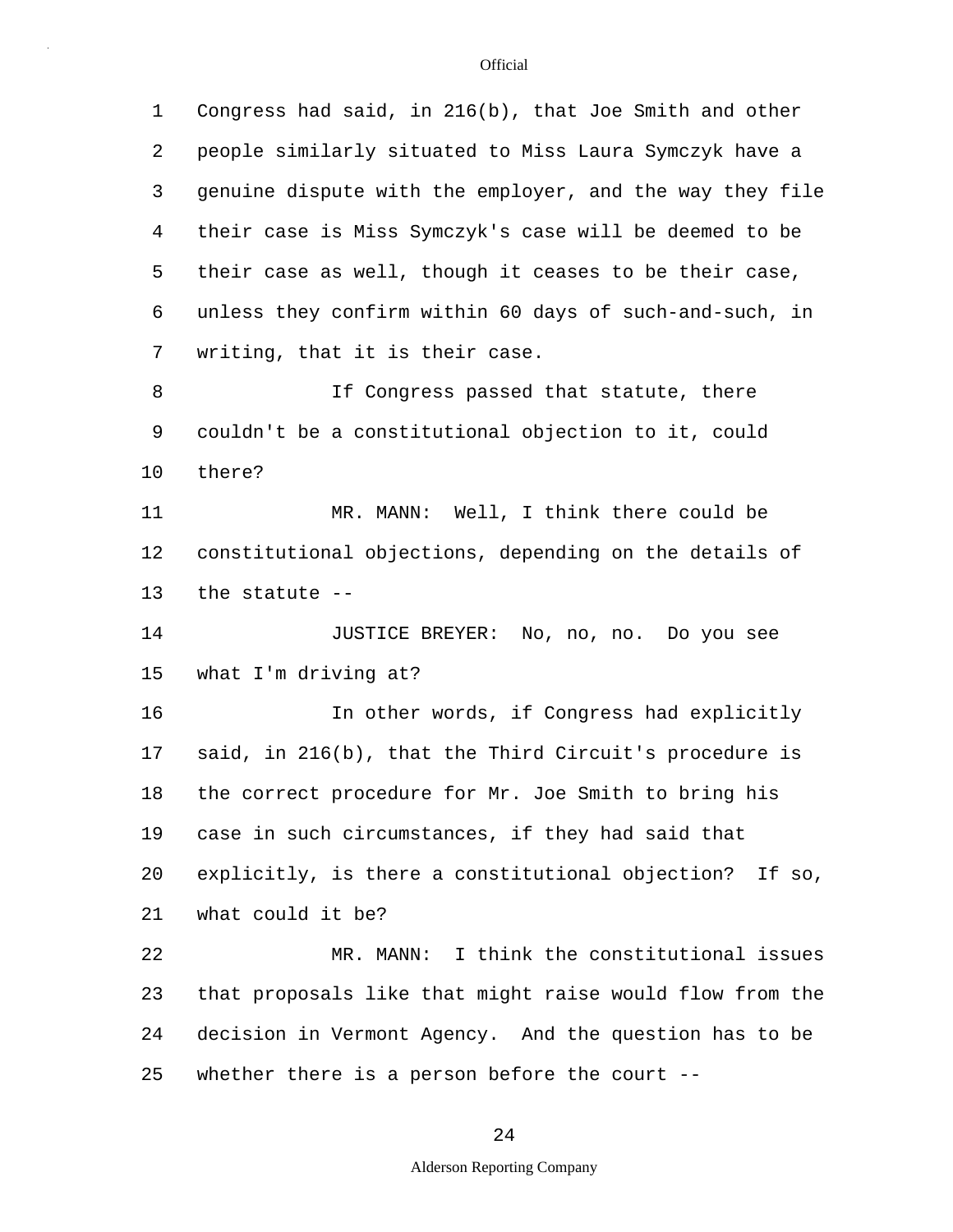| $\mathbf 1$ | JUSTICE BREYER: Oh, we know at least, since              |
|-------------|----------------------------------------------------------|
| 2           | we are doing -- I looked up a little bit, but Article    |
| 3           | III is what was a case or controversy in Westminster in  |
| 4           | 1788 or 1750 or whenever, that in Westminster, in a      |
| 5           | court of equity, I found at least two instances. A       |
| 6           | person dies, there is no case with that person, but it   |
| 7           | remained in equity on the docket until the other person, |
| 8           | the -- the estate, came in.                              |
| 9           | A woman could not bring a case if she was                |
| 10          | married. She starts as a single person. She gets         |
| 11          | married. Lo and behold, the case remains on the docket   |
| 12          | until her husband comes in. That's not a happy example,  |
| 13          | but nonetheless, it's in point.                          |
| 14          | (Laughter.)                                              |
| 15          | JUSTICE BREYER: Now, I could find nothing                |
| 16          | the other way, so I thought of the canon of              |
| 17          | interpretation that equity deems to have been done what  |
| 18          | ought to have been done -- or something like that.       |
| 19          | Others on the Court will know -- but the -- the point    |
| 20          | is that there are instances --                           |
| 21          | JUSTICE SCALIA: Equity is wonderful.                     |
| 22          | JUSTICE BREYER: What? Yes.                               |
| 23          | It remained on the docket in the Westminster             |
| 24          | courts, even though there was no plaintiff.              |
| 25          | So I would ask you again: Is there any                   |

25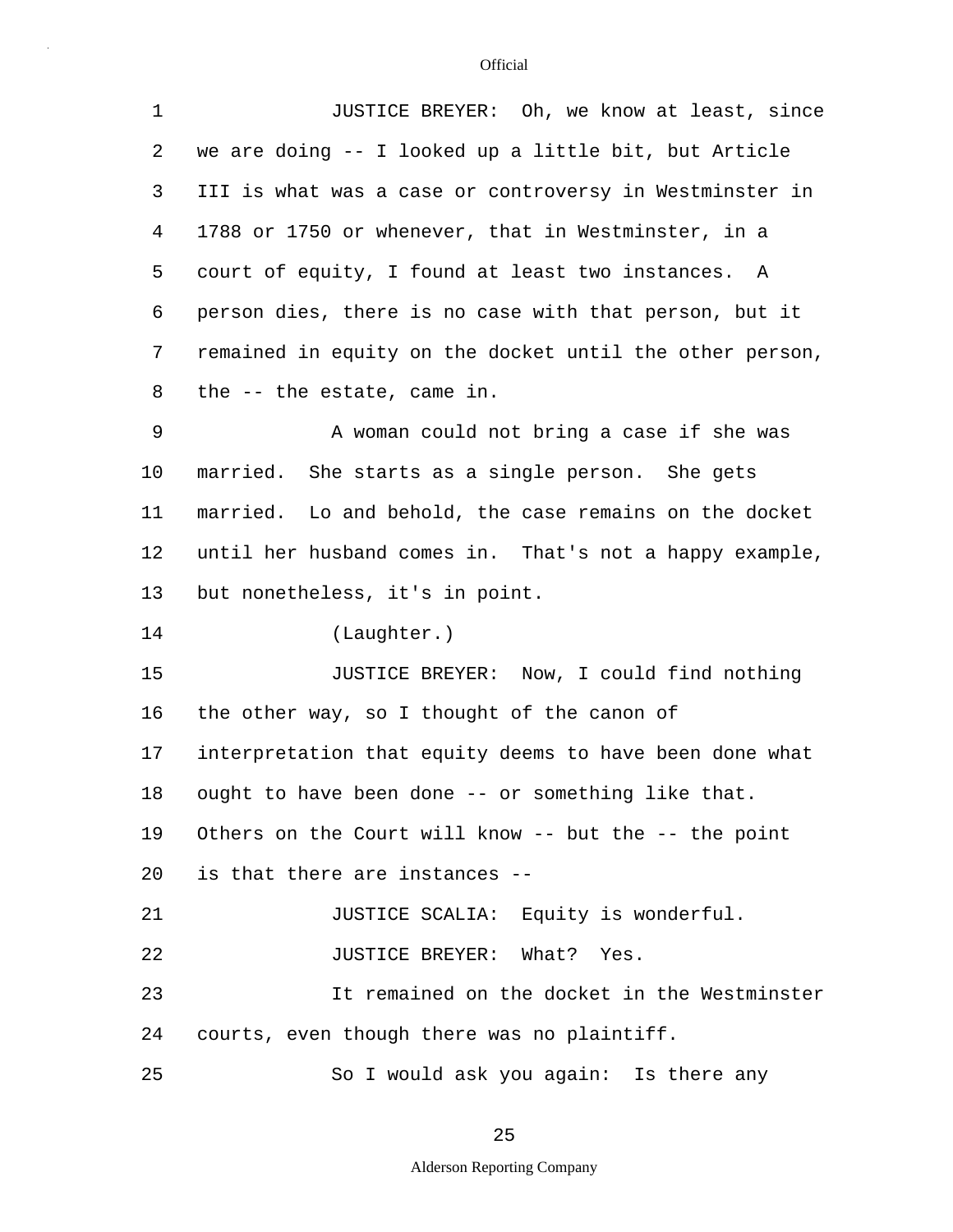5 10 15 20 25 1 counterexample? Is there any instance from equity or 2 elsewhere, where there is a constitutional objection, 3 had they said it, at which point our question is have 4 they said it? MR. MANN: I think the problem is, in that 6 case, there is an identifiable person to substitute. In 7 this case, it's not substituting somebody for the 8 plaintiff. It's leaving the Federal -- 9 JUSTICE BREYER: No, no. It's Mr. Joe Smith, if he confirms it in writing. 11 MR. MANN: The -- the problem in this type 12 of case would be that the Federal proceeding would be 13 moving along for a substantial period of time with no 14 plaintiffs. And the district judge's role would be simply to assist the plaintiff in trying to find -- 16 plaintiff's counsel in trying to find new plaintiffs. 17 JUSTICE SCALIA: I'll bet you equity could 18 have considered the husband to have been substituted 19 automatically and could have considered that -- the estate to have been substituted automatically. That -- 21 that happens when -- when that particular element is -- 22 is eliminated. But there is nothing automatic about 23 discovering some new plaintiff who -- who is out -- we 24 don't know who is out there. MR. MANN: On that note, I'd like to reserve

26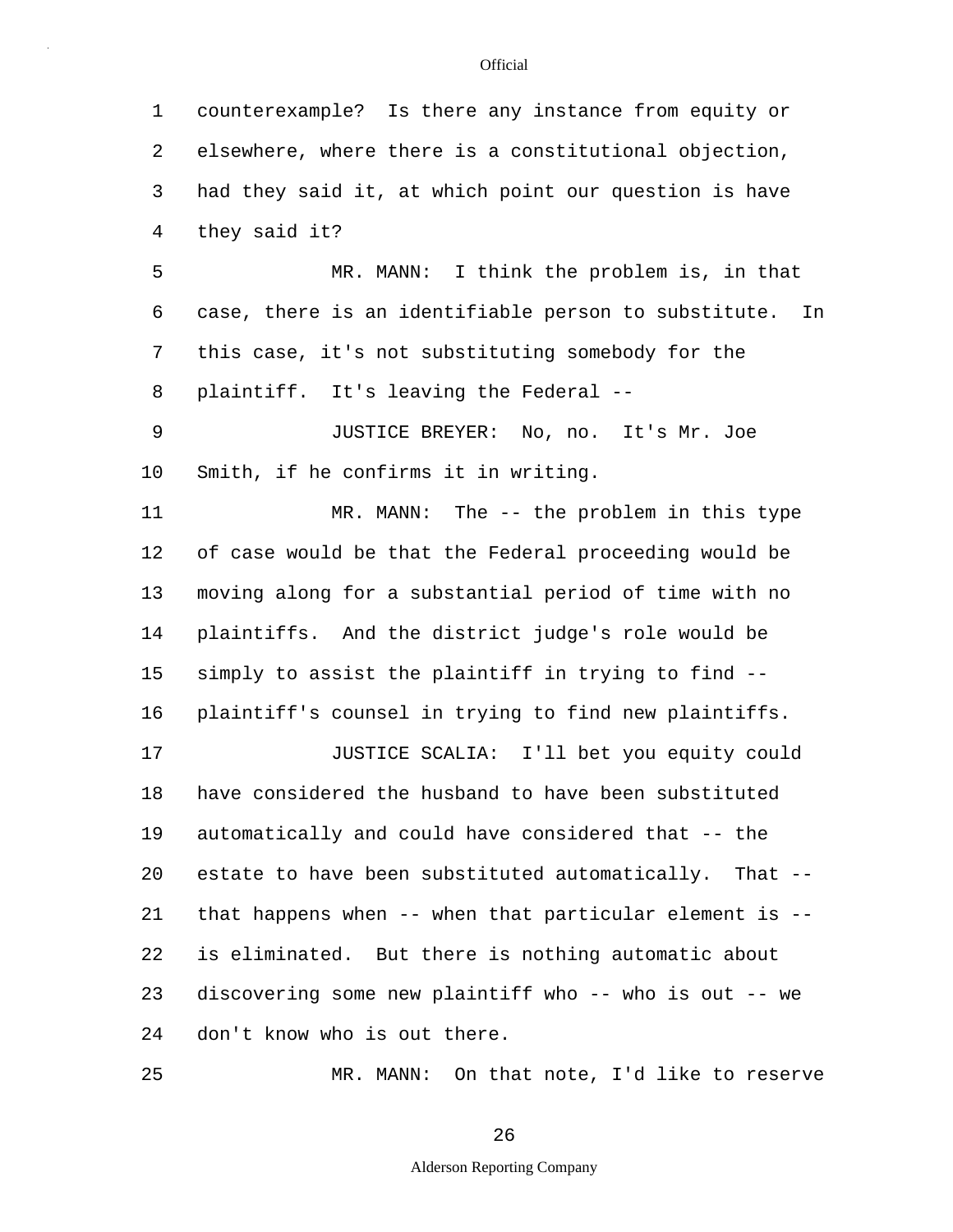| 1  | the remainder of my time.                                |
|----|----------------------------------------------------------|
| 2  | CHIEF JUSTICE ROBERTS: Thank you, counsel.               |
| 3  | Mr. Katyal.                                              |
| 4  | ORAL ARGUMENT OF NEAL KUMAR KATYAL                       |
| 5  | ON BEHALF OF THE RESPONDENT                              |
| 6  | MR. KATYAL: Thank you, Mr. Chief Justice,                |
| 7  | and may it please the Court:                             |
| 8  | I'd like to begin with the question of                   |
| 9  | whether a withdrawn Rule 68 offer could moot a case. It  |
| 10 | cannot. This Court has said that Article III's case and  |
| 11 | controversy requirement demands both a plaintiff with a  |
| 12 | concrete injury and a matter where the Court is fully    |
| 13 | capable of -- of providing relief.                       |
| 14 | CHIEF JUSTICE ROBERTS: I'd like to begin                 |
| 15 | with the question of whether or not you waived that      |
| 16 | argument.                                                |
| 17 | MR. KATYAL: Absolutely, Your Honor.                      |
| 18 | CHIEF JUSTICE ROBERTS: No -- did you waive               |
| 19 | it or not?                                               |
| 20 | MR. KATYAL: We -- We did not waive -- we                 |
| 21 | did not waive the -- we did not waive it. We do think    |
| 22 | that the brief in opposition should have pointed it out, |
| 23 | absolutely. It was a mistake on our part not to -- not   |
| 24 | to bring to the Court's attention the -- the impact of   |
| 25 | an unaccepted Rule 68 offer. However, we do think that   |

27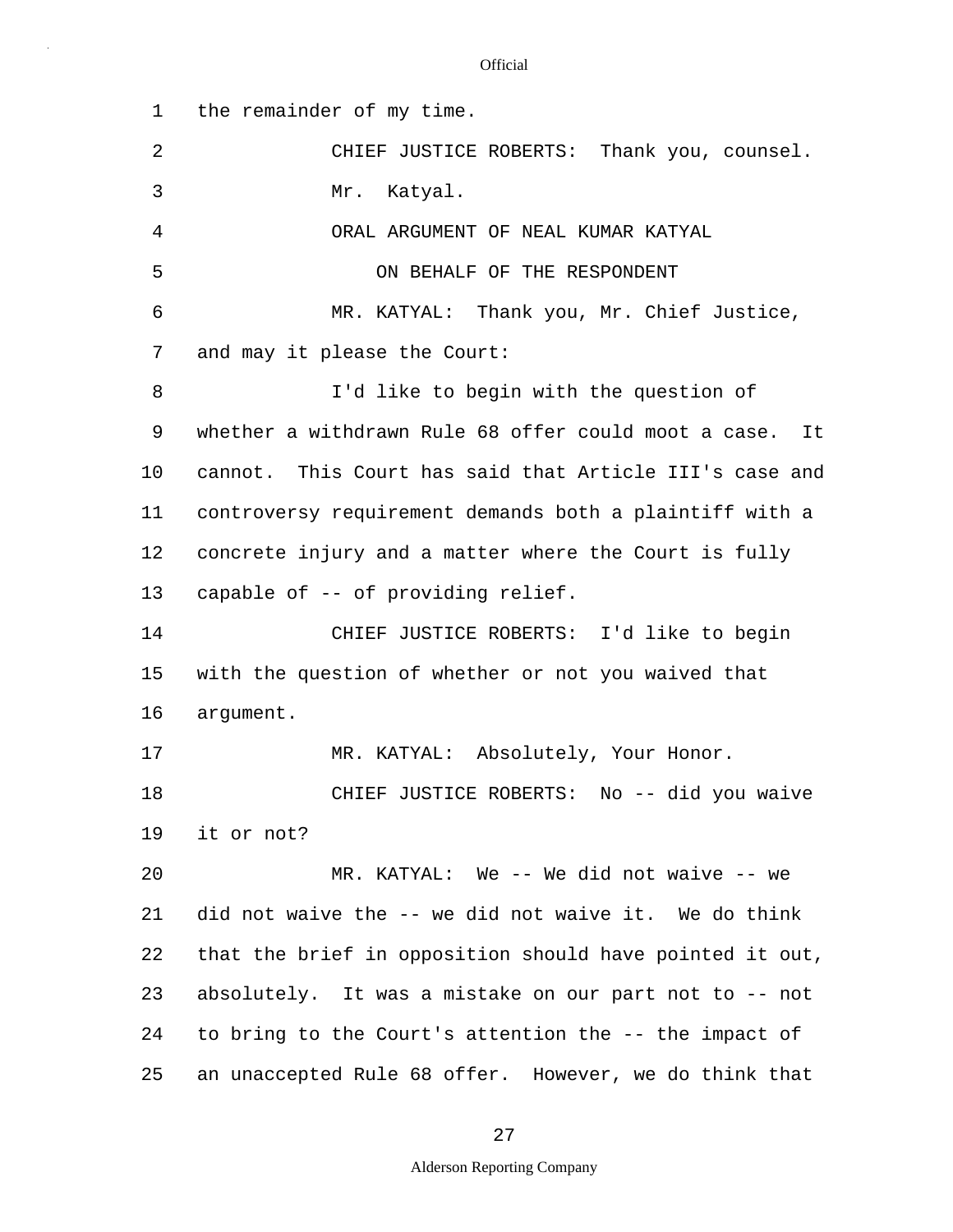5 10 15 20 1 this Court can -- can consider that, and the reason for 2 that is that it is an answer to the question presented. 3 Indeed, it is literally the question presented. 4 Here is the question presented as -- as my friend Mr. Mann wrote it, whether a court -- "whether a 6 case becomes moot and, thus, beyond the judicial power 7 of Article III when the lone plaintiff receives an offer 8 from the defendants to satisfy all of the plaintiff's 9 claims." And we submit that the answer to that question is no, that the mere receipt of an offer, without more, 11 cannot possibly moot a case. 12 CHIEF JUSTICE ROBERTS: Well, that was not 13 the way the case was presented in the body of the 14 petition, and I would suppose, if that were your objection, that it wasn't received, wasn't accepted, we 16 might have heard about that, as you -- as you suggest. 17 MR. KATYAL: And --18 CHIEF JUSTICE ROBERTS: And if, in fact, we 19 thought we were dealing with a case in which the Rule 68 offer was not accepted, we might have thought 21 differently about whether to grant it. 22 MR. KATYAL: I -- I completely understand 23 that, Mr. Chief Justice. I guess I would say, however, 24 this Court, in Lebron, confronted a similar situation,

25 in which the matter of whether Amtrak was a State actor,

### 28

### Alderson Reporting Company

### **Official**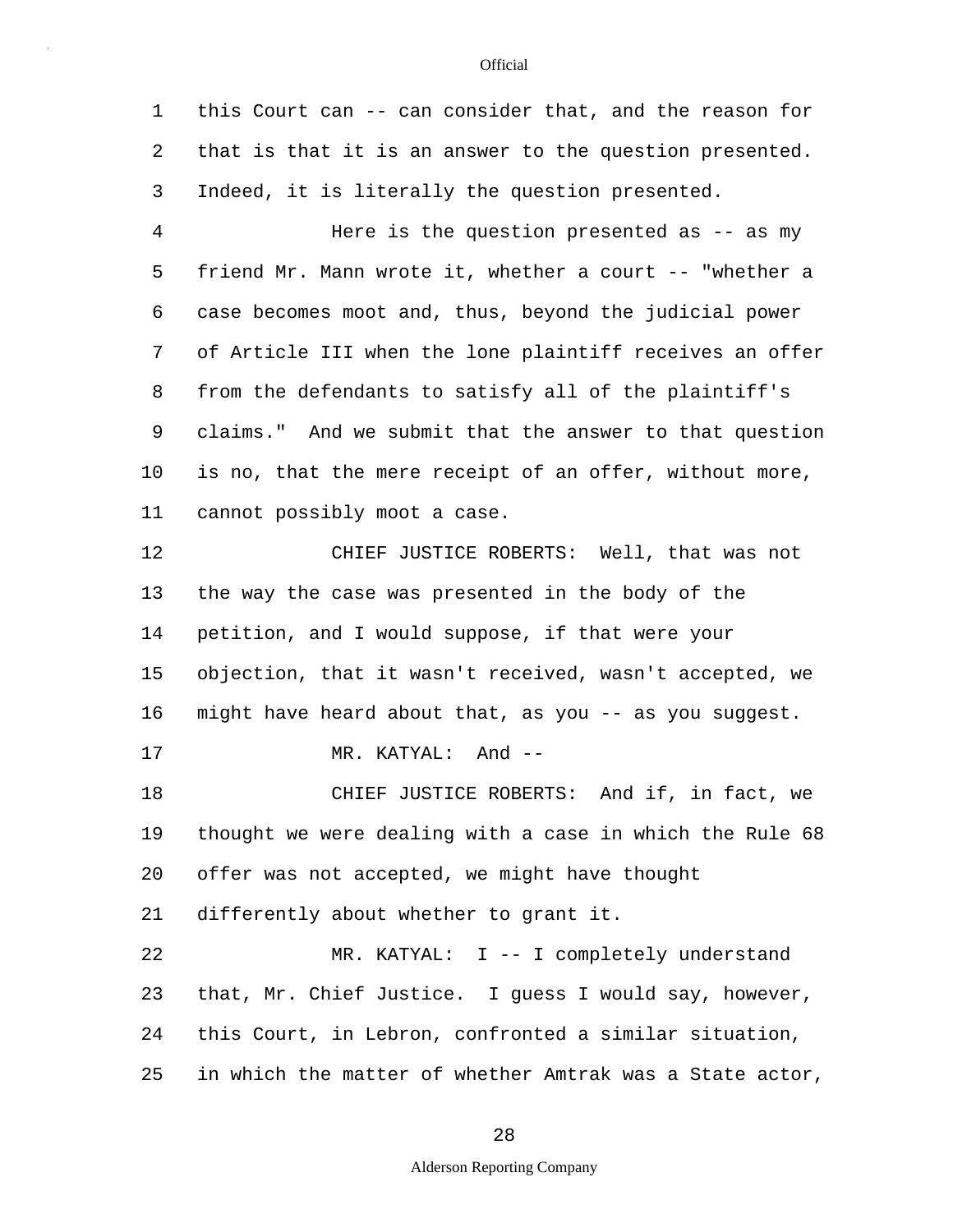5 10 15 20 25 1 was not present in the cert papers; indeed, it had been 2 disavowed, as Justice Scalia's opinion for the Court 3 said. 4 Nonetheless, the Court considered it and - and got into the merits of that question. And we think 6 here, actually, it's an easier case for the Court to get 7 into than Lebron. Both -- 8 JUSTICE SOTOMAYOR: I have a question for 9 you, counsel. CHIEF JUSTICE ROBERTS: You -- you rely on 11 the question presented. Your reformulated question 12 doesn't have that feature in it. 13 MR. KATYAL: It does have the unaccepted 14 offer feature in the -- in the question, and of course, this Court's decision in Bray does say that it is the 16 question presented as the Court -- as the Court granted 17 it, that controls. 18 JUSTICE SOTOMAYOR: Counsel, there is -- 19 from the beginning, you never accepted the offer. MR. KATYAL: That's exactly right, Justice 21 Sotomayor. 22 JUSTICE SOTOMAYOR: What you appear to have 23 conceded and -- is that the amount of the offer would 24 settle your personal claim. MR. KATYAL: I don't quite think we conceded

29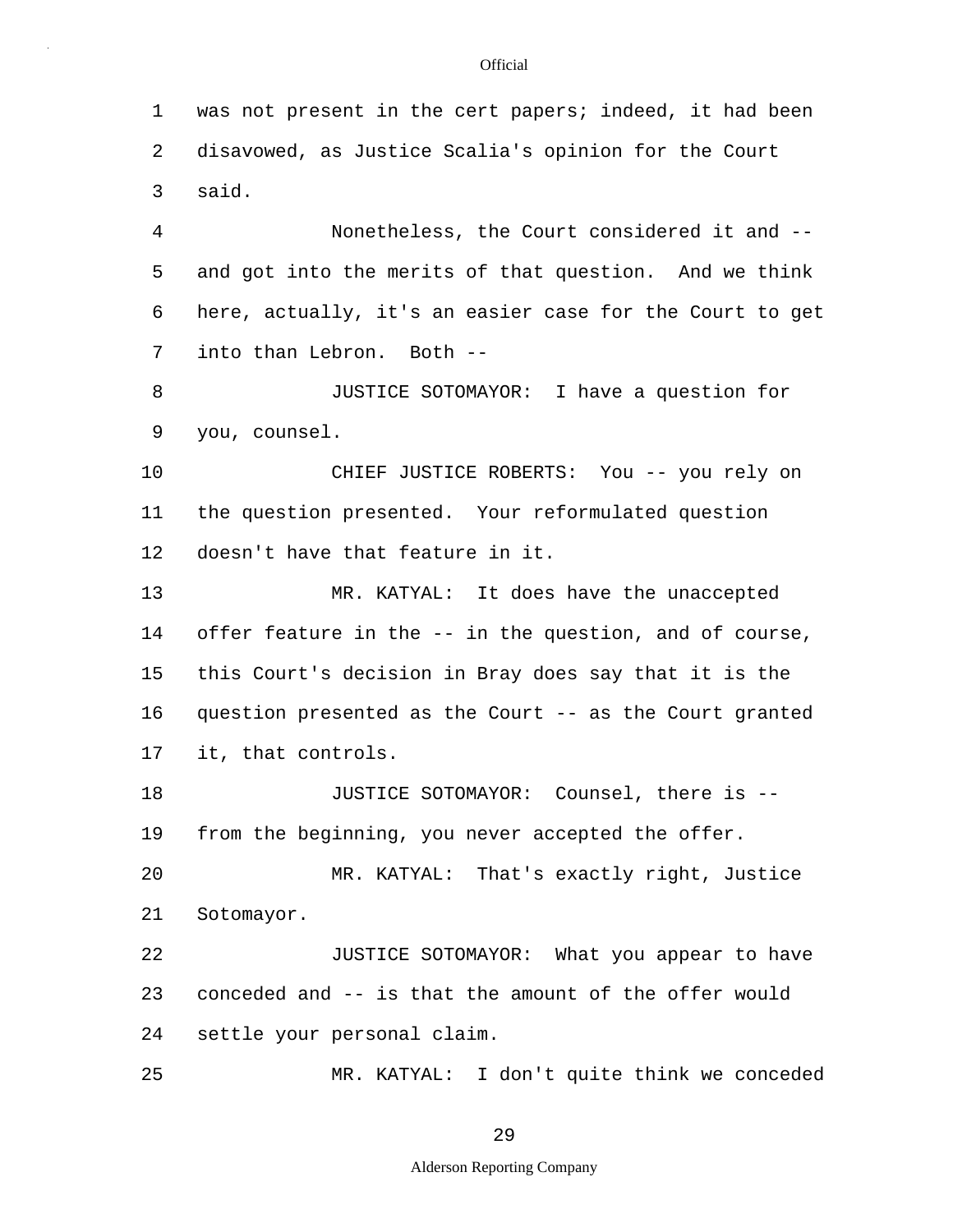5 10 15 20 25 1 even that. That's a separate matter. That's about what 2 the terms of the offer were. And our first point to you 3 is to say this offer wasn't even accepted. Mr. Mann is 4 waxing nostalgic about an offer that literally has not given Ms. Symczyk a dime. She is as injured today as 6 she was the day she filed her complaint. 7 JUSTICE KAGAN: What do you think the court 8 should do in that circumstance, where a defendant comes 9 forward and says, I'm willing to satisfy the entire claim? What should happen? 11 MR. KATYAL: If -- we think that, just like 12 the Solicitor General, we think that, in that 13 circumstance, it is possible for a court to enter a 14 default judgment and force relief upon the plaintiff. And we think -- 16 JUSTICE KAGAN: Is this under Rule 68? Or 17 is this under some inherent authority? 18 MR. KATYAL: I think it could work either 19 way, so long as the forcing happened within the time period of Rule 68. I don't think like -- the court can, 21 like Lazarus, raise this after it has already been 22 withdrawn. The text of Rule 68 says the offer is now 23 dead. If they had, I imagine, moved for the court to 24 enforce that order -- enforce that offer and enter a default judgment within the 14-day period, then I think

30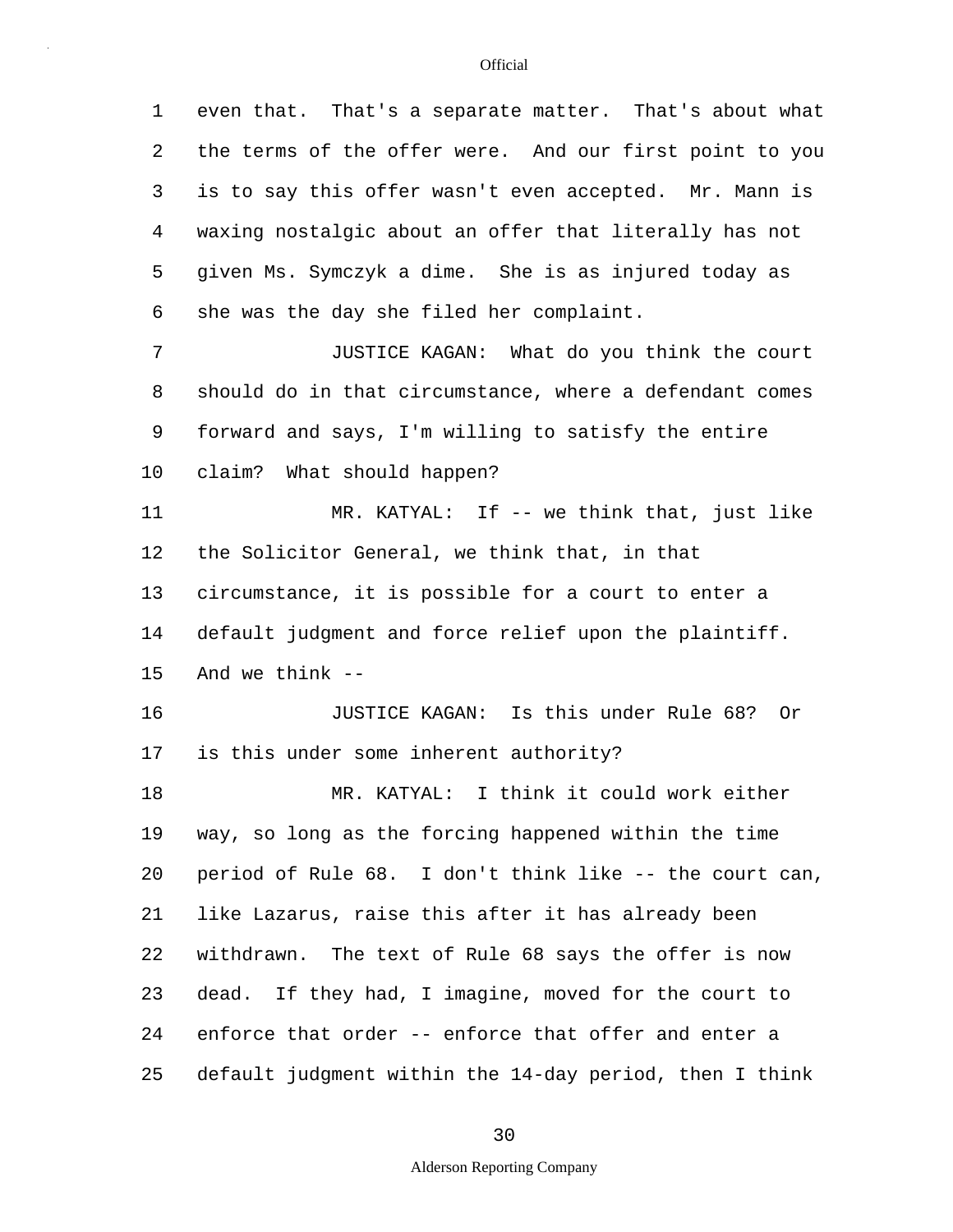1 that would have been something that might have been 2 possible to do. 3 CHIEF JUSTICE ROBERTS: What -- what benefit

5 4 does this -- why are you arguing so much? You -- you will have an entry of judgment in the favor of your 6 client who is, according to you, similarly situated to 7 lots of others.

10 8 Why don't you just -- if somebody comes 9 forward, just take them in, go in, you get a check for \$7500, or whatever it is, you get attorneys' fees, and 11 you can do that as often as you want.

15 12 MR. KATYAL: For two reasons, Your Honor. 13 The first is, of course, that is precisely what didn't 14 happen here. Ms. Symczyk has zero, not even the  $$7500 --$ 

20 16 CHIEF JUSTICE ROBERTS: Well, I know. But 17 that's the fortuity of the fact that she didn't accept 18 the offer. And we are dealing, perhaps, with a case on 19 the record, as presented to us, where she did accept the offer, if you waive that argument. So -- so assume the 21 case where the offer is accepted.

25 22 MR. KATYAL: And I think it goes back to 23 what then-Justice Rehnquist said in Roper because what 24 he said is it's not then just about the individual plaintiff. You can't force an offer onto a plaintiff

#### **Official**

Alderson Reporting Company

31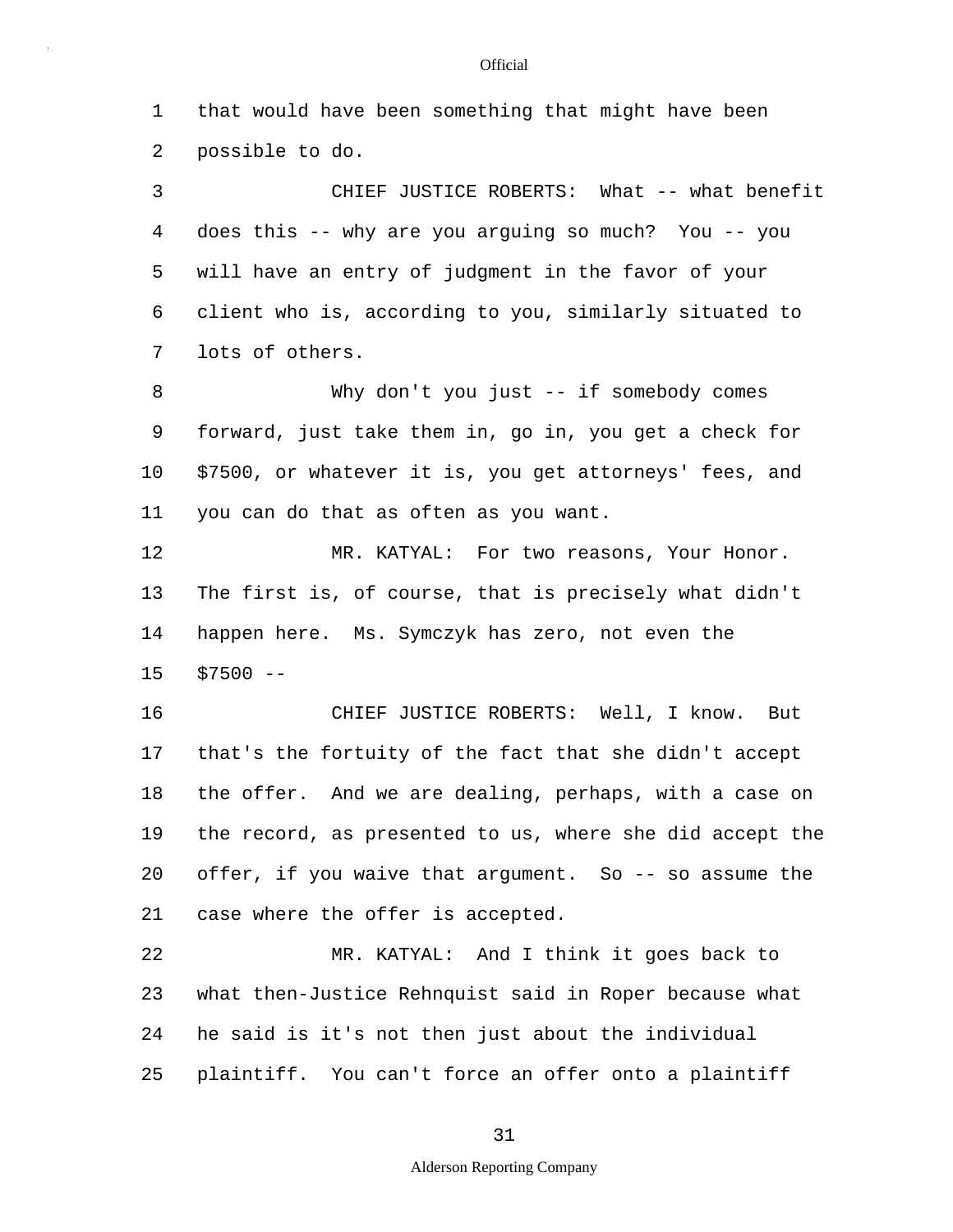5 10 15 20 25 1 that doesn't have all -- it doesn't award complete 2 relief because, if you do so, it undermines the 3 collective action aspect of the claim. 4 JUSTICE SCALIA: Well, it undermines the collective aspect, if she never brings the suit in the 6 first place. I mean, I -- I must say I'm -- I'm not 7 terribly impressed by the fact that -- you know, if she 8 drops out there is -- there is no collective suit for 9 these other people. There is also no collective suit for these other people if she never appeared in the 11 first place. 12 I don't -- I don't know that the law demands 13 that there be a collective suit. If she doesn't bring 14 suit or if she brings suit and -- and is given everything she wants, the case is over, unless other 16 people have come in. 17 MR. KATYAL: Justice Scalia, we think that 18 the Congress has answered that question, at least in 19 216(b), by providing for both the opportunity to file a complaint on her own behalf, as well as for those that 21 are similarly situated. And so I think that, as Justice 22 Ginsburg said to my -- to my friend, if you adopt their 23 rule, essentially, you truncate that process and 24 eliminate the ability of people to opt in, in any given situation.

32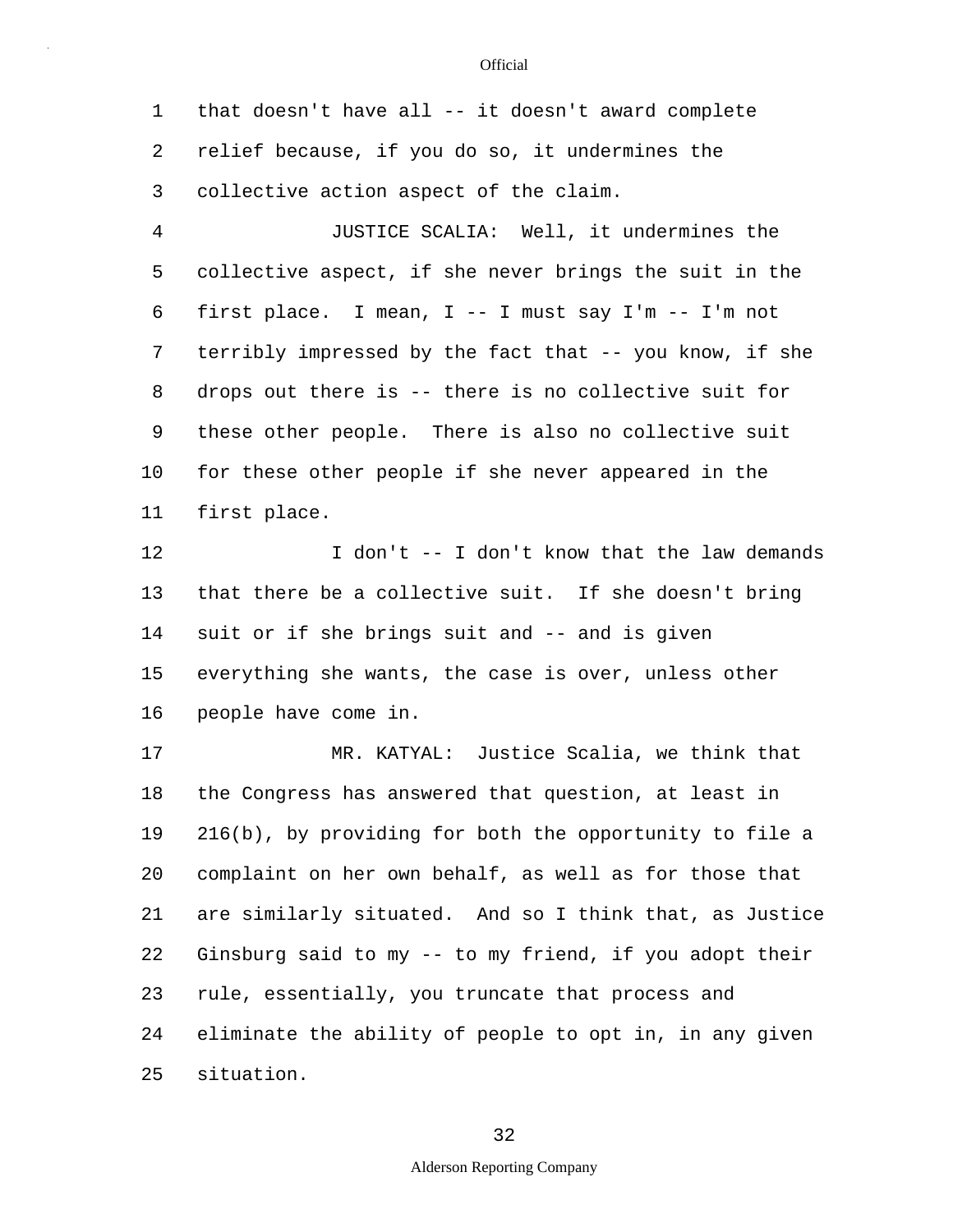5 10 15 20 25 1 And that -- for that reason, it's very 2 much -- assuming that we get to this question, that it 3 is very much like Gerstein or Sosna or Roper in that 4 circumstance -- JUSTICE SOTOMAYOR: Mr. Katyal, I'm a little 6 troubled that you have given up or argue that the 7 ability to enter a forced judgment is permissible under 8 Rule 68. There is nothing in that rule that gives the 9 court that power, certainly not stated explicitly or even implicitly, because it talks about an entire 11 procedure of accepting the offer or rejecting it, all of 12 it in the hands of the parties, none of it until the 13 entry of the judgment in the hands of the court and only 14 after the plaintiff has accepted the offer in writing. So I can't see anything but an inherent 16 power. So, for me, if there is an inherent power, it 17 has to be under a default judgment because the other 18 side is saying, I give up. 19 MR. KATYAL: Exactly. JUSTICE SOTOMAYOR: All right. 21 MR. KATYAL: That -- that's precisely right. 22 JUSTICE SOTOMAYOR: Let's go from there, at 23 least with me, and that may answer an earlier question 24 about an inquest on damages because that is a part of the requirements for a default judgment, so that if

33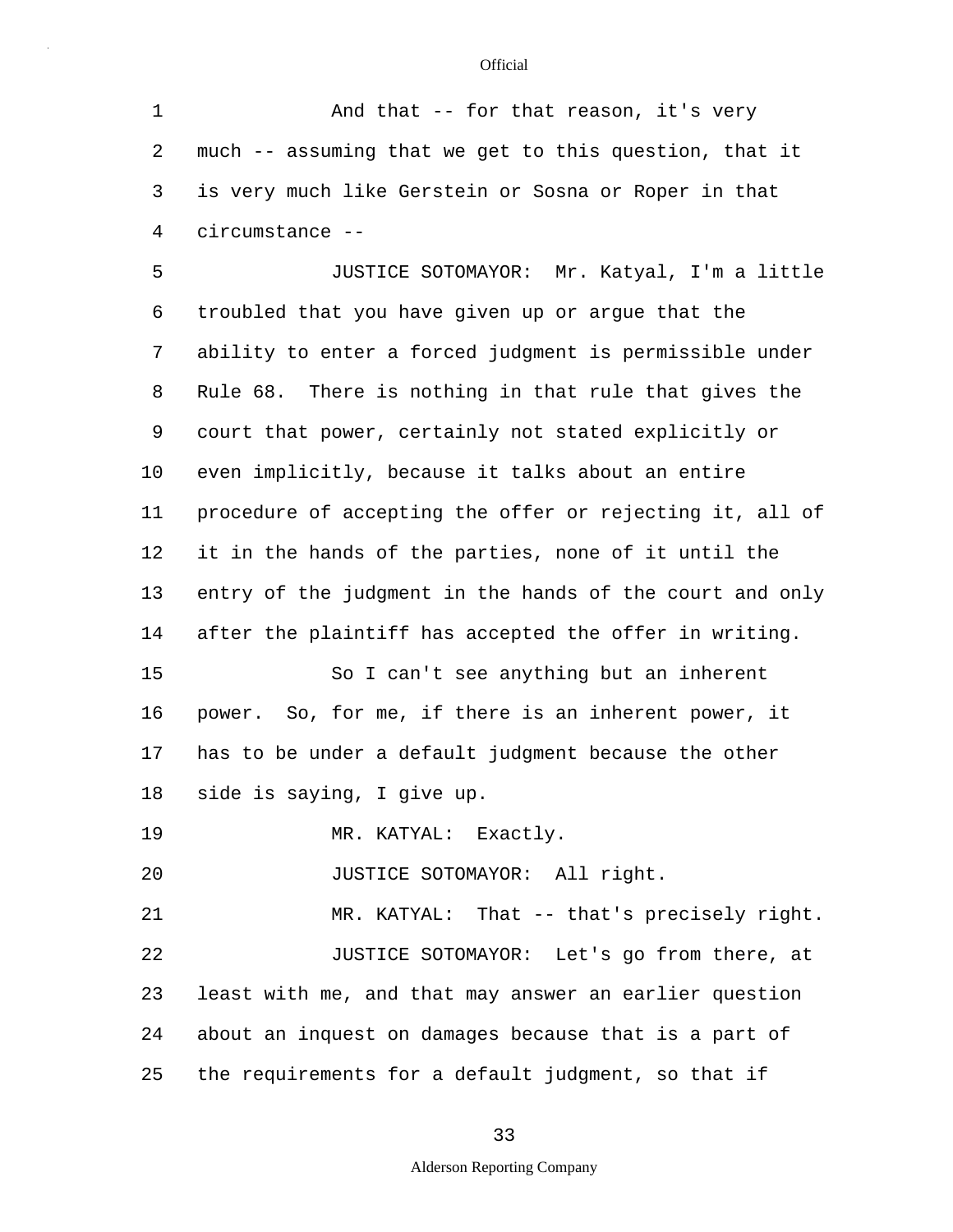| $\mathbf 1$ | there is a dispute about damages, that can be resolved.   |
|-------------|-----------------------------------------------------------|
| 2           | But my point is that liability is admitted.               |
| 3           | Now, let's deal with the Chief's question and Justice     |
| 4           | Scalia's question, which is in what ways is this          |
| 5           | comparable to a shared cost, like what motivated our      |
| 6           | decision in class actions, that the settlement of one     |
| 7           | existing plaintiff doesn't settle the collective action.  |
| 8           | How is this similar to that?                              |
| 9           | MR. KATYAL: So we think that the corpus of                |
| 10          | cases that this Court has handled in the class action     |
| 11          | area, such as Geraghty and Gerstein and the like, we      |
| 12          | don't think that they absolutely control this question.   |
| 13          | I don't want to say that.                                 |
| 14          | But we think that they set up two principles              |
| 15          | that help inform the Court's judgment. The first is       |
| 16          | that, when you have circumstances like this, in which a   |
| 17          | claim has gone away as moot because the named             |
| 18          | representative of the claim has gone away for one reason  |
| 19          | or another, there is play in the joints.                  |
| 20          | Essentially, you can have a bridge plaintiff              |
| 21          | who acts to keep the case alive for purposes of letting   |
| 22          | the class unfold. That's really what then-Justice         |
| 23          | Rehnquist was getting at in his decision in Roper.<br>And |
| 24          | we think there is a lot of force to that because,         |
| 25          | otherwise, as Justice Ginsburg mentioned, the collective  |

34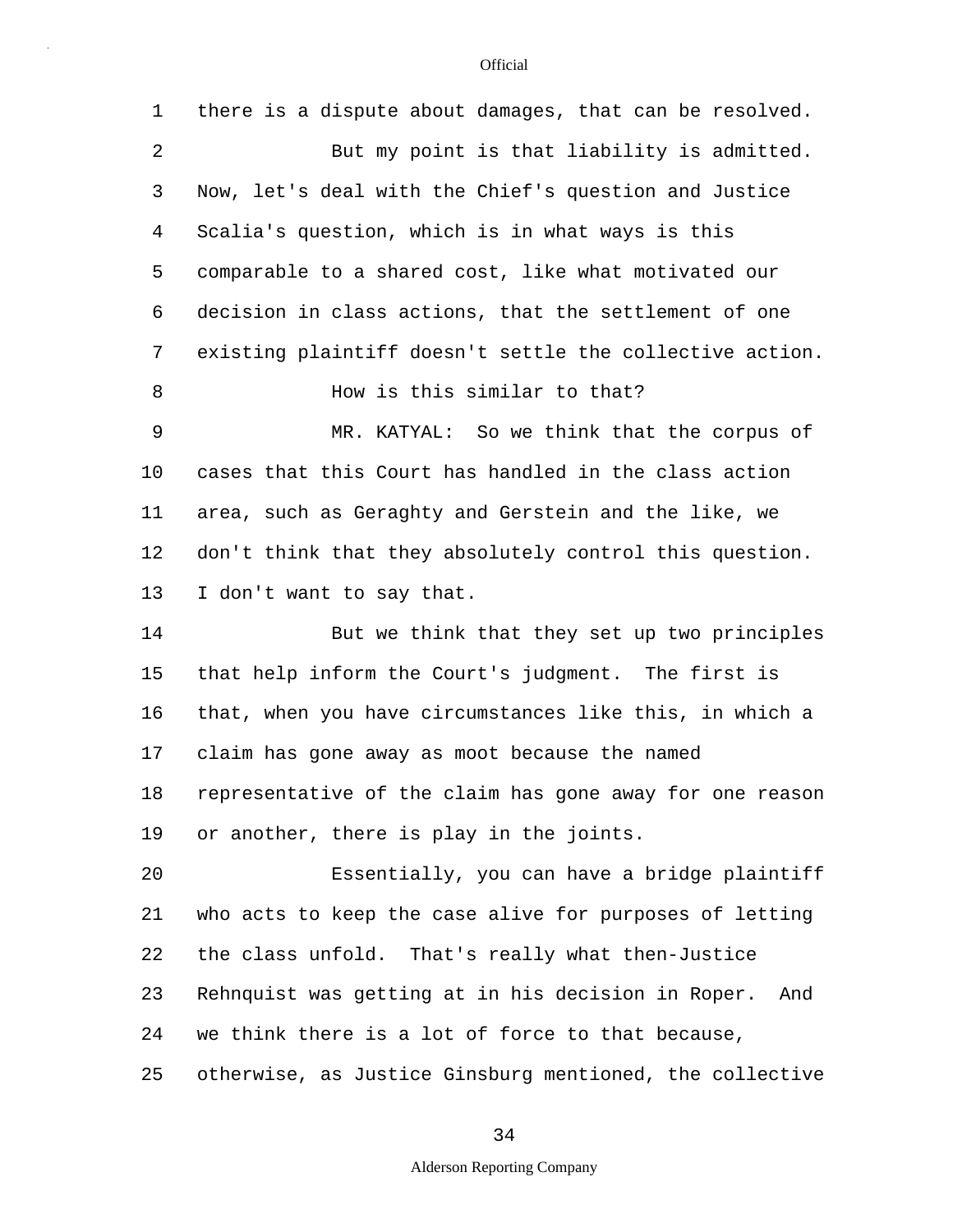| 1  | action mechanism doesn't even get off the ground.        |
|----|----------------------------------------------------------|
| 2  | JUSTICE GINSBURG: Well, you -- you don't                 |
| 3  | accept the argument that I suggested, that is Rule 16 -- |
| 4  | 216, the Fair Labor Standards Act, in saying that you    |
| 5  | can commence a suit on behalf of others similarly        |
| 6  | situated, and implicit in that is that there be some     |
| 7  | decent interval for you to find similarly-situated       |
| 8  | people?                                                  |
| 9  | MR. KATYAL: We absolutely agree with that,               |
| 10 | and we think that's precisely the problem. And this      |
| 11 | case illustrates it, Justice Ginsburg, because they --   |
| 12 | we filed their complaint, and 75 days later, they filed  |
| 13 | their preemptive Rule 68 offer. And now, they are        |
| 14 | coming before the Court and saying something even more   |
| 15 | radical than I think any court has accepted, to my       |
| 16 | knowledge, which is even filing a class certification    |
| 17 | motion along with the complaint wouldn't be enough.      |
| 18 | That is something that would essentially cut             |
| 19 | the heart out of the collective action mechanism         |
| 20 | altogether.                                              |
| 21 | JUSTICE GINSBURG: Why didn't -- why didn't               |
| 22 | you file the -- the motion for certification, along with |
| 23 | the complaint?                                           |
| 24 | MR. KATYAL: Because the text of Rule -- of               |
| 25 | 216(b) provides for two different processes, both the    |

35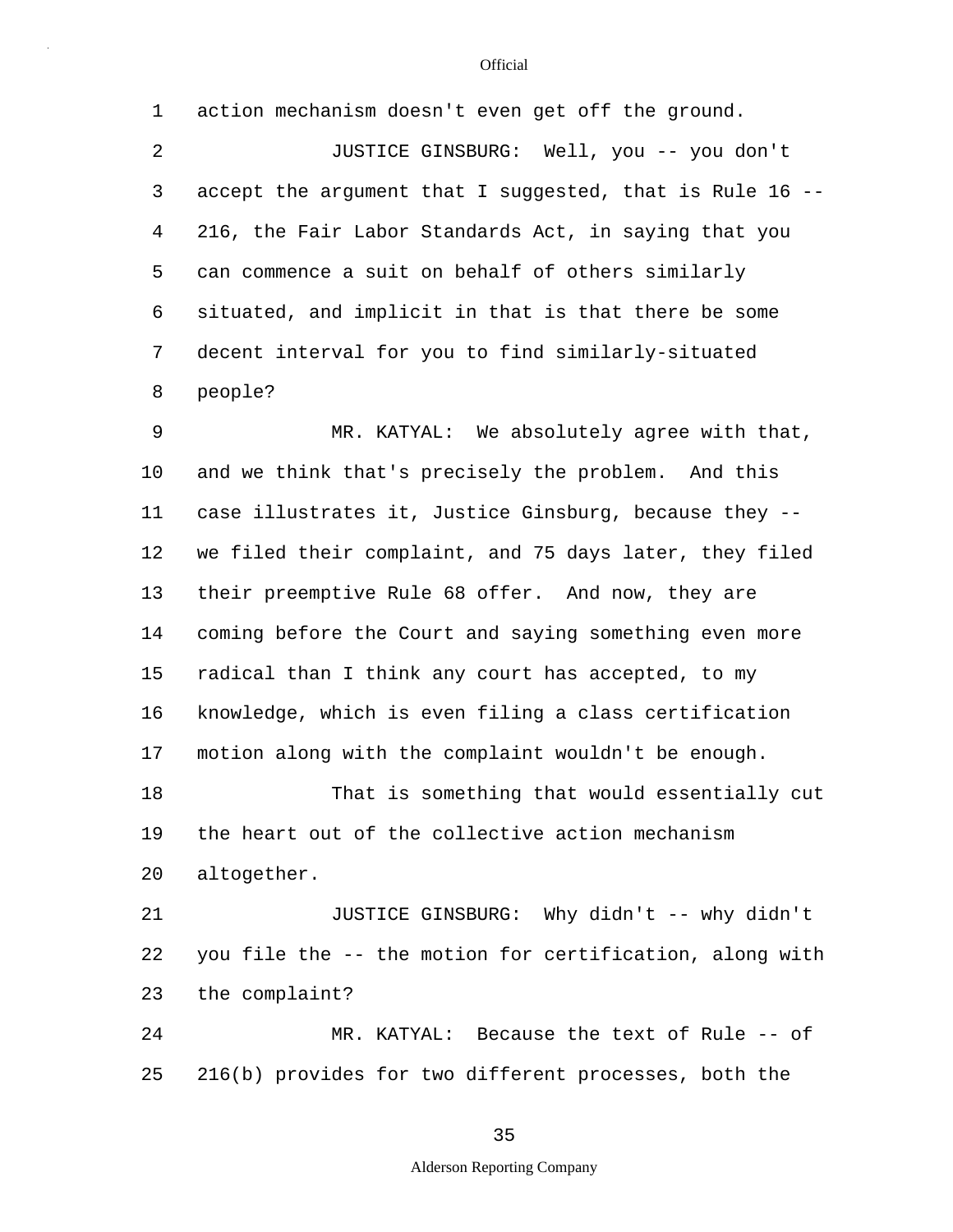5 10 15 20 25 1 filing of the complaint and then a subsequent opt-in 2 process. I suppose we could have done that. That's 3 what the Seventh Circuit has said to do in a case called 4 Damasco, but this Court's decision in Hoffman-LaRoche says the entire collective action mechanism depends on 6 notice and discovery to find out who those people are, 7 to find out and make sure that they are similarly -- 8 JUSTICE GINSBURG: But you could -- you 9 could have done that with the complaint and I don't - you say you want to get joiners, so why do you have to 11 wait? Why -- why wouldn't you -- why wouldn't the most 12 logical thing be to say, court, we have labelled this a 13 collective action, and now, we want to start the ball 14 rolling in getting certification? MR. KATYAL: Your Honor, that is what we 16 did. You know, we -- we asked the district court, right 17 after the Rule 68 offer expired, within 4 days, to say, 18 please set up a class certification process. And that 19 process was then interrupted by their subsequent motion, after the Rule 68 offer had expired, to say, this case 21 is moot. 22 CHIEF JUSTICE ROBERTS: It doesn't matter in 23 terms of what the judge is supposed to do with your 24 motion to certify, if nobody else is in the case? I mean, isn't that one of the factors?

36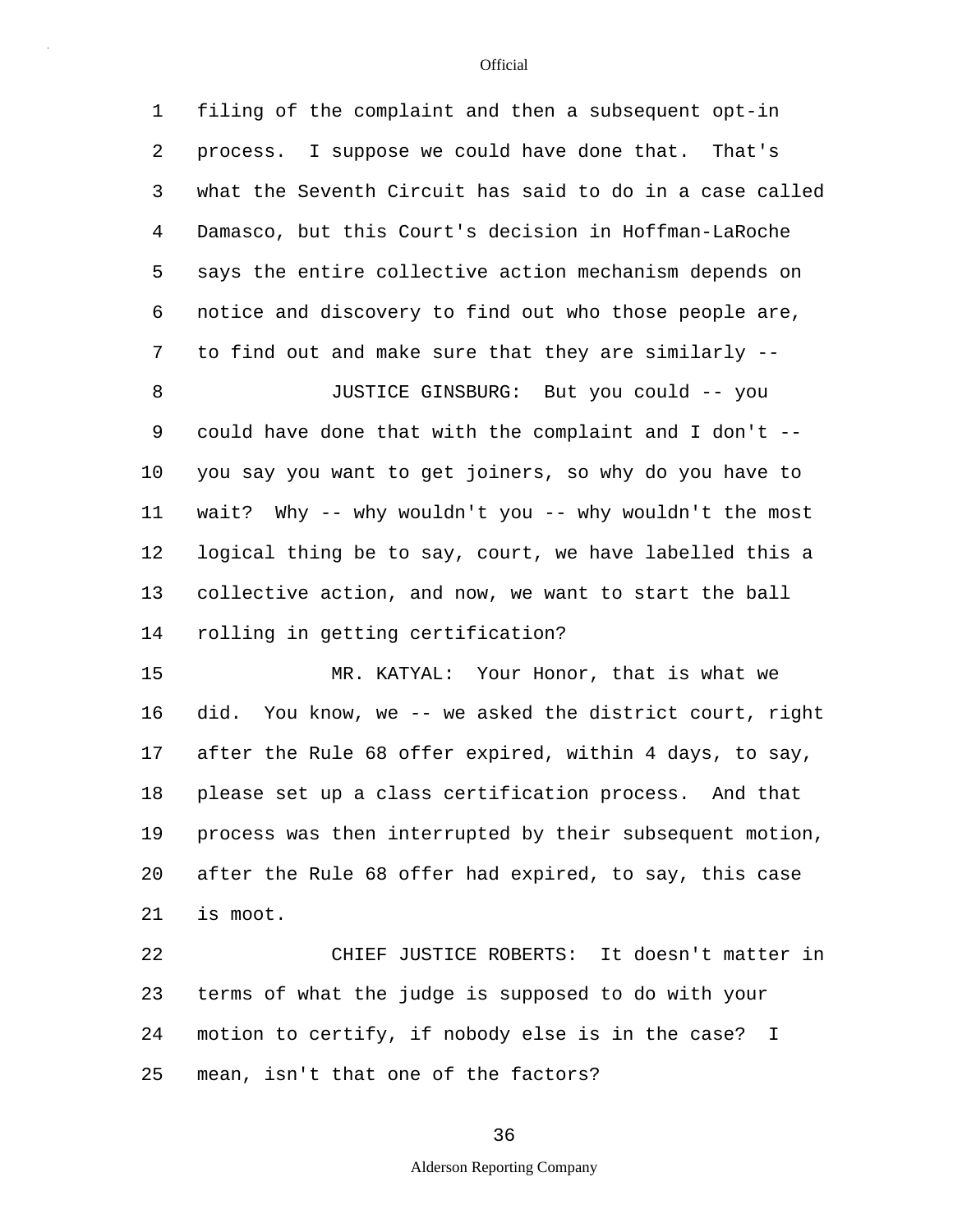| 1              | I don't know if it's even a sort of                      |
|----------------|----------------------------------------------------------|
| 2              | good-faith pleading if -- if -- you want certification,  |
| 3              | but there is no nobody else there.                       |
| $\overline{4}$ | MR. KATYAL: That's precisely, Mr. Chief                  |
| 5              | Justice, why we think the Seventh Circuit rule doesn't   |
| 6              | make much sense. To come in and to ask for               |
| 7              | certification before you've conducted the discovery and  |
| 8              | gotten the names, we think is really not the right way   |
| 9              | to go.                                                   |
| $10 \,$        | Rather, I think this Court's decisions in                |
| 11             | Iqbal and Twombly suggest that you've got to have some   |
| 12             | good-faith belief before you go and file a motion for    |
| 13             | class certification. And I'd be very hesitant for this   |
| 14             | Court to -- to recommend a rule to litigants that says   |
| 15             | go and file your motion for class certification right    |
| 16             | away.                                                    |
| 17             | This Court, in McLaughlin, I think,                      |
| 18             | essentially said that it's not about the timing of when  |
| 19             | that motion for certification unfolds. At 500 US page    |
| 20             | 68, the Court said, "The fact the class was not          |
| 21             | certified until after the named plaintiffs' claims had   |
| 22             | become moot does not deprive the Court of jurisdiction.  |
| 23             | We recognize in Gerstein that some claims are so         |
| 24             | transitory" -- "inherently transitory that the trial     |
| 25             | court will not even have enough time to rule on a motion |

## 37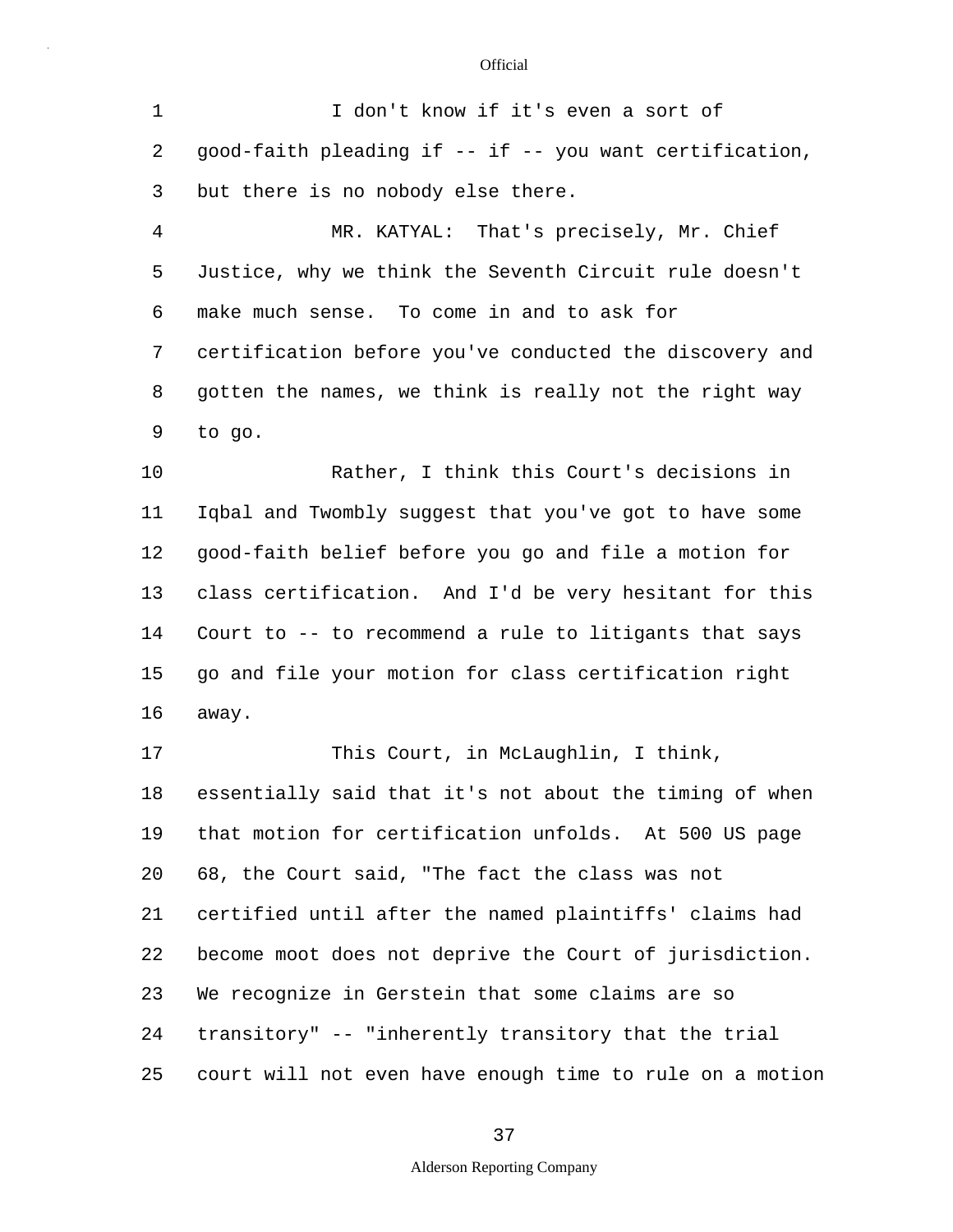5 10 15 20 25 1 for class certification." 2 JUSTICE BREYER: Well, you're 3 interpreting -- I think it's true that we're 4 interpreting the statute, and -- and I'm trying to look at what document are we interpreting? Is there a 6 different rule or a different -- what -- what rule? 7 So I could come back to the statute. And 8 Congress could deprive -- could provide exactly the 9 system that you suggest. I don't see anything unconstitutional about it. But isn't it a little hard 11 to read this statute as providing that mechanism, since 12 what it says is no party shall -- no -- you know, it 13 says what it says in the last two sentences. 14 How do we read that to foresee the mechanism that you're talking about? 16 MR. KATYAL: Right. I take it this is 17 Mr. Mann's point, that people who aren't yet opted into 18 a class are not parties, and, therefore, the Court can't 19 properly consider them. And I think that's the same exact thing in the class action context, is this 21 question -- 22 JUSTICE BREYER: Well, he says the 23 difference in the class action context is, in the class 24 action context, you can consider them there, but there isn't a specific sentence somewhere in a statute, which

38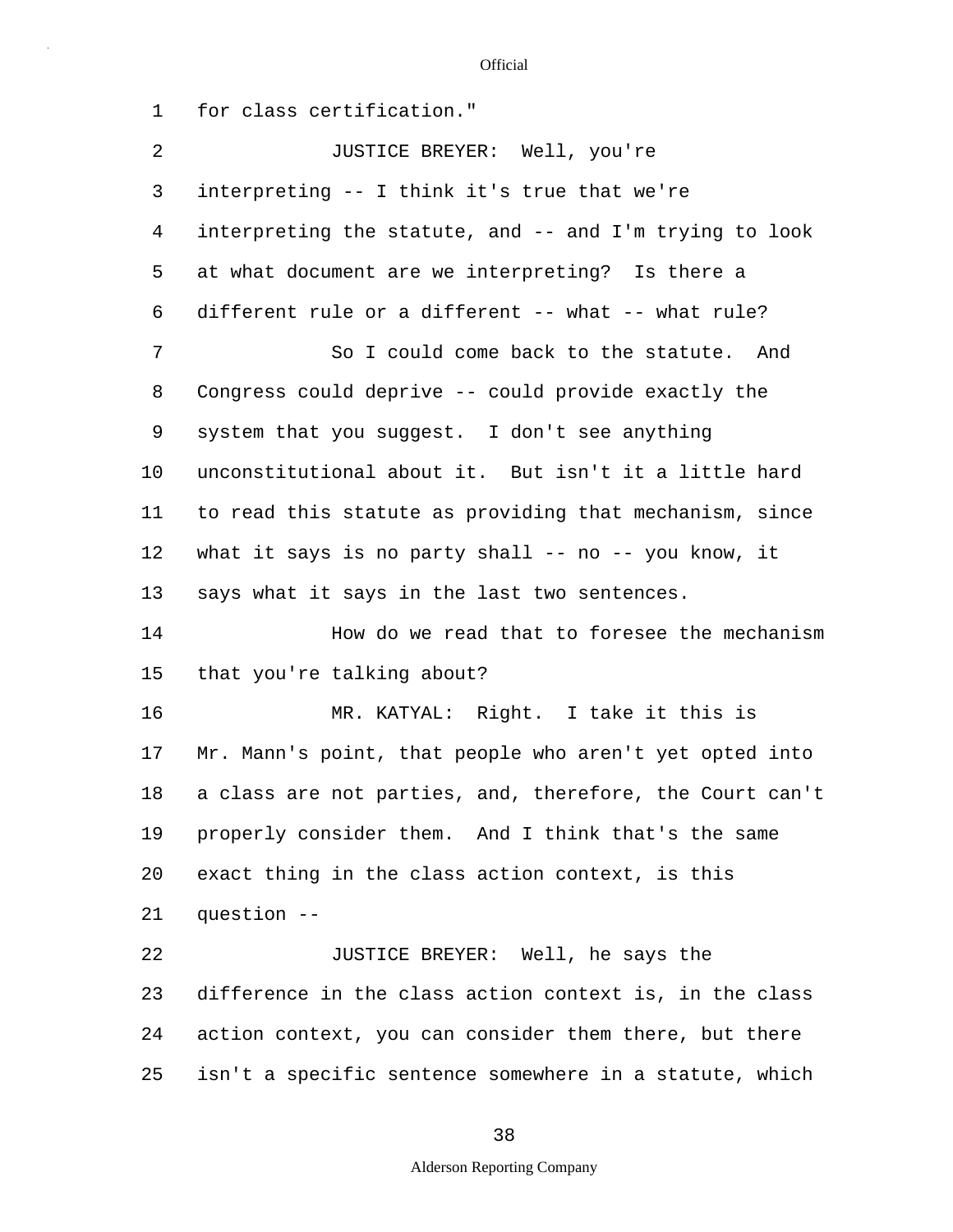1 says, no one shall be a party unless he signs in 2 writing.

5 10 15 20 25 3 MR. KATYAL: Your -- Your Honor, I think 4 nothing turns on their designation as party status or not; rather, the relation-back doctrine, to the extent 6 the Court wants to get into it and deem this offer where 7 we got nothing, somehow, they want to deem it against 8 us, but if it does and wants to get into the 9 relation-back doctrine, I think it would find that it is based on the idea that the cases would otherwise go 11 away, and that you need a bridge plaintiff -- 12 **JUSTICE BREYER:** Well, why? Why? 13 MR. KATYAL: And it's a very important 14 reason -- JUSTICE BREYER: Because that's -- why? 16 Why, is my question? 17 MR. KATYAL: The reason for that goes back 18 to this Court's decision in Flast -- in Flast, in which 19 it said that, in the kinds of cases we're talking about here, it's not as if we're risking a merits judgment in 21 which relief is going to be imposed against one party 22 and possibly trench on the separation of powers. 23 Rather, the worst that happens, if you rule 24 for us, or if you rule for the plaintiffs in those cases, is that the case goes back down on remand to find

39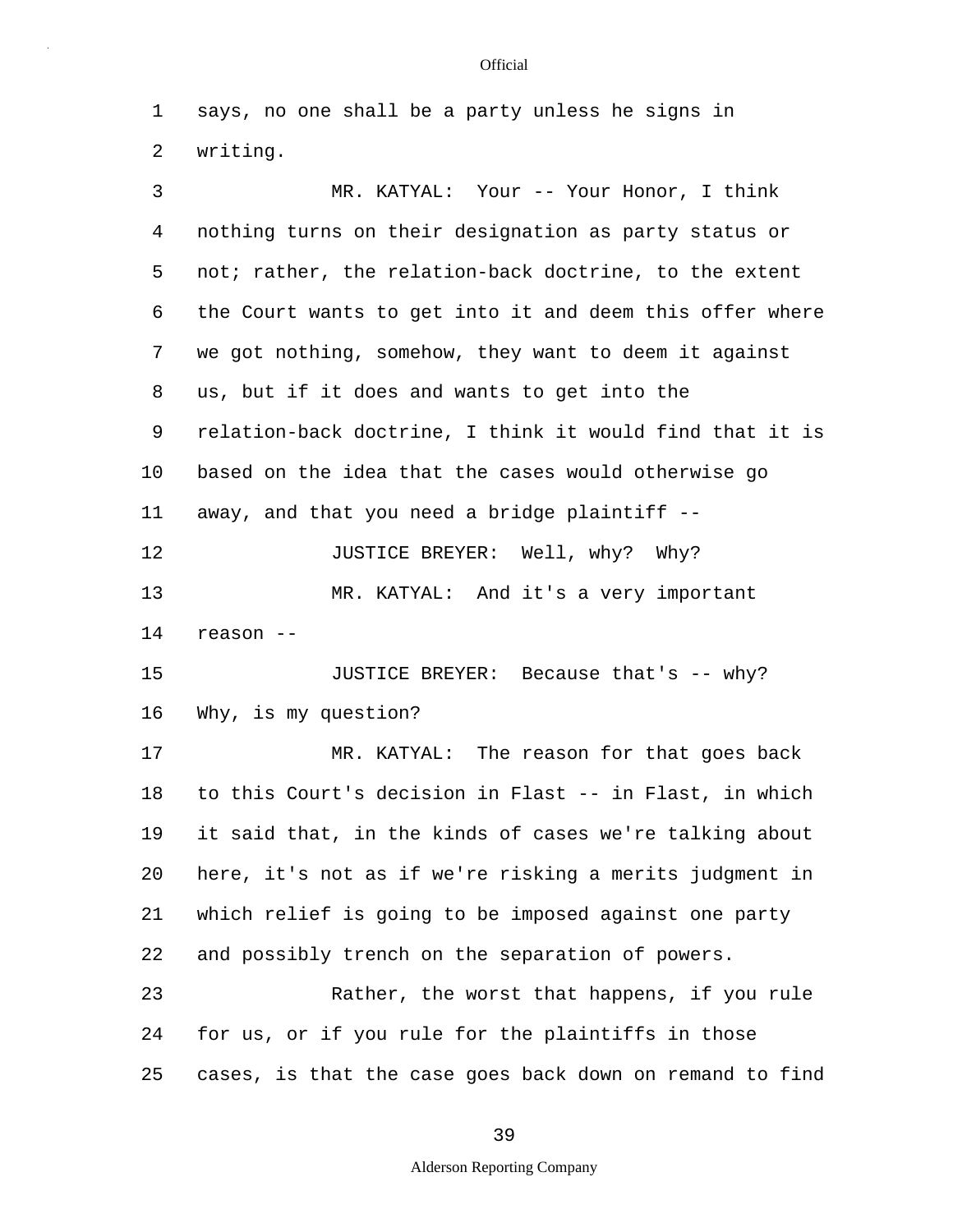5 10 15 1 out whether or not any of those parties can be 2 identified and come forward. If they do, then you can 3 reach the merits. 4 But this is a very different separation of powers inquiry than the one -- in the case in 6 controversy inquiry than the one that the Court 7 traditionally handles. 8 JUSTICE SCALIA: It -- it's hard for me to 9 accept the relation-back doctrine for your purposes when -- when it's clear, under the statute, that if 11 parties come in beyond the statute of limitations 12 period, they're not in. Their -- their entry is not 13 deemed to relate back to the filing of the original 14 complaint, is it? MR. KATYAL: It -- for purposes of the 16 statute of limitations, exactly. 17 JUSTICE SCALIA: For purposes of the statute 18 of -- so you want one relation-back doctrine for the 19 statute and a different one for what we're discussing

21 MR. KATYAL: Absolutely. And we think, 22 actually -- 23 JUSTICE SCALIA: I know you do. 24 MR. KATYAL: And -- and, Justice Scalia, we

20

here.

25 think that that statute of limitations argument cuts the

40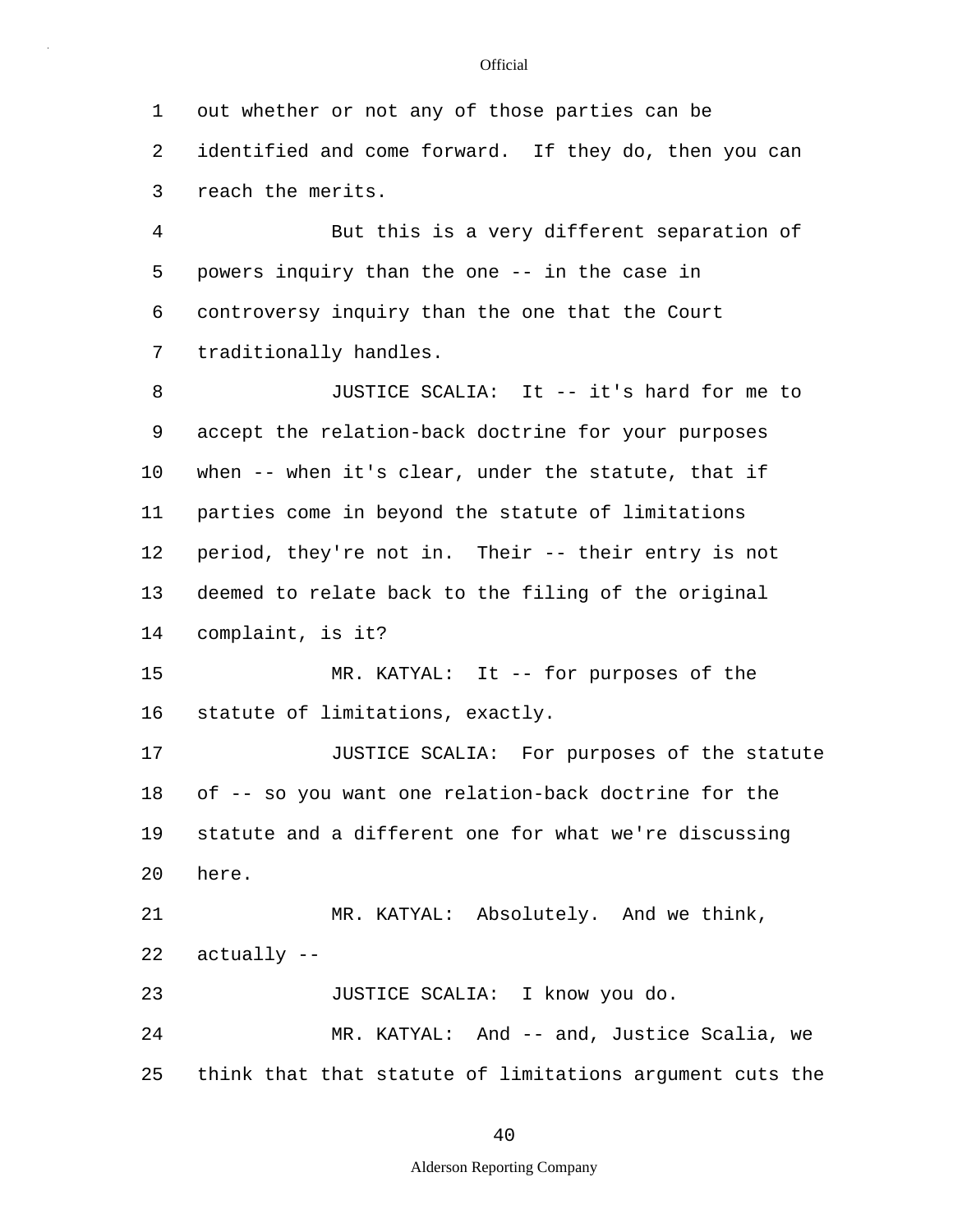1 other way.

5 10 15 20 25 2 So the statute of limitations provision, 3 which is Section 255, says that, "in determining when an 4 act is commenced for purposes of the statute," and so we don't think it bears on the question or not of whether 6 relation back applies. 7 Much to the contrary, the real worry in the 8 class action context -- and, indeed, my friend's opening 9 line is, "These cases are going to linger forever, and the defendants are going to have no tool." 11 But in the Fair Labor Standards Act context, 12 actually, it's the very reverse because every day counts 13 against the plaintiffs and their counsel. They are 14 incentivized to bring these cases quickly because the clock is literally ticking. 16 And so you don't have, I think, the same 17 worry that you do in the regular class action context of 18 one plaintiff, who can essentially save the day for all 19 of the different -- for all of the different parties. JUSTICE KAGAN: Mr. Katyal, if we do get to 21 the question that Mr. Mann wants us to raise, you spend 22 a lot of time talking about McLaughlin and talking about 23 Gerstein. Those cases were about prospective relief. 24 You're asking for retrospective relief. Why doesn't that make a difference?

### 41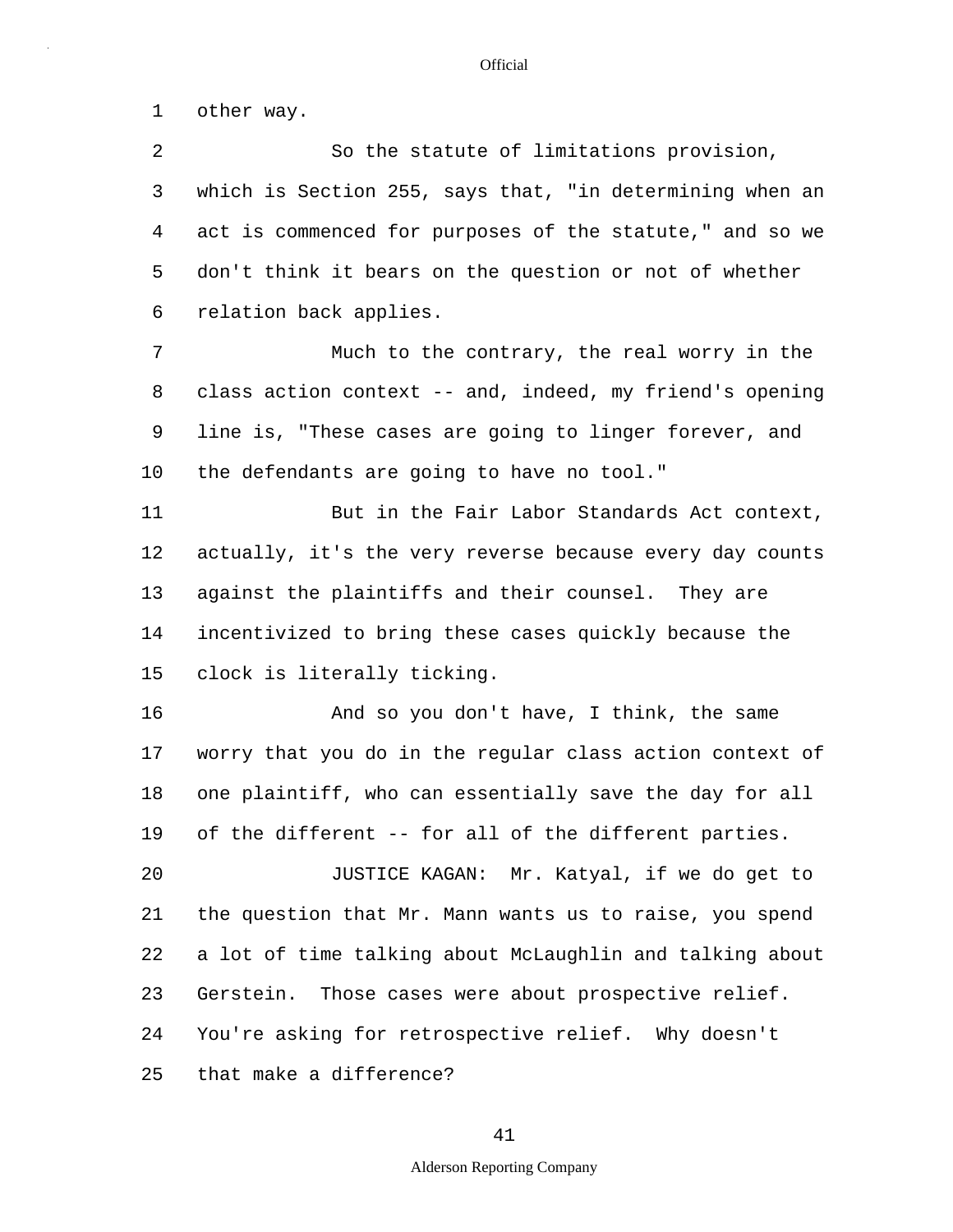1 MR. KATYAL: We think that it is a 2 difference, but we don't think it's enough to change 3 this. And it's for the reasons that then-Justice 4 Rehnquist said in Roper.

5 10 15 Here -- here is what he said -- this is at 6 445 US 341. "The distinguishing feature here is that 7 the defendant has made an unaccepted offer. The action 8 is moot in the Article III sense, only if this Court 9 adopts a rule an individual seeking to proceed as class representative is required to accept a tender of only 11 his individual claims acceptance need not be mandated 12 under our precedents since the defendant has not been 13 offered all that has been requested in the complaint 14 (i.e., relief for the class), and any other rule would make the questions unreviewable."

16 And it's the same point. He is talking 17 there about a retrospective action for damages. The 18 rule that we are seeking here is no different than what 19 then-Justice Rehnquist said in Roper.

20 JUSTICE KENNEDY: Do we take this case on 21 the premise that you would have objected if a judgment 22 had been entered in your favor for the full amount, plus 23 attorneys' fees?

25 24 MR. KATYAL: I think you should. And this is in response to what Justice Alito had said in the

42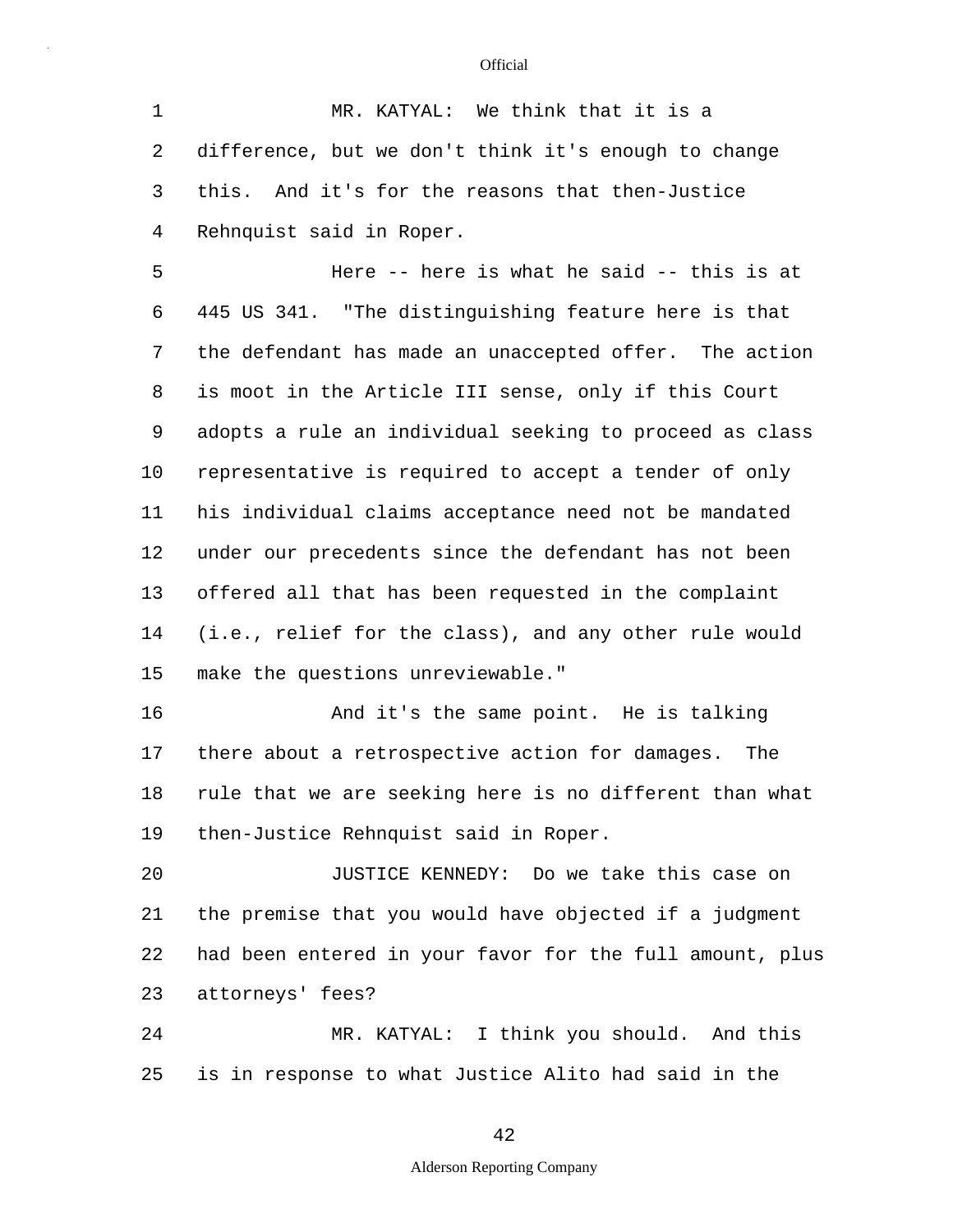1 first part of the argument. It is not as if we didn't 2 ask for a hearing. Absolutely, we asked for a fairness 3 hearing at Joint Appendix page 110 in the district court 4 and then, again, at the Third Circuit.

5 10 And what we asked for specifically was 6 review of the contours of the offer. This is at Joint 7 Appendix page 110. We said, quote -- excuse me, 111 -- 8 "There has been no review and/or approval by this Court 9 of defendant's offer of judgment to the plaintiff," and for that reason, we said, quote, "Dismissal is 11 inappropriate at this early procedural juncture." 12 So this case comes to the Court having asked

15 13 that particular question about the contours of the 14 offer. We think that an offer that never gave Ms. Symczyk anything is one that didn't make her whole, 16 and for that --

20 17 JUSTICE ALITO: If I were to -- I'm sorry. 18 If I were to think that the individual plaintiff's claim 19 isn't moot until a judgment is entered into her favor, but that -- but that -- that issue, was not preserved, 21 can you give me an analog that I should think about, 22 with respect to the second question? 23 MR. KATYAL: Sure.

24 JUSTICE ALITO: Should I -- yes.

25 MR. KATYAL: I think that the best way to

43

#### **Official**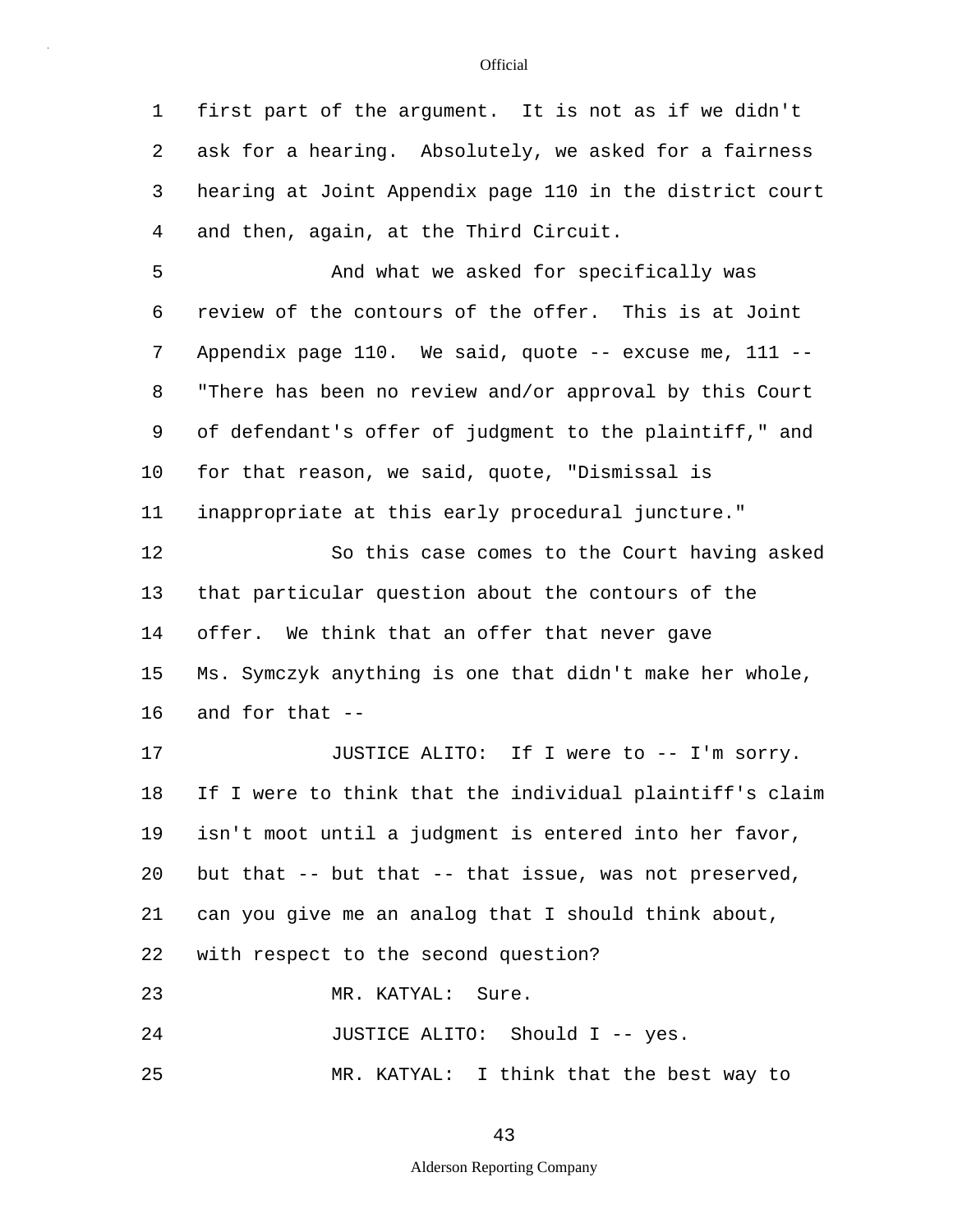5 1 think about it is the -- the category of cases from 2 Geraghty, Gerstein, and Swisher suggest that if the -- 3 if you wanted to hold that offer against us, that you 4 would then say, as Judge Sirica did, the relation-back doctrine looks similar enough to the 216(b) context in 6 this specific area because, otherwise, the 216(b) 7 collective actions won't work the way Congress intended 8 them to work.

10 9 JUSTICE ALITO: Well, should I assume that this is the same -- the case would then be the same as 11 if a default judgment had been entered in your favor for 12 that amount?

15 13 MR. KATYAL: I think -- well, it's hard to 14 know how you'd hold that offer against us, in that - and the way in which you did so, I think, informs that 16 second question. And that's part of the reason why we 17 think it is a predicate question.

20 25 18 18 I suppose that, yes, you could say -- one 19 path available is to say it is a default judgment now that is imposed on us, along the lines of the Second 21 Circuit decision; and, if so, then, as the Solicitor 22 General says, at pages 15 to 18, the then-appropriate 23 course would have been for the district court to 24 evaluate whether other people could opt into the class using the procedures of Hoffman-LaRoche.

### 44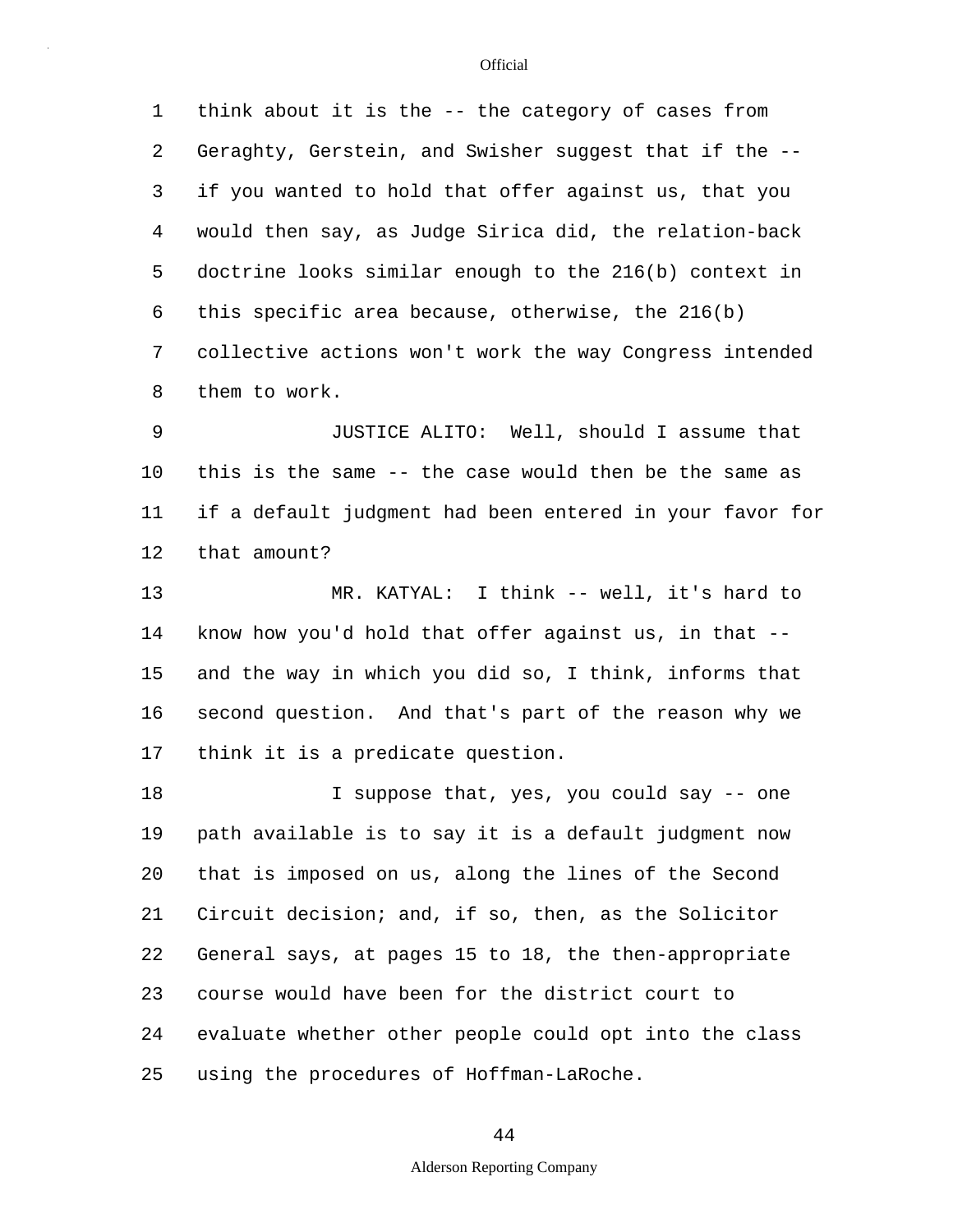| $\mathbf 1$ | JUSTICE SOTOMAYOR: -- you could get the step            |  |  |  |  |  |  |  |
|-------------|---------------------------------------------------------|--|--|--|--|--|--|--|
| 2           | -- the Court had to evaluate whether the offer actually |  |  |  |  |  |  |  |
| 3           | met your personal damages claim, too.                   |  |  |  |  |  |  |  |
| 4           | MR. KATYAL: Oh, absolutely, Justice                     |  |  |  |  |  |  |  |
| 5           | Sotomayor.                                              |  |  |  |  |  |  |  |
| 6           | JUSTICE SOTOMAYOR: And what you're                      |  |  |  |  |  |  |  |
| 7           | saying --                                               |  |  |  |  |  |  |  |
| 8           | MR. KATYAL: We were proceeding on the                   |  |  |  |  |  |  |  |
| 9           | hypothetical.                                           |  |  |  |  |  |  |  |
| 10          | JUSTICE SOTOMAYOR: -- in those pages is the             |  |  |  |  |  |  |  |
| 11          | Court didn't even do that.                              |  |  |  |  |  |  |  |
| 12          | MR. KATYAL: Exactly. I was proceeding on                |  |  |  |  |  |  |  |
| 13          | the hypothetical that -- that, for one reason or        |  |  |  |  |  |  |  |
| 14          | another, the Court can't reach that question.           |  |  |  |  |  |  |  |
| 15          | And we think Lebron absolutely permits this             |  |  |  |  |  |  |  |
| 16          | Court to do so. And we think it's prudent for this      |  |  |  |  |  |  |  |
| 17          | Court to reach that question first because you can      |  |  |  |  |  |  |  |
| 18          | sidestep and avoid what is, undoubtedly, a very         |  |  |  |  |  |  |  |
| 19          | difficult constitutional question about exceptions to   |  |  |  |  |  |  |  |
| 20          | Article III mootness and the relation-back doctrine.    |  |  |  |  |  |  |  |
| 21          | CHIEF JUSTICE ROBERTS: Thank you, counsel.              |  |  |  |  |  |  |  |
| 22          | We'll hear from Mr. Yang now.                           |  |  |  |  |  |  |  |
| 23          | ORAL ARGUMENT OF ANTHONY A. YANG,                       |  |  |  |  |  |  |  |
| 24          | FOR UNITED STATES, AS AMICUS CURIAE,                    |  |  |  |  |  |  |  |
| 25          | SUPPORTING RESPONDENT                                   |  |  |  |  |  |  |  |

45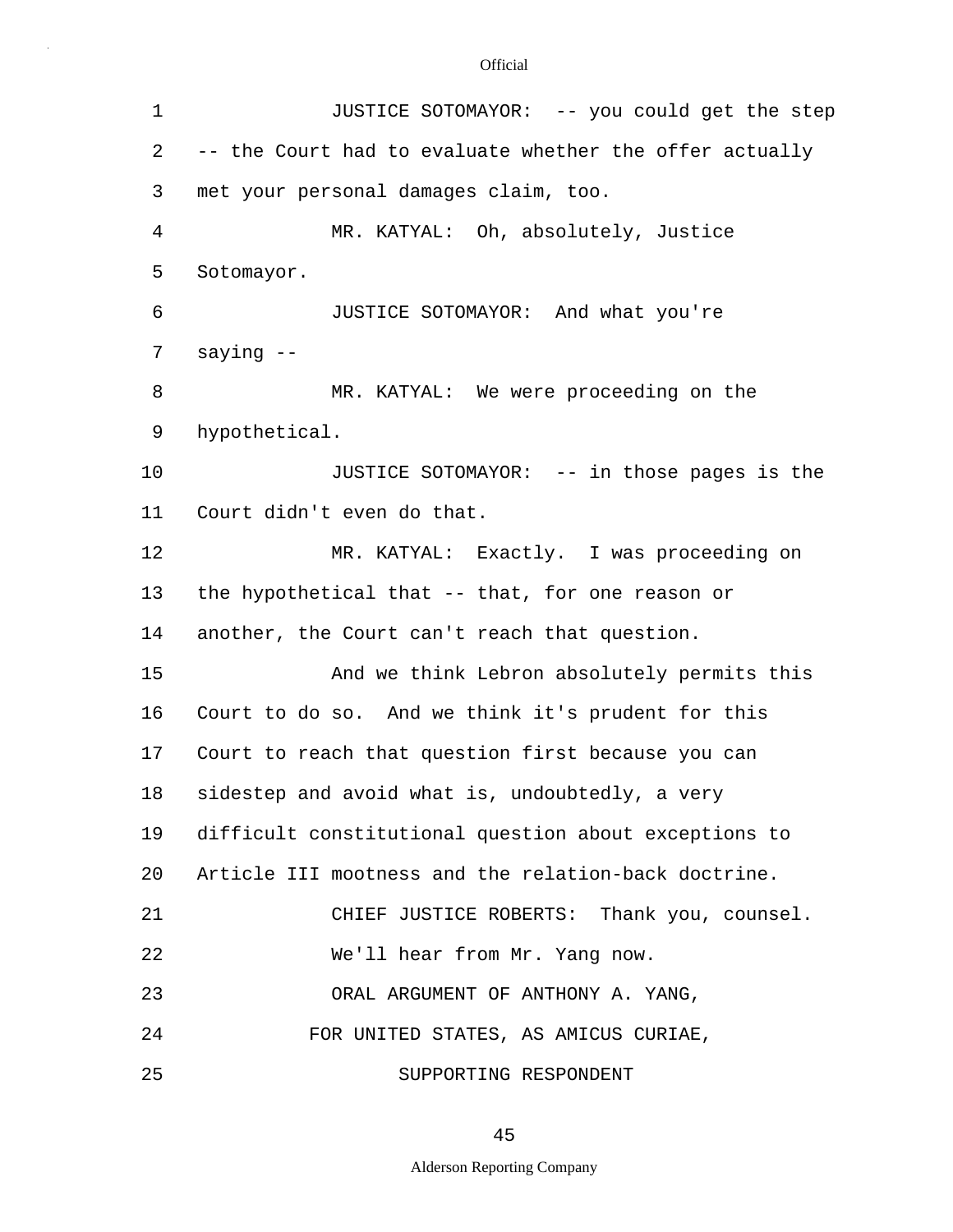5 10 15 20 1 MR. YANG: Mr. Chief Justice, and may it 2 please the Court: 3 Respondent has never been compensated for 4 her individual damage claim, nor has she received a court judgment favorably adjudicating that claim. It 6 follows that her individual claim remains live, as does 7 this collective action. 8 More generally, a settlement offer does not 9 moot a claim, if it is not accepted. Individual freedom of contract is basic to our legal system, and mutual 11 assent is always a necessary element for any settlement. 12 Rule 68 embodies those principles. 13 **JUSTICE BREYER:** How does that differ from 14 an employee who says that he is annoyed for a variety of reasons at the employer, and he sues the employer for 16 his pay -- for his pay for the month of October. The 17 employer says, He got his pay, I -- I sent him the 18 check, I mean, he gets it every month. And he says, 19 yes, but I didn't cash the check. Is there a case for controversy? He can go 21 sue for his paycheck that he didn't cash? 22 MR. YANG: Well, if you're -- you're -- I'm 23 not sure what the injury would be in that case. 24 JUSTICE BREYER: Okay. So why is it any

46

different when the -- the defendant -- employer says,

25

### Alderson Reporting Company

#### **Official**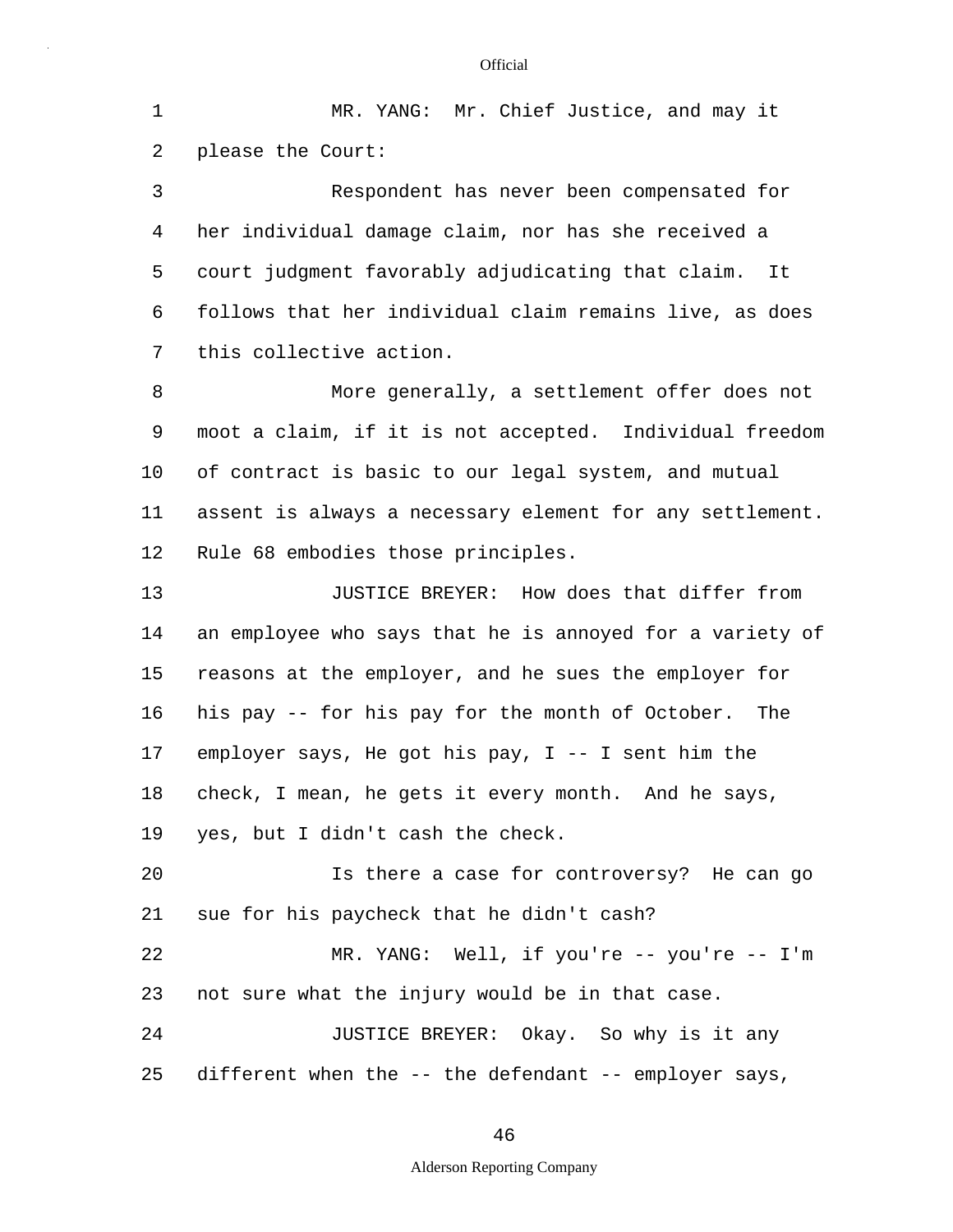1 here's the check.

2 MR. YANG: Well, there's a difference -- 3 JUSTICE BREYER: And he says, oh, I didn't 4 cash it.

5 10 MR. YANG: This -- this I think speaks 6 somewhat to Justice Scalia's point earlier on, which is 7 there -- there are three elements to Article III 8 standing, and it also carries through a bit to mootness. 9 One is an injury in fact. When we are talking about retrospective claims, there is a past 11 injury. If you get a payment or court redress, it 12 doesn't eliminate the injury. The injury continues to 13 exist. Redressability -- 14 JUSTICE BREYER: Now, we have a case if the

15 employer, for some reason -- a mistake in bookkeeping or 16 something -- didn't send the check on time, so it 17 arrived 3 days late. And he says, ha, I'm not cashing 18 the check; now, I can sue him. Right? That's your 19 theory.

20 MR. YANG: Well, if there is a violation of 21 the Fair Labor Standards Act -- and I'm not sure that 22 that would be a violation of the Fair Labor Standards 23 Act --

25 24 JUSTICE BREYER: No, no. He -- he -- it's a contract -- you know. He -- he is paid every month, the

#### **Official**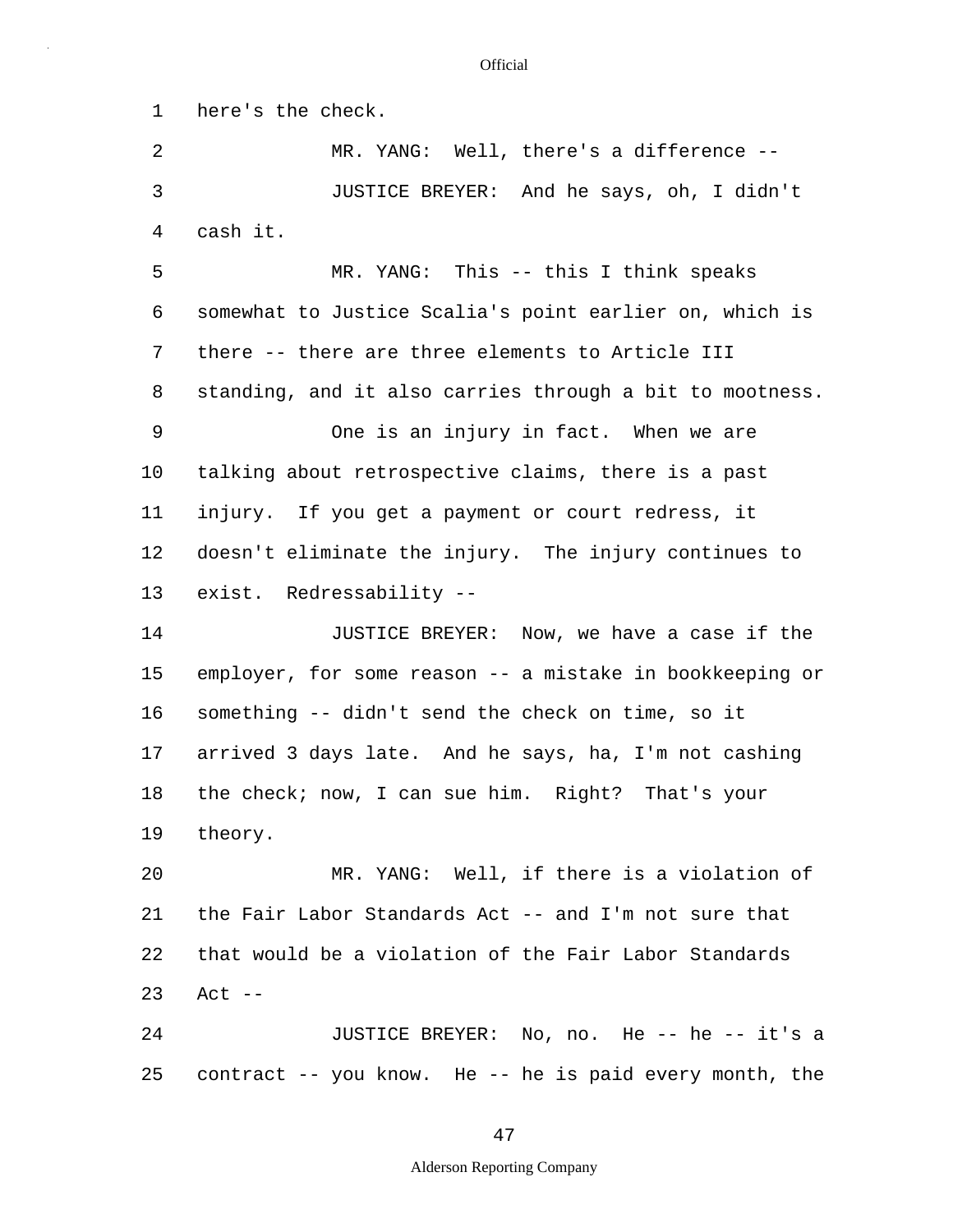5 10 15 20 25 1 end of the month. 2 MR. YANG: Well, if there is a breach of a 3 contract, that is an injury. And it is a past -- 4 JUSTICE BREYER: Even though the -- the employer gave him the paycheck. He just didn't cash it, 6 plus the damage is for the 3 days. 7 MR. YANG: If I can just finish, I think it 8 is a past injury. It is traceable to the defendant, and 9 it is redressable because the requested relief would redress it. There may well be a defense on the merits. 11 It may well be that there was payment. It could -- 12 there could be accord and satisfaction -- 13 CHIEF JUSTICE ROBERTS: I'm not sure I 14 understand. You think there is a live case, not if he doesn't cash it, but I guess, as Justice Breyer was 16 asking, if it's a day late? You -- you said, well, 17 there was a past injury, it was a day late, it -- it -- 18 you know, could be redressed, by telling him what? Pay 19 him again? Or -- MR. YANG: Well, no. I -- I guess there is 21 a few questions. If they -- if the defendant had paid 22 the plaintiff, then you would have what is traditionally 23 known as -- and it's accepted -- you would have accord 24 and satisfaction. It is an affirmative defense in Rule 8(c).

## 48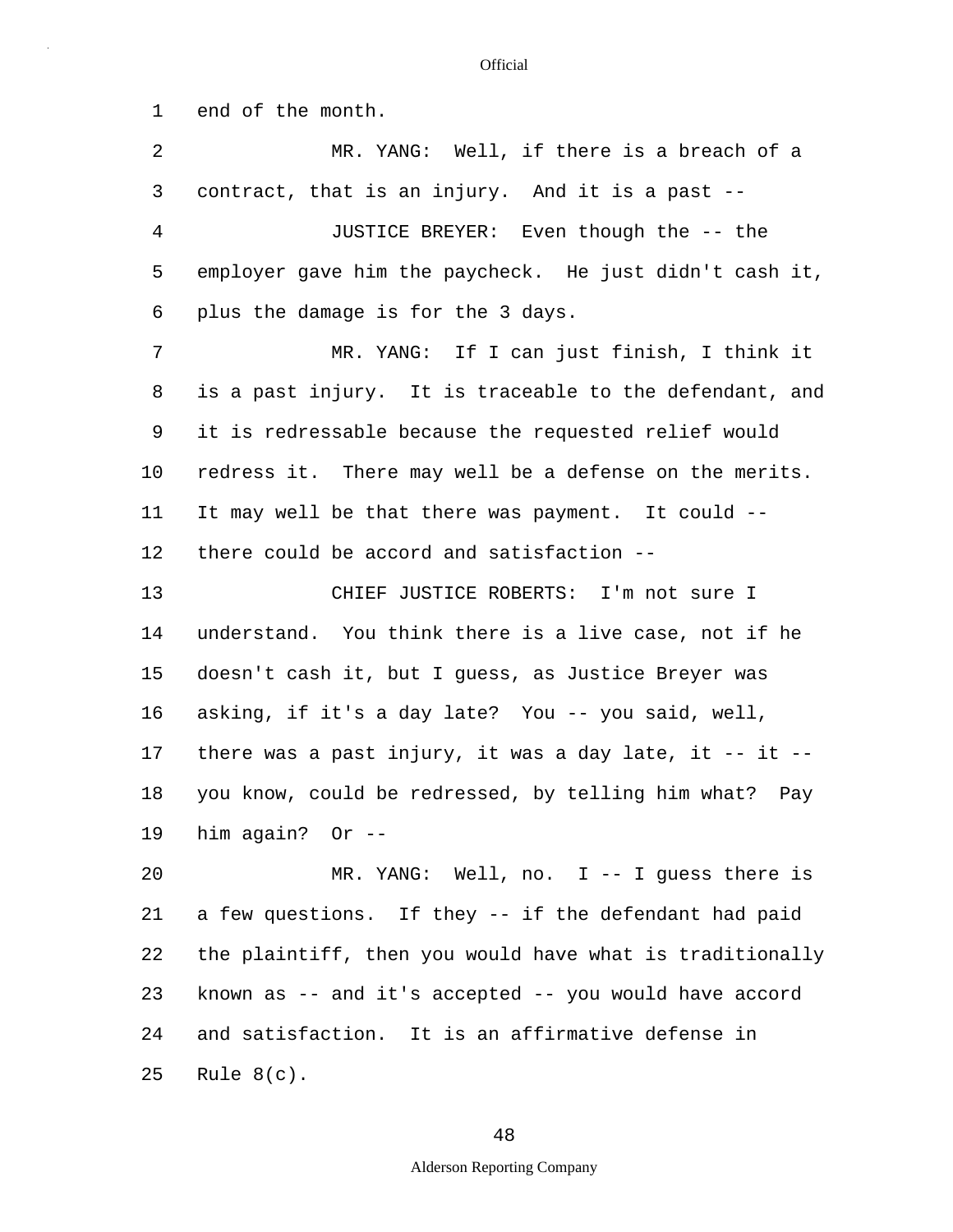| $\mathbf 1$ | CHIEF JUSTICE ROBERTS: Well, you would also              |
|-------------|----------------------------------------------------------|
| 2           | have what's usually known as no injury.                  |
| 3           | MR. YANG: Well, again, I think it's                      |
| 4           | important to distinguish between injury and something    |
| 5           | that redresses an injury. Redress of an injury, like a   |
| 6           | court redress, which is the only question that's         |
| 7           | relevant in Article III, whether the requested relief    |
| 8           | from the court would redress the injury.                 |
| 9           | Now $--$                                                 |
| 10          | CHIEF JUSTICE ROBERTS: So you think a court              |
| 11          | has to go through the whole process of a trial if the    |
| 12          | check is a day late and the employer says, I'm sorry,    |
| 13          | here's -- you know, whatever the interest is on the      |
| 14          | check?                                                   |
| 15          | MR. YANG: No, certainly not. And this is                 |
| 16          | what -- what we say is the right approach, although it's |
| 17          | not a question of mootness, if an employer comes in and  |
| 18          | throws up their hands in court and says, it's not worth  |
| 19          | it, I want to forfeit, I want to just pay the            |
| 20          | judgment -- and -- and by the way, this would not have   |
| 21          | the issue preclusive effect, notwithstanding my friend's |
| 22          | statement earlier --                                     |
| 23          | CHIEF JUSTICE ROBERTS: I'm sorry. Could                  |
| 24          | you directly answer my question about --                 |
| 25          | MR. YANG: The court can simply enter                     |

49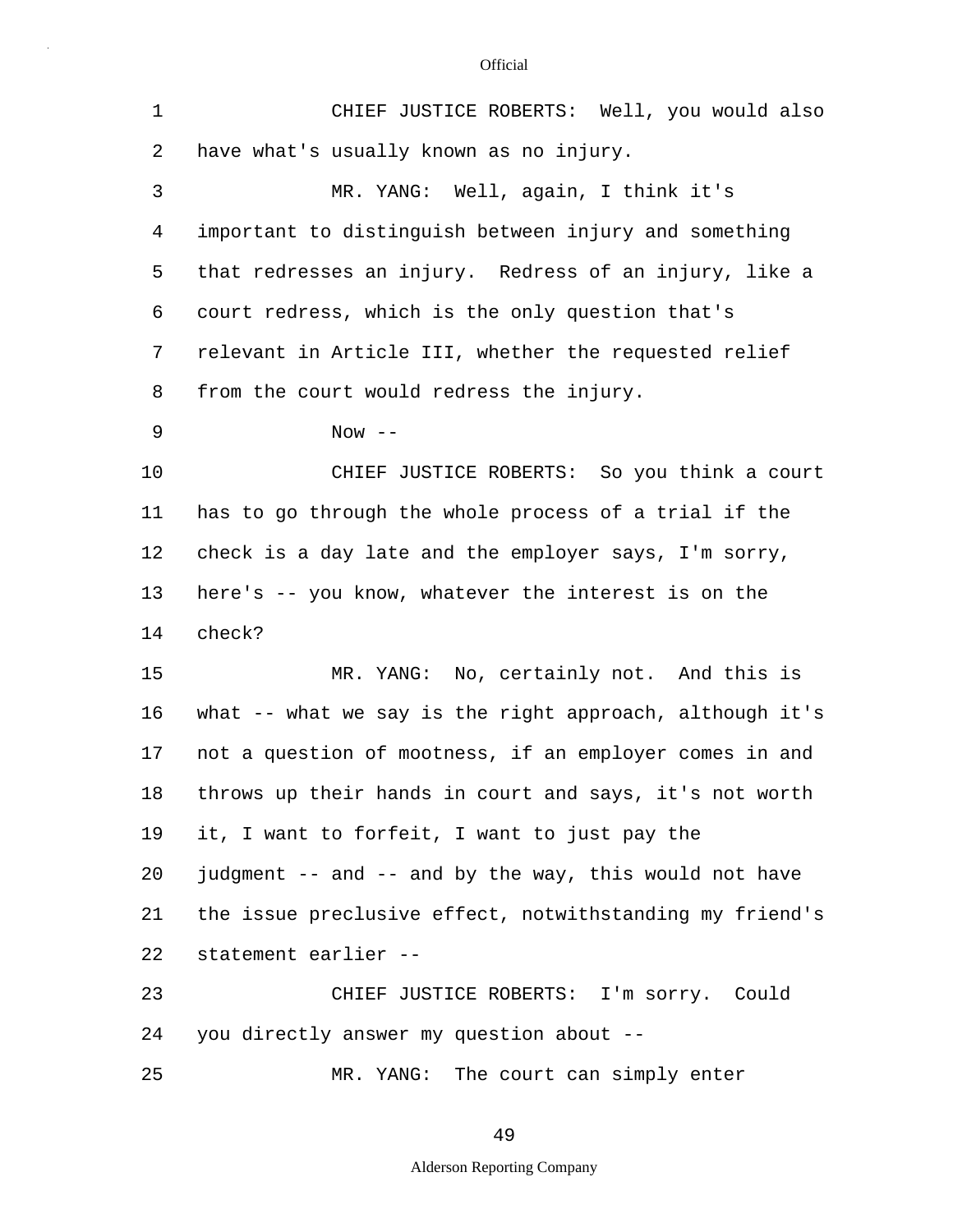| 1               | judgment. It can simply enter judgment to -- to stop     |  |  |  |  |  |  |
|-----------------|----------------------------------------------------------|--|--|--|--|--|--|
| 2               | pointless litigation. That's the normal course, is       |  |  |  |  |  |  |
| 3               | that, if there is a past injury, it's redressable, but   |  |  |  |  |  |  |
| 4               | the defendant comes in and either says accord and        |  |  |  |  |  |  |
| 5               | satisfaction and says that there is no merits claim --   |  |  |  |  |  |  |
| 6               | CHIEF JUSTICE ROBERTS: Yes.                              |  |  |  |  |  |  |
| 7               | $MR. YANG: -- or I just give up on the$                  |  |  |  |  |  |  |
| 8               | merits --                                                |  |  |  |  |  |  |
| 9               | CHIEF JUSTICE ROBERTS: Or the plaintiff                  |  |  |  |  |  |  |
| 10 <sub>o</sub> | says no -- no standing.                                  |  |  |  |  |  |  |
| 11              | MR. YANG: Well, no. Again, I -- I don't                  |  |  |  |  |  |  |
| 12              | think it's a question of standing because there is two   |  |  |  |  |  |  |
| 13              | issues going on. Standing has to exist at the beginning  |  |  |  |  |  |  |
| 14              | of the suit. It's assessed at the date that the          |  |  |  |  |  |  |
| 15              | complaint is filed.                                      |  |  |  |  |  |  |
| 16              | CHIEF JUSTICE ROBERTS: And -- and, as we've              |  |  |  |  |  |  |
| 17              | said, at every stage of the litigation.                  |  |  |  |  |  |  |
| 18              | MR. YANG: Right. That's the -- the                       |  |  |  |  |  |  |
| 19              | mootness inquiry, then. It has to continue to persist    |  |  |  |  |  |  |
| 20              | throughout the litigation.                               |  |  |  |  |  |  |
| 21              | Now, the fact that you have had some redress             |  |  |  |  |  |  |
| 22              | of some sort in the form of a private contract, that     |  |  |  |  |  |  |
| 23              | doesn't eliminate the past injury, nor does it mean that |  |  |  |  |  |  |
| 24              | the court could not, if the court were to give           |  |  |  |  |  |  |
| 25              | additional damages relief --                             |  |  |  |  |  |  |

# 50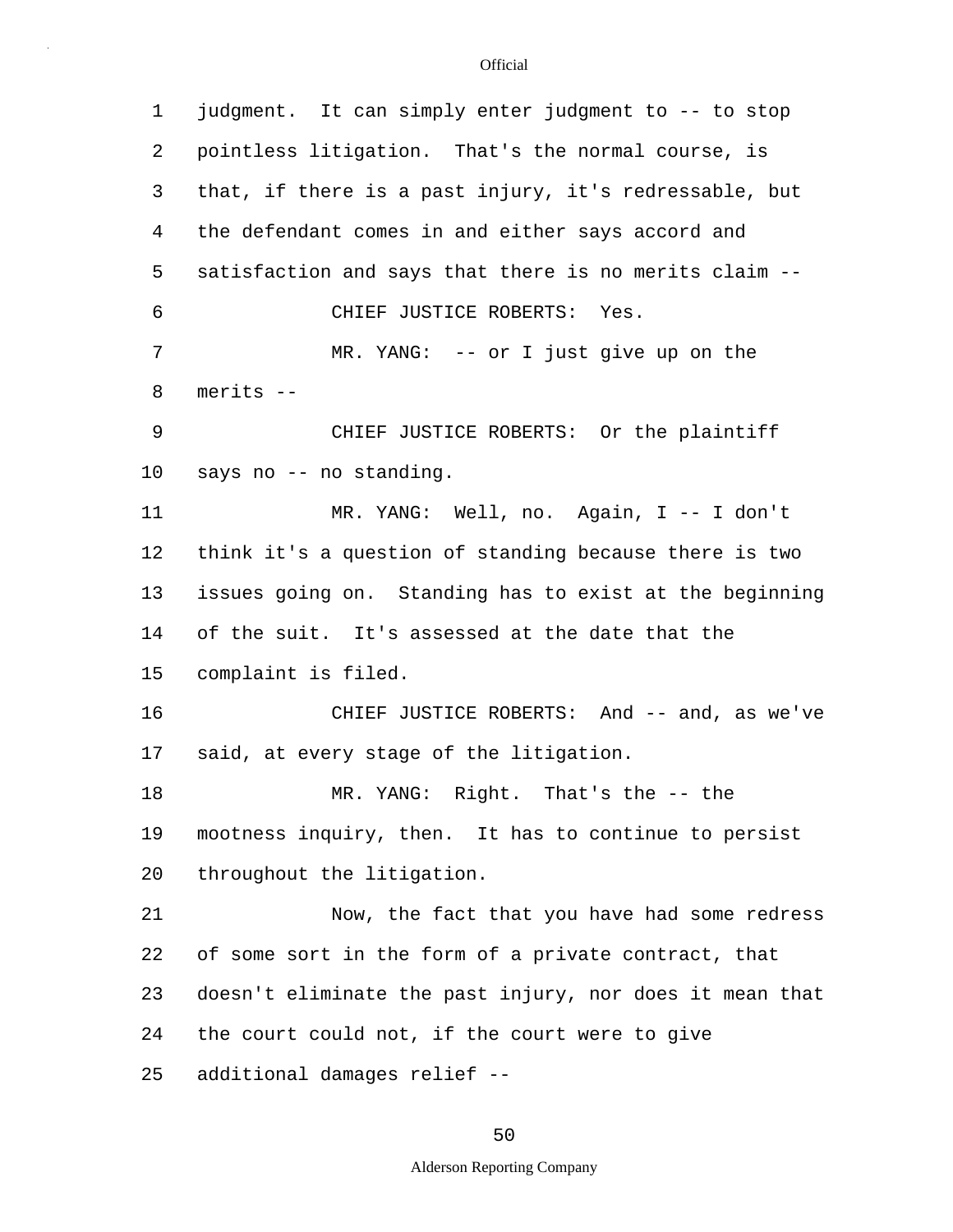| $\mathbf 1$ | CHIEF JUSTICE ROBERTS: So if you're due --               |
|-------------|----------------------------------------------------------|
| 2           | if you're due \$100 from your employer, it's a day late, |
| 3           | he gives you \$100, and he says, well, here's another    |
| 4           | dollar for interest, that, as you said, doesn't          |
| 5           | eliminate the past injury?                               |
| 6           | MR. YANG: It doesn't eliminate the injury.               |
| 7           | It might be compensation for the injury. The injury      |
| 8           | would -- once a past injury occurs, it's there.          |
| 9           | It's unlike a prospective injury, which can be stopped.  |
| 10          | When you -- when you seek injunctive relief, you need    |
| 11          | have to have an imminent on ongoing injury. If the       |
| 12          | defendant stops, that can eliminate the injury, and then |
| 13          | you go into questions of voluntary cessation. But with   |
| 14          | respect to past injury, it's quite different.            |
| 15          | Now, I think the possibility of courts                   |
| 16          | wasting their time on this cases is quite small. There   |
| 17          | is all kinds of incentives for a plaintiff not to bring  |
| 18          | these suits. There is questions of vexatious             |
| 19          | litigation. But that's not what we have here. We have,   |
| 20          | in the Fair Labor Standards Act, a judgment by Congress  |
| 21          | that employees are to have a right in the -- to -- to go |
| 22          | forward in the collective form.                          |
| 23          | And as Justice Kennedy's opinion for the                 |
| 24          | Court in Hoffman-LaRoche recognizes, Section 216 imposes |

25 upon district courts a managerial responsibility to join

51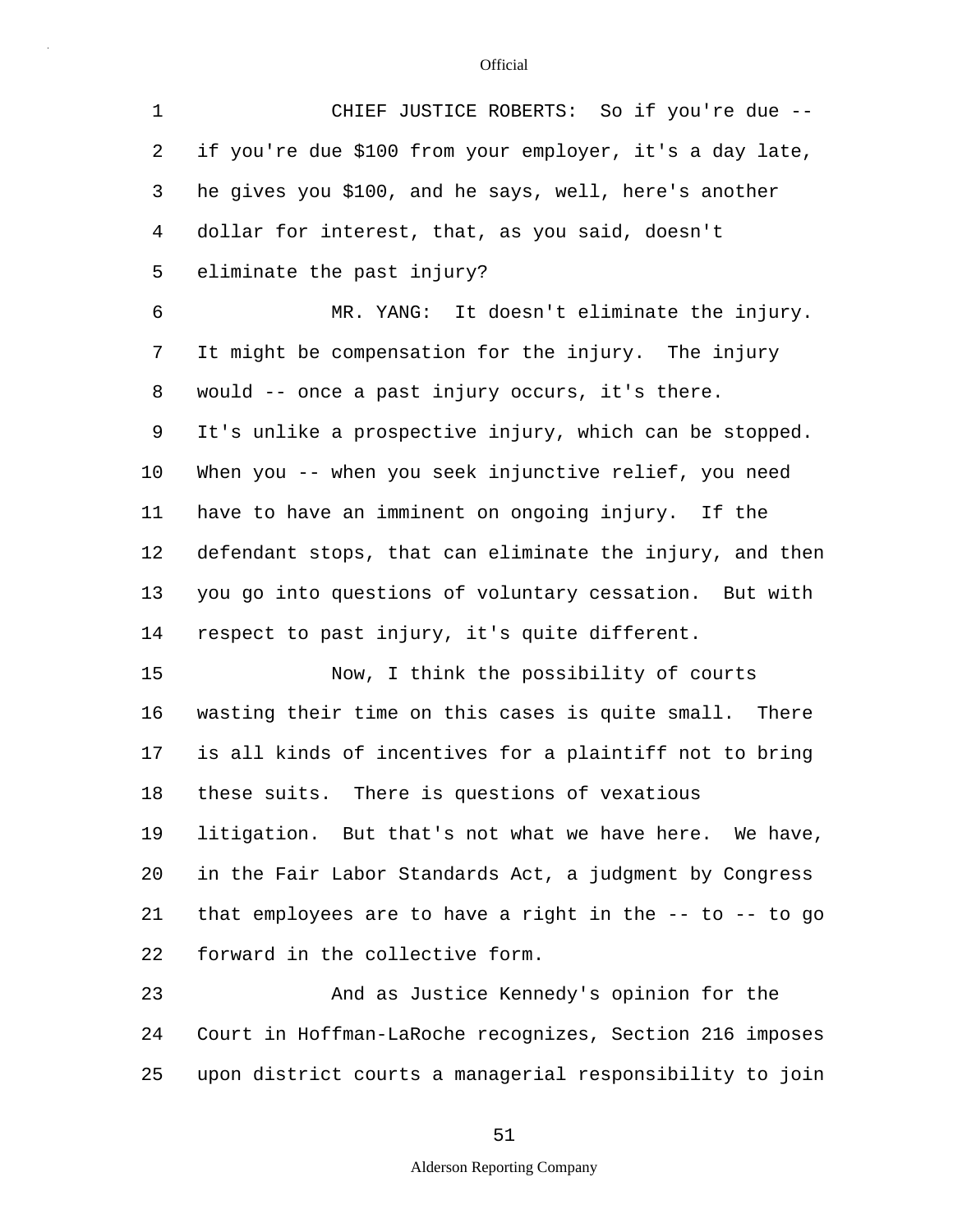5 1 plaintiffs in an orderly way. And the -- the collective 2 action ties in with other aspects of the Fair Labor 3 Standards Act. The action is designed, as 4 Hoffman-LaRoche says, to serve the important function of preventing violations.

10 6 It also says that the -- the collective 7 action is to be enforced to the full extent of its 8 terms. These are judgments that Congress made because 9 they were trying to protect particularly vulnerable employees in our society. These are nonunionized, 11 generally, low-wage employees without bargaining power. 12 Congress created liquidated damages in order to provide 13 a strong deterrent for employers to comply with the law.

14 And also --

15 20 JUSTICE SCALIA: Mr. Yang, would -- would 16 you continue with what you started speaking to, issue 17 preclusion, because I'm -- I'm also -- I think it's 18 questionable whether there would be issue preclusion on 19 the basis of a judgment issued with the concession of the defendant.

25 21 MR. YANG: Yeah. This -- this is page 14, 22 footnote 2 of our brief. Issue -- there might be claim 23 preclusion, in that the defendant would not be able to 24 bring other claims associated, res -- traditional res judicata.

#### **Official**

52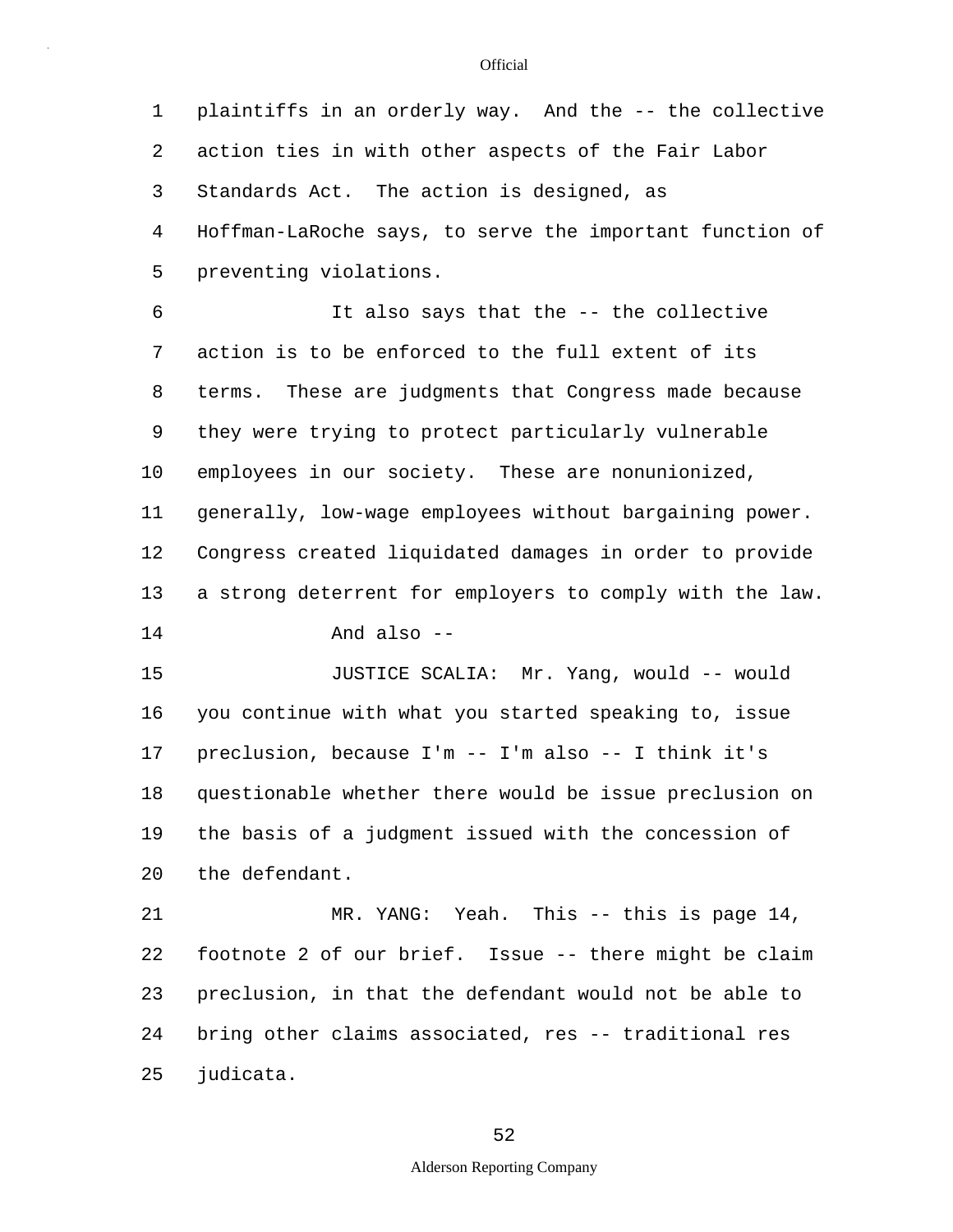| $\mathbf 1$ | But for a judgment entered by a concession,               |  |  |  |  |  |  |
|-------------|-----------------------------------------------------------|--|--|--|--|--|--|
| 2           | the actual issue is not litigated and necessary to the    |  |  |  |  |  |  |
| 3           | judgment. And so it's well established that that would    |  |  |  |  |  |  |
| 4           | not serve any issue preclusive effect. And in fact, I     |  |  |  |  |  |  |
| 5           | think, if it did, it would put a chill on the ability of  |  |  |  |  |  |  |
| 6           | people to settle their disputes through offers of         |  |  |  |  |  |  |
| 7           | judgment.                                                 |  |  |  |  |  |  |
| 8           | So our solution that we provide the Court,                |  |  |  |  |  |  |
| 9           | we think, is the only solution that provides a practical  |  |  |  |  |  |  |
| 10          | way to accommodate the very important interests that are  |  |  |  |  |  |  |
| 11          | at issue in this case.                                    |  |  |  |  |  |  |
| 12          | One, it recognizes the district court's                   |  |  |  |  |  |  |
| 13          | discretion to resolve the case in a sensible way, in      |  |  |  |  |  |  |
| 14          | order to --                                               |  |  |  |  |  |  |
| 15          | JUSTICE KAGAN: So, Mr. Yang, do you think                 |  |  |  |  |  |  |
| 16          | it would be $-$ I $-$ I mean, I take the point completely |  |  |  |  |  |  |
| 17          | that judgment was rendered against the wrong party here.  |  |  |  |  |  |  |
| 18          | But if the judgment had been rendered against             |  |  |  |  |  |  |
| 19          | Ms. Symczyk -- for Ms. Symczyk, but -- but the court had  |  |  |  |  |  |  |
| 20          | done so prior to looking at the whole class question --   |  |  |  |  |  |  |
| 21          | MR. YANG: Right.                                          |  |  |  |  |  |  |
| 22          | JUSTICE KAGAN: -- do you think that that                  |  |  |  |  |  |  |
| 23          | would be an abuse of the court's discretion? Do you       |  |  |  |  |  |  |
| 24          | think that the court has to look at the class question    |  |  |  |  |  |  |
| 25          | before rendering judgment for an individual plaintiff?    |  |  |  |  |  |  |

# 53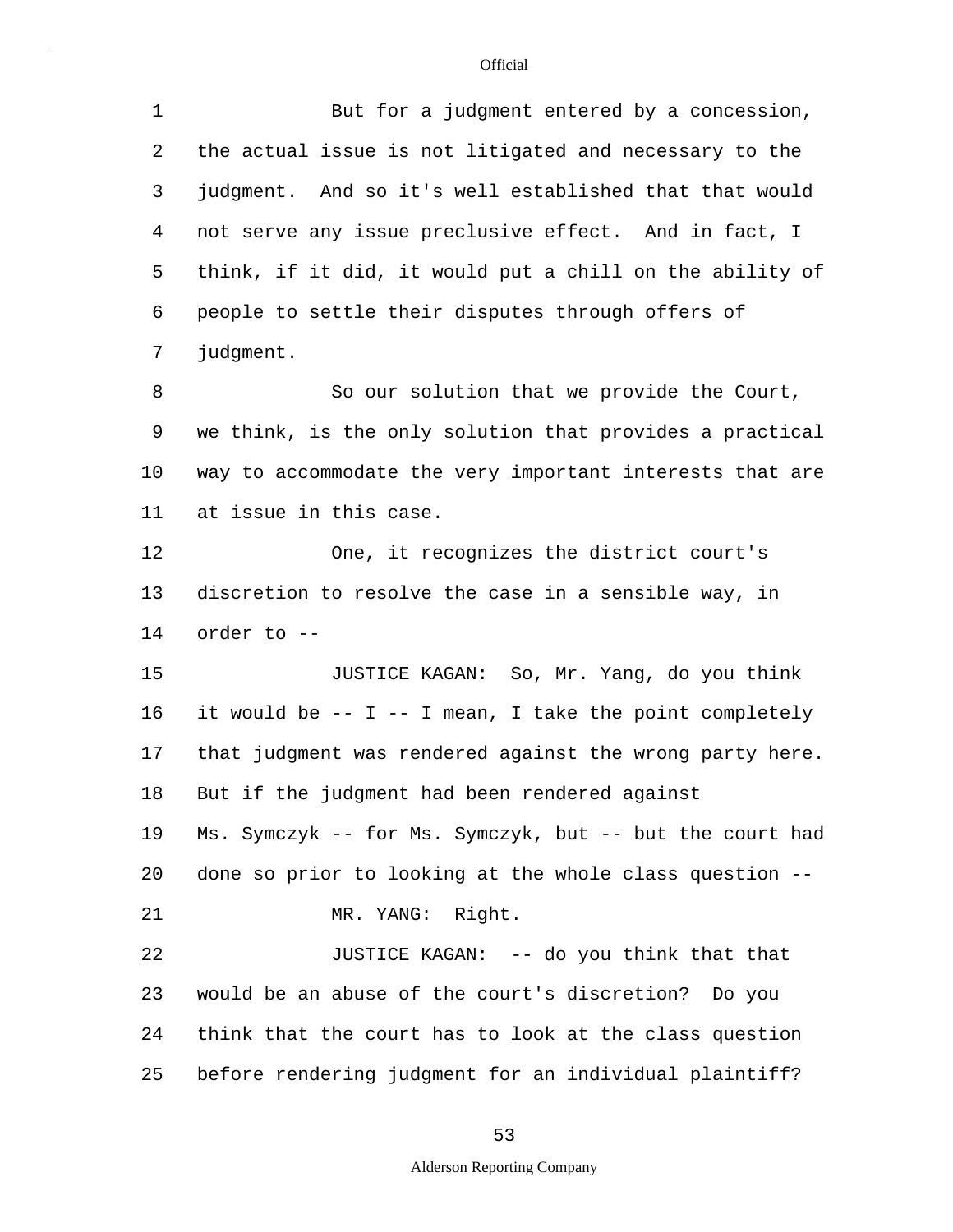| 1              | MR. YANG: In the context of a collective                 |
|----------------|----------------------------------------------------------|
| 2              | action, yes, because of the Congressional policy that    |
| 3              | gives plaintiffs a right to proceed collectively.        |
| $\overline{4}$ | That said, the collective process does not               |
| 5              | have to be a burdensome one. There are certain small     |
| 6              | claims, idiosyncratic claims, that a court can simply    |
| 7              | look at the -- the allegations and say, there are not    |
| 8              | going to be similarly situated people here.              |
| 9              | But when we have an allegation like we have              |
| 10             | here, which there is a widespread policy of deducting 30 |
| 11             | minutes a day, notwithstanding the employer's knowledge  |
| 12             | that the employers -- employees are working through that |
| 13             | lunch break, there is every reason to think that there   |
| 14             | is a substantial body of -- of employees similarly       |
| 15             | situated.                                                |
| 16             | And it would be an abuse of discretion for               |
| 17             | the Court not to proceed at least down that road,        |
| 18             | provide some discovery, facilitate class notice -- as    |
| 19             | the Court in Hoffman-LaRoche recognizes is the           |
| 20             | appropriate thing to do under Section 216 -- and at the  |
| 21             | end of that process, which could be short for some       |
| 22             | cases, a little longer for some, should be, of course,   |
| 23             | always exercised in the Court's sound discretion.        |
| 24             | At the end of the case, if there are more                |
| 25             | plaintiffs who opt in, then it proceeds as a collective  |

54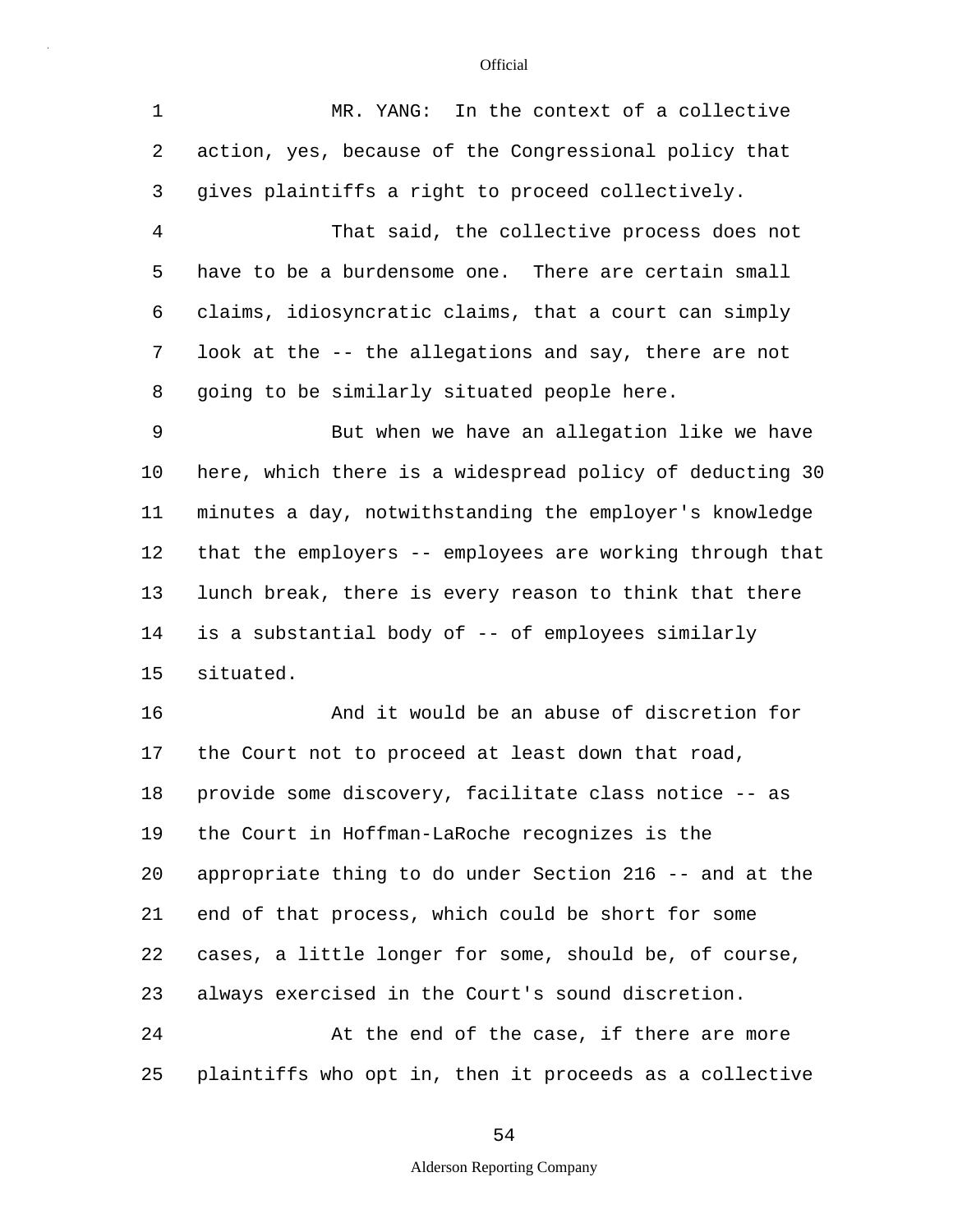1 action. If it remains the single plaintiff, the Court 2 might decide to enter judgment.

5 3 Now, we don't think that follows, Justice 4 Sotomayor, from Rule 68. It simply follows from the fact that a defendant is willing to just to pay, to 6 give up. It won't have issue-preclusive effect, it 7 resolves the dispute, judgment in the amount of \$7,500, 8 attorneys' fees, costs.

10 15 9 JUSTICE SOTOMAYOR: But what you're talking about is imputing into this process, a fairness hearing, 11 essentially, to see, by the district court, to determine 12 whether this is a quirky case where you entered a 13 judgment and you don't need a collective action or 14 whether or not this is a genuine case that requires joining plaintiffs.

16 MR. YANG: May I answer the question, 17 Mr. Chief Justice? 18 CHIEF JUSTICE ROBERTS: Certainly.

20 25 19 MR. YANG: I don't think it's a fairness hearing. I think what it does is -- it -- it's a 21 question about whether there are people similarly 22 situated. And if there are plaintiffs similarly 23 situated, the case should proceed. If, at that point, 24 the defendant wants to pay everyone, it certainly could do so.

55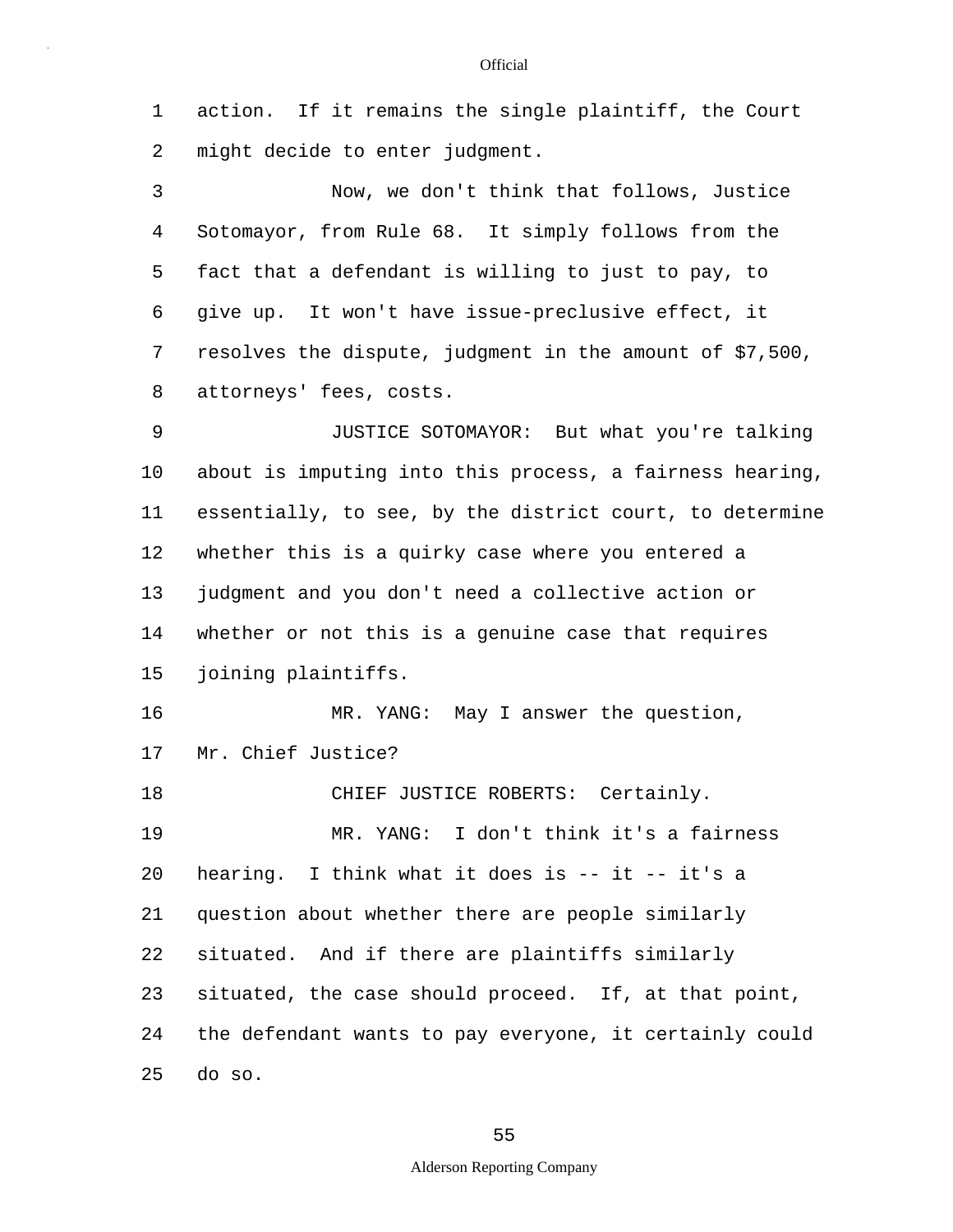| 1              | But my guess is, usually, the $-$ - the claims           |
|----------------|----------------------------------------------------------|
| $\overline{2}$ | would be litigated on the merits of that.                |
| 3              | CHIEF JUSTICE ROBERTS: Thank you, counsel.               |
| 4              | MR. YANG: Thank you.                                     |
| 5              | CHIEF JUSTICE ROBERTS: Mr. Mann, you have                |
| 6              | four minutes remaining.                                  |
| 7              | REBUTTAL ARGUMENT OF RONALD MANN                         |
| 8              | ON BEHALF OF THE PETITIONERS                             |
| 9              | MR. MANN: Thank you, Mr. Chief Justice, and              |
| 10             | may it please the Court:                                 |
| 11             | I think the most useful thing to do is to                |
| 12             | address the point that Justice Breyer has raised several |
| 13             | times because I think it's important to discuss the      |
| 14             | relationship between what I would call the statutory     |
| 15             | facts and the constitutional questions that they might   |
| 16             | raise. And so I do think it's fair, in a sense, to       |
| 17             | think about this as a statutory case.                    |
| 18             | When a plaintiff files suit in a Federal                 |
| 19             | court, often, the cause of action rests on a statute     |
| 20             | that Congress has adopted. Those statutes have a lot of  |
| 21             | attributes that Congress can control to make it easier   |
| 22             | or harder for a defendant to make an offer of complete   |
| 23             | relief.                                                  |
| 24             | They can provide for mandatory shifting of               |
| 25             | attorneys' fees, as this one does. They can alter the    |

56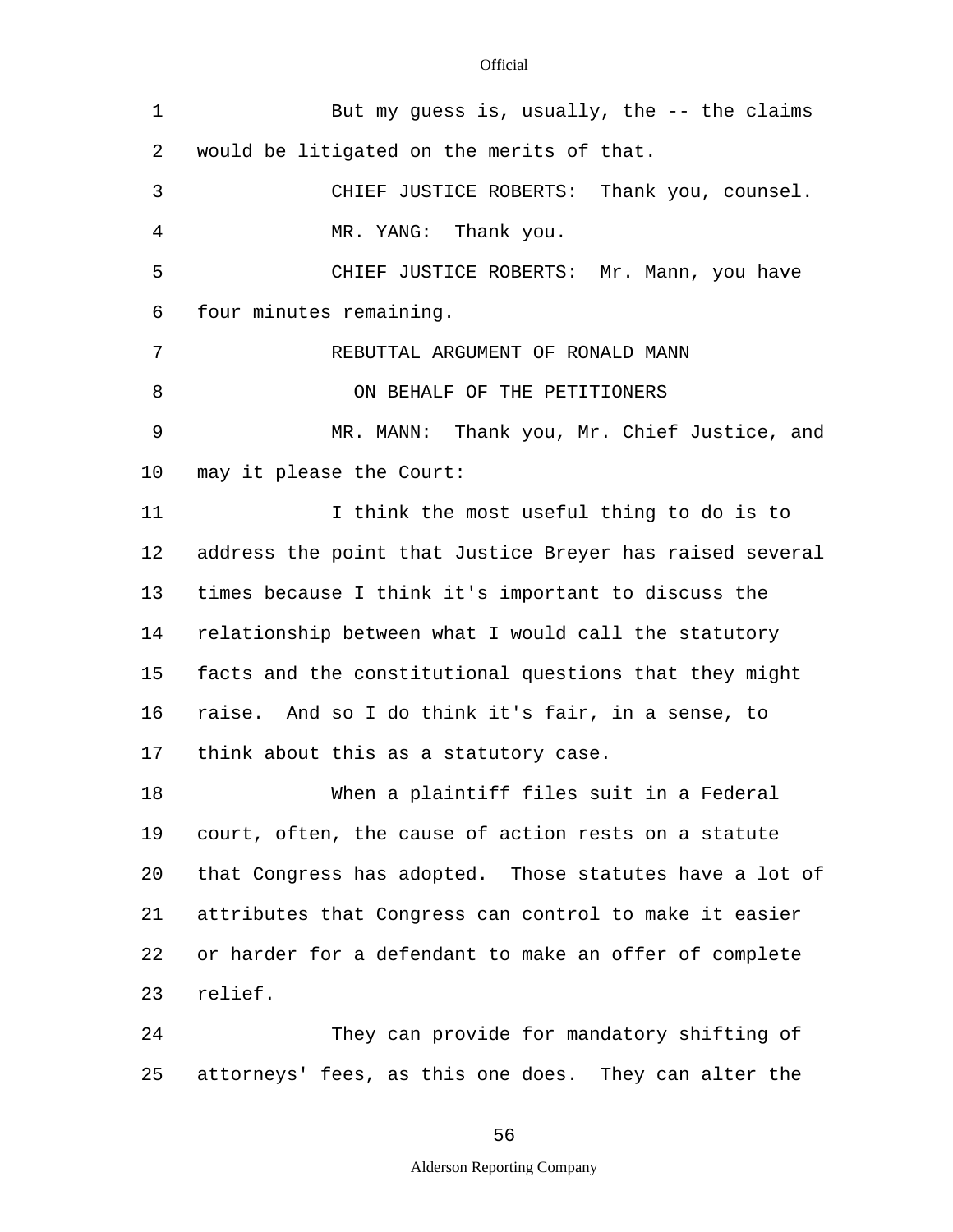1 rules for shifting costs, as perhaps the Fair Debt 2 Collection Practices Act does from last month. They can 3 provide for injunctive or declaratory relief, which 4 makes it basically impossible.

5 But Congress gets to decide, when they write 6 a statute, whether they want to make it a statute for 7 which it --

10 15 20 8 JUSTICE BREYER: All right. That's true. 9 And so what we would be reading into this statute is a relation-back doctrine, which happens every day of the 11 week in class action cases and has historical analogies. 12 So I understand the difference you're 13 pointing to, but why not read that in? It would be 14 fair, and it would get the job done, that Congress sets up in the statute. That's the argument the other way. 16 MR. MANN: Well, that leads me to the second 17 point I wanted to make, which is exactly what is the 18 constitutional problem. And I think the way to get to 19 it is when my colleague, Mr. Katyal, refers to the worst that happens, well, the worst that happens, I think 21 it's -- it's important to understand what the worst 22 thing is that happens.

25 23 The worst thing is -- that happens is the 24 case is on the docket of the Federal district judge, and there is no plaintiff with an interest, and the

57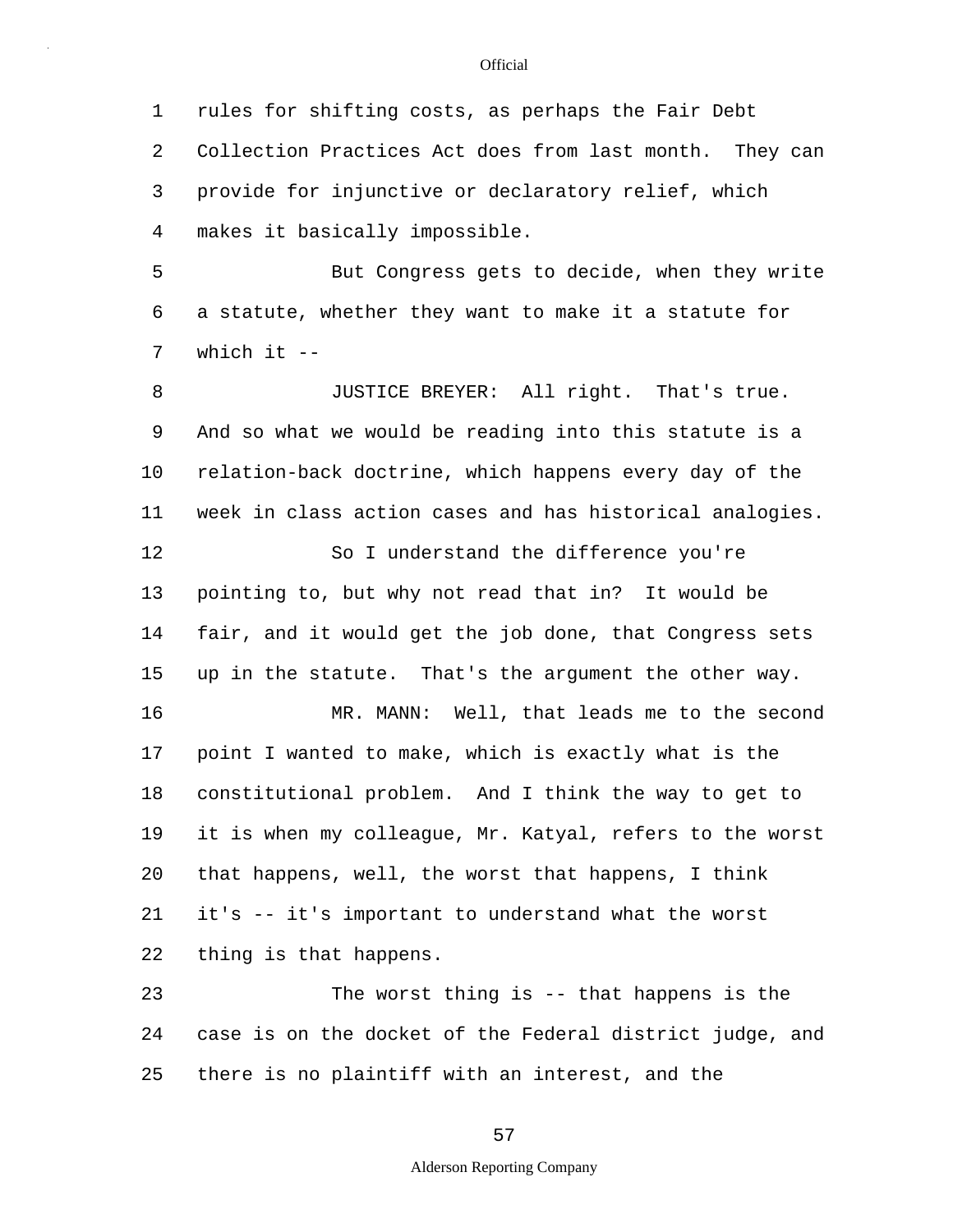1 procedure in the district court is we should spend some 2 time, have some discovery, look around to see if we can 3 find another plaintiff.

5 4 And so I think that that's a different problem from how the district court should decide the 6 order of hearing -- of deciding motions. If the problem 7 is --

10 15 8 JUSTICE GINSBURG: Mr. Mann, if this is --9 if what Mr. Yang just told us is so, then there would be no issue preclusion because there has been no -- been no 11 adjudication of anything. Then it seems to me that this 12 case falls into a classic exception to mootness, which 13 is defendant's voluntary cessation doesn't moot a 14 controversy. And this controversy is capable of repetition yet evasive review because every time -- so 16 the plaintiff's got this judgment, not preclusive.

20 17 The employer continues in the old ways. The 18 plaintiff sues again. This seems to me to fit exactly 19 into that category of cases. If there is no issue preclusion, defendant doesn't have to stop the practice, 21 can continue the practice, and then every time there is 22 a suit say, okay, we'll pay the judgment.

25 23 MR. MANN: So I spoke unartfully before. 24 Obviously, there is a difference between claim preclusion and issue preclusion. And what I was

58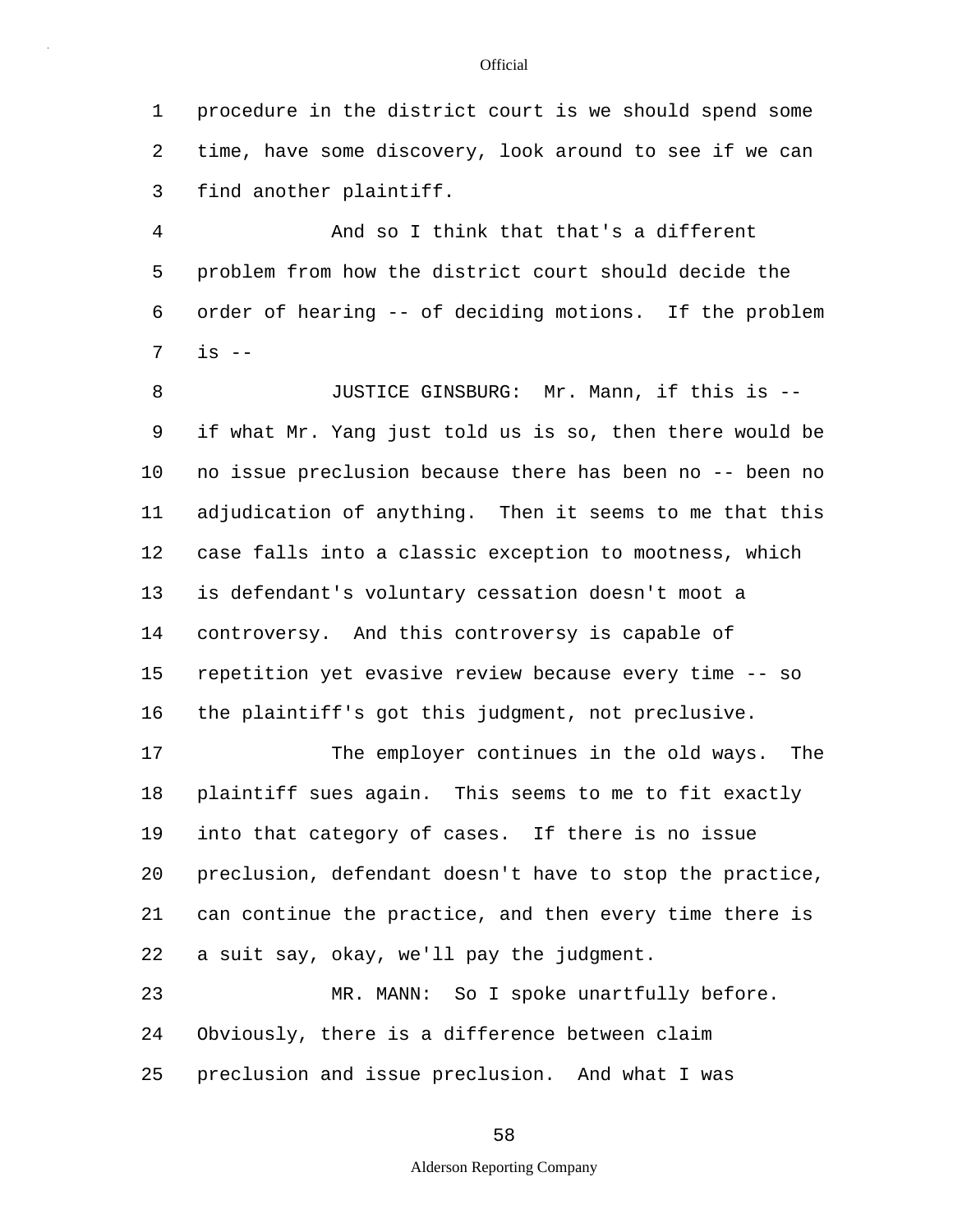5 10 15 20 1 attempting to say, unartfully, I will agree, was the 2 extent of preclusion will depend on the issues that are 3 actually litigated in the proceeding. 4 And so I don't -- JUSTICE GINSBURG: But there is nothing 6 litigated when you have -- 7 MR. MANN: Claim preclusion is going to 8 apply because there's a judgment by -- 9 JUSTICE GINSBURG: Claim preclusion, but the claim is, for this period of time, I wasn't given the 11 compensation. That's the claim. 12 MR. MANN: But it is -- 13 **JUSTICE GINSBURG:** And then there is another 14 period of time, and there is no issue preclusion. MR. MANN: But in this particular case, 16 there's no further dispute likely to occur between these 17 parties. These -- she no longer works for us. There is 18 no reason to think she is going to work for us again. 19 The Court has extended the "capable of repetition, yet evading review" to class actions in 21 three cases: Gerstein, Riverside, and Swisher. In -- 22 but in those cases, what happened was the plaintiff 23 sought prospective injunctive relief. The case became 24 moot.

**Official** 

If the Court had held that those cases were

## 59

25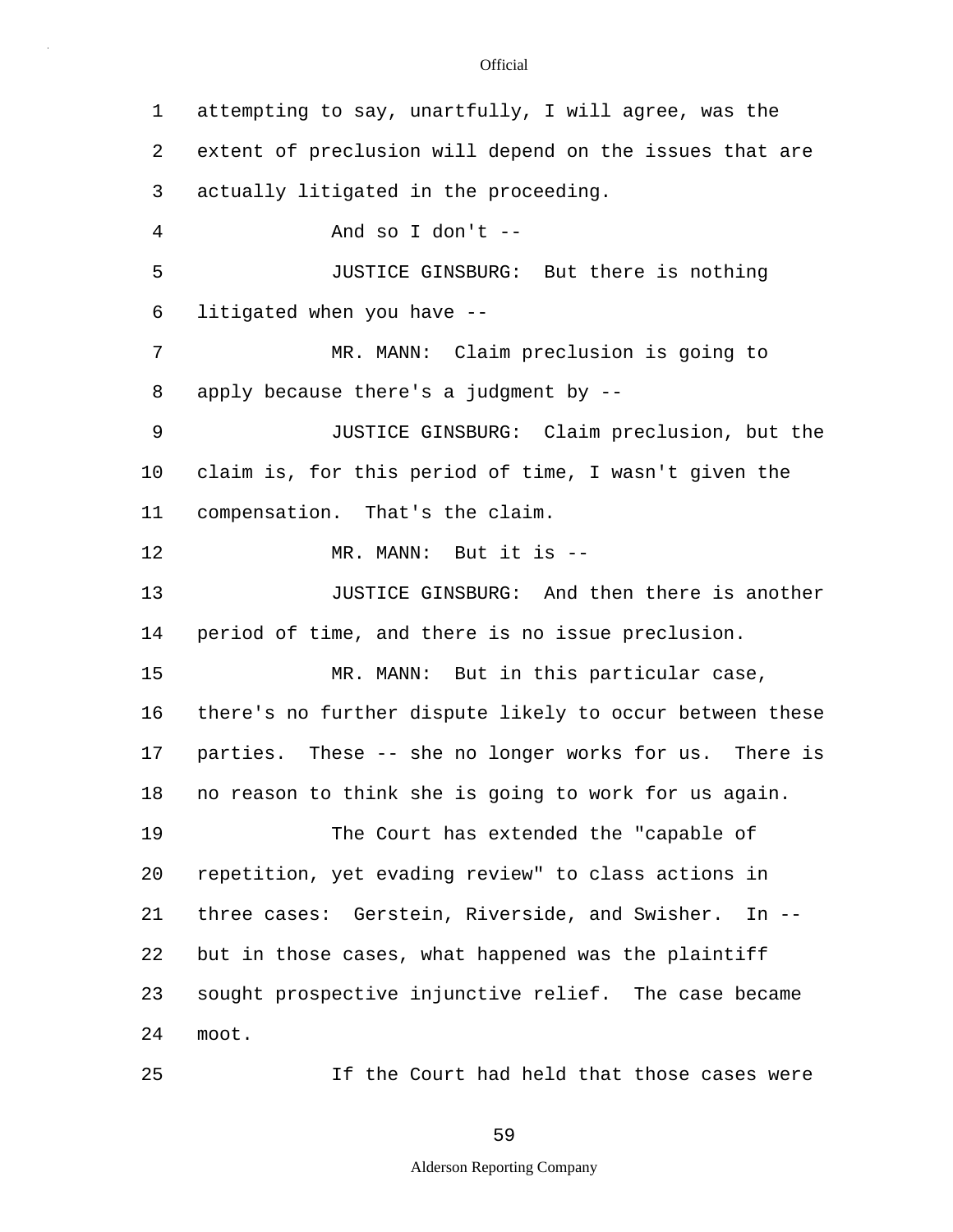| 1  | outside of Article III, the result would have been that |
|----|---------------------------------------------------------|
| 2  | the defendant could have been -- could have been        |
| 3  | engaging in the conduct that allegedly violated Federal |
| 4  | law and would never have had to change.                 |
| 5  | In this case, what happened -- in this case             |
| 6  | and in the cases like this, what happens is someone     |
| 7  | seeks purely prospective -- retrospective relief for    |
| 8  | something, an injury that is complete. Except for their |
| 9  | attorneys, she would have received complete relief. We  |
| 10 | didn't engage in our conduct any longer.                |
| 11 | CHIEF JUSTICE ROBERTS: Thank you, counsel.              |
| 12 | The case is submitted.                                  |
| 13 | (Whereupon, at 11:05 a.m., the case in the              |
| 14 | above-entitled matter was submitted.)                   |
| 15 |                                                         |
| 16 |                                                         |
| 17 |                                                         |
| 18 |                                                         |
| 19 |                                                         |
| 20 |                                                         |
| 21 |                                                         |
| 22 |                                                         |
| 23 |                                                         |
| 24 |                                                         |
| 25 |                                                         |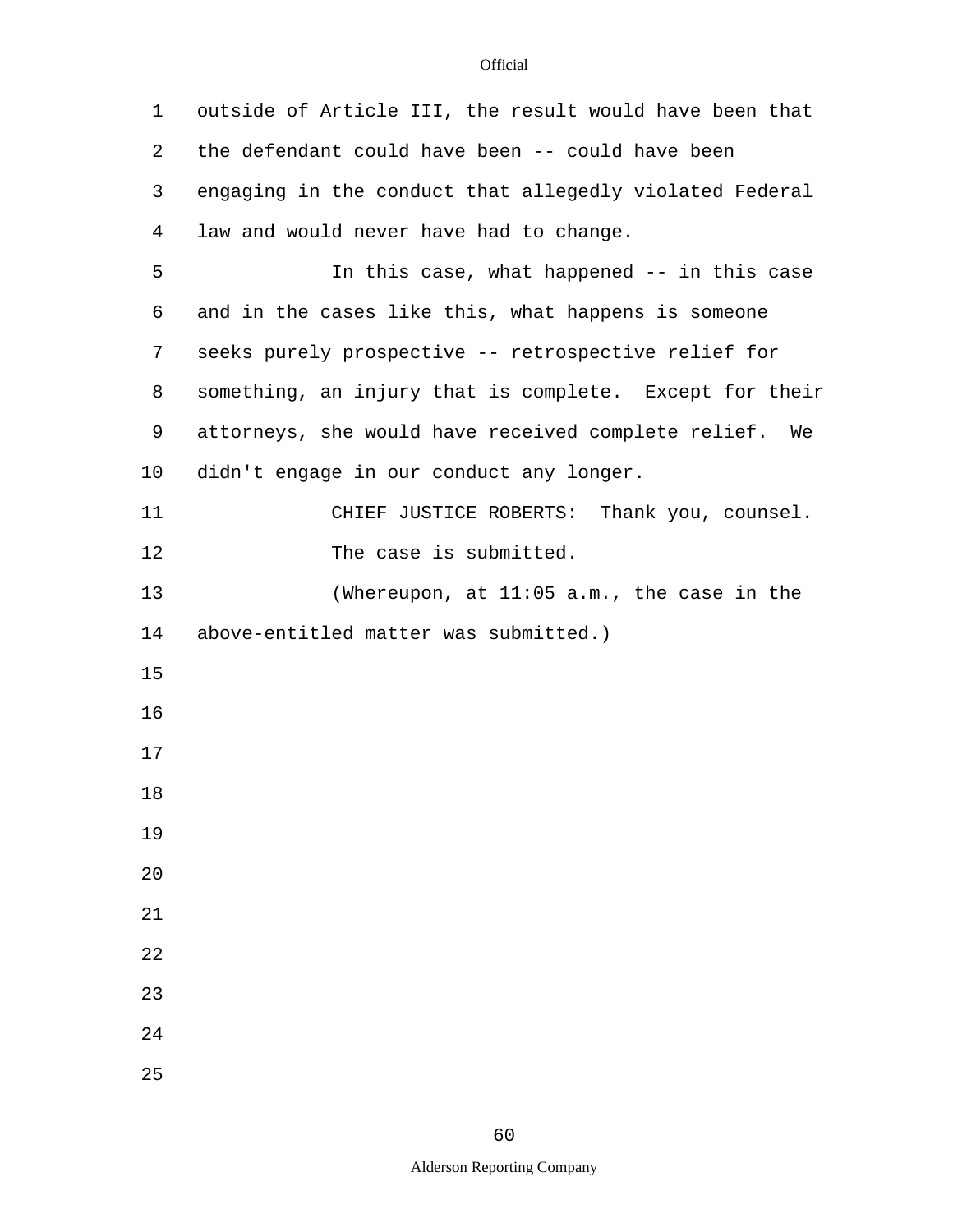| A                 | 42:17 46:7              | alleges $14:12$        | 10:16                 | authorized 21:1        |
|-------------------|-------------------------|------------------------|-----------------------|------------------------|
| ability 3:12      | 52:2,3,7 54:2           | allow 13:19 22:7       | appropriate 9:6       | authorizes             |
| 32:24 33:7        | 55:1,13 56:19           | 22:20                  | 21:13 54:20           | 13:15 18:3             |
| 53:5              | 57:11                   | all-inclusive          | appropriately         | authors 13:14          |
| able 19:1 20:10   | actions 34:6            | 20:17                  | 6:12                  | automatic 26:22        |
| 52:23             | 44:7 59:20              | alter 56:25            | approval 43:8         | automatically          |
| above-entitled    | actor 28:25             | altogether 35:20       | area 34:11 44:6       | 26:19,20               |
| 1:12 60:14        | acts 7:12 34:21         | amicus $1:22$          | argue 18:4 33:6       | available 23:11        |
| absolute 18:7     | actual $53:2$           | 2:10 45:24             | arguing $31:4$        | 23:22 44:19            |
| absolutely 27:17  | additional 50:25        | amount 3:21 6:9        | argument 1:13         | avoid 45:18            |
| 27:23 34:12       | <b>address</b> 6:23 7:2 | 6:12,15,16             | $2:2,5,8,12$ 3:3      | award 32:1             |
| 35:9 40:21        | 56:12                   | 18:22,25 19:4          | 3:7 6:24 8:14         | a.m 1:14 3:2           |
| 43:2 45:4,15      | addressed 16:6          | 19:9,12,20             | 27:4,16 31:20         | 60:13                  |
| abuse 53:23       | addressing 20:6         | 29:23 42:22            | 35:3 40:25            | B                      |
| 54:16             | adequate 12:20          | 44:12 55:7             | 43:1 45:23            |                        |
| accept 3:15 6:3   | adjudicate              | <b>Amtrak 28:25</b>    | 56:7 57:15            | back 5:2 19:23         |
| 23:2 31:17,19     | 11:10                   | analog $43:21$         | arrived 47:17         | 31:22 38:7             |
| 35:3 40:9         | adjudicating            | analogies 57:11        | Article 25:2          | 39:17,25 40:13         |
| 42:10             | 46:5                    | analogy 18:17          | 27:10 28:7            | 41:6                   |
| acceptance        | adjudication            | analyze 16:13          | 42:8 45:20            | <b>ball</b> 36:13      |
| 42:11             | 58:11                   | and/or $43:8$          | 47:7 49:7 60:1        | bargaining             |
| accepted 3:24     | admissible 18:1         | annoyed 46:14          | ascertain 15:22       | 52:11                  |
| 5:18,22 19:16     | 18:17                   | answer 9:9 14:7        | asked 11:5            | <b>based</b> 5:6 39:10 |
| 28:15,20 29:19    | admission 3:19          | 15:2,6,11,14           | 36:16 43:2,5          | <b>basic</b> 46:10     |
| 30:3 31:21        | 5:13,25 19:8            | 20:1 28:2,9            | 43:12                 | basically 57:4         |
| 33:14 35:15       | admitted 18:21          | 33:23 49:24            | asking $41:24$        | basing $9:12$          |
| 46:9 48:23        | 19:3,5,17 34:2          | 55:16                  | 48:16                 | basis $15:21$          |
| accepting 33:11   | admitting 19:19         | answered 16:4          | <b>aspect</b> 32:3,5  | 52:19                  |
| accepts 19:10     | adopt 32:22             | 20:2 32:18             | aspects 52:2          | <b>Bayer</b> 5:2       |
| accommodate       | adopted 56:20           | <b>ANTHONY</b>         | assent 46:11          | bears $41:5$           |
| 53:10             | adopts 42:9             | 1:20 2:9 45:23         | assessed 50:14        | beginning 29:19        |
| accord 48:12,23   | <b>Advisory</b> 18:18   | appeal 21:5            | assist $26:15$        | 50:13                  |
| 50:4              | affirmative             | appeals 3:11           | <b>Assistant 1:20</b> | begun $12:8$           |
| act 4:1 5:6 13:22 | 48:24                   | 10:16,21 13:24         | associated 52:24      | <b>behalf</b> 1:16,18  |
| 14:1 17:3 35:4    | <b>Agency 24:24</b>     | appear 29:22           | assume 31:20          | 2:4,7,143:8            |
| 41:4,11 47:21     | ago 16:4                | <b>APPEARAN</b>        | 44:9                  | 4:15 13:12,16          |
| 47:23 51:20       | agree 35:9 59:1         | 1:15                   | assuming $33:2$       | 14:20 27:5             |
| 52:3 57:2         | AL 1:4                  | appeared 17:8          | attempting 59:1       | 32:20 35:5             |
| action 3:16 5:14  | <b>Alito</b> 17:20 21:7 | 17:15 32:10            | attention 27:24       | 56:8                   |
| 8:4 9:21 11:22    | 21:20,24 22:15          | Appendix 6:8           | attorneys 4:3         | <b>behold</b> 25:11    |
| 12:7 13:2         | 42:25 43:17,24          | 43:3.7                 | 23:13,17,20,21        | <b>belief</b> 37:12    |
| 20:13 21:1        | 44:9                    | applies 16:11          | 31:10 42:23           | believe 13:7           |
| 23:3,9 32:3       | alive 34:21             | 41:6                   | 55:8 56:25            | benefit 31:3           |
| 34:7,10 35:1      | allegation 54:9         | <b>apply</b> 4:23 59:8 | 60:9                  | <b>best 43:25</b>      |
| 35:19 36:5,13     | allegations 5:7         | approach 10:20         | attributes 56:21      | <b>bet</b> 26:17       |
| 38:20,23,24       | 54:7                    | 11:7 49:16             | authority 21:8        | beyond 28:6            |
| 41:8,17 42:7      | allegedly 60:3          | approaches             | 22:16 30:17           | 40:11                  |
|                   |                         |                        |                       |                        |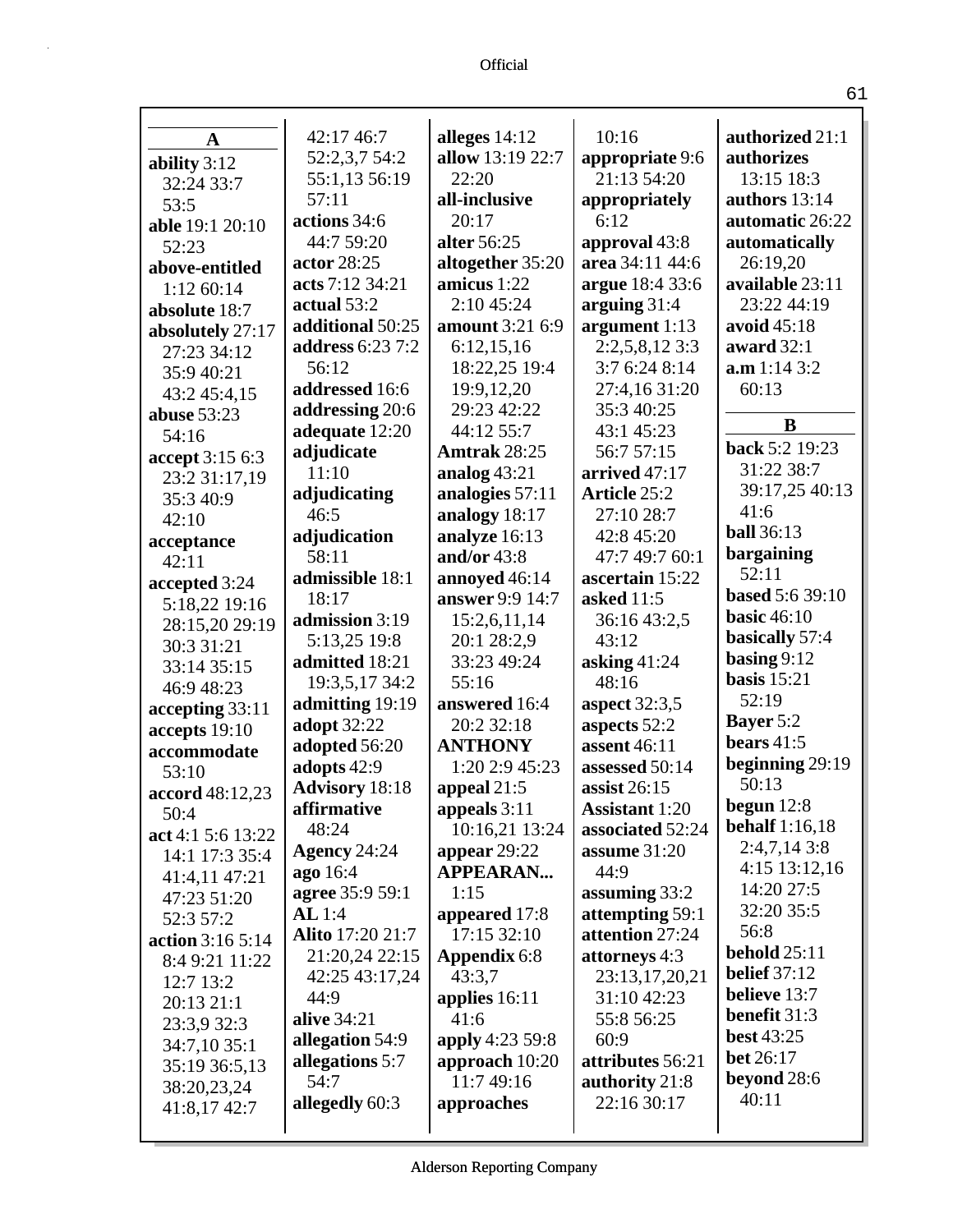| bind $4:25$          | 9:8 10:19       | cert 29:1        | Chief's $34:3$          | 36:5,13 44:7      |
|----------------------|-----------------|------------------|-------------------------|-------------------|
| bit 25:2 47:8        | 11:10,14,14,18  | certain 23:10    | chill 53:5              | 46:7 51:22        |
| <b>body</b> 28:13    | 12:3,8,13,17    | 54:5             | <b>Circuit 9:7 36:3</b> | 52:1,6 54:1,4     |
| 54:14                | 13:23,25 14:8   | certainly 33:9   | 37:5 43:4               | 54:25 55:13       |
| bookkeeping          | 14:12,13 15:6   | 49:15 55:18,24   | 44:21                   | collectively 54:3 |
| 47:15                | 16:1,17,17,23   | certification    | Circuit's 24:17         | come 19:23        |
| bottom $12:25$       | 16:25 17:9,12   | 3:17 6:23,25     | circumstance            | 32:16 37:6        |
| <b>Bray</b> 29:15    | 17:17 21:2,18   | 7:14,16,19 8:4   | 30:8,13 33:4            | 38:7 40:2,11      |
| breach 48:2          | 22:2,10,11      | 14:15,23,25      | circumstances           | comes 25:12       |
| <b>break</b> 6:11,12 | 23:5,7,12,24    | 15:9,12,24       | 24:19 34:16             | 30:8 31:8         |
| 54:13                | 23:24 24:4,4,5  | 16:6,8,10,15     | claim $4:11,22$         | 43:12 49:17       |
| breaks $6:10$        | 24:5,7,19 25:3  | 35:16,22 36:14   | 8:22 11:21              | 50:4              |
| <b>Breyer</b> 23:23  | 25:6,9,11 26:6  | 36:18 37:2,7     | 12:10,22 18:22          | coming $35:14$    |
| 24:14 25:1,15        | 26:7,12 27:9    | 37:13,15,19      | 19:4,5,21               | commence 35:5     |
| 25:22 26:9           | 27:10 28:6,11   | 38:1             | 29:24 30:10             | commenced         |
| 38:2,22 39:12        | 28:13,19 29:6   | certified 14:20  | 32:3 34:17,18           | 41:4              |
| 39:15 46:13,24       | 31:18,21 32:15  | 37:21            | 43:18 45:3              | commenting        |
| 47:3,14,24           | 34:21 35:11     | certify 36:24    | 46:4,5,6,9 50:5         | 7:258:1           |
| 48:4,15 56:12        | 36:3,20,24      | cessation 51:13  | 52:22 58:24             | <b>Committee</b>  |
| 57:8                 | 39:25 40:5      | 58:13            | 59:7,9,10,11            | 18:19             |
| bridge $34:20$       | 42:20 43:12     | challenge 18:13  | claiming $5:18$         | common 5:3        |
| 39:11                | 44:10 46:20,23  | 21:5             | claims 4:14 8:16        | 10:2,11           |
| <b>brief</b> 27:22   | 47:14 48:14     | challenged       | 8:18 28:9               | comparable        |
| 52:22                | 53:11,13 54:24  | 20:14            | 37:21,23 42:11          | 34:5              |
| briefing $12:25$     | 55:12,14,23     | chance 13:17     | 47:10 52:24             | compelling        |
| bring $13:12$        | 56:17 57:24     | change $12:10$   | 54:6,6 56:1             | 13:23             |
| 24:18 25:9           | 58:12 59:15,23  | 42:2 60:4        | class 34:6,10,22        | compensated       |
| 27:24 32:13          | 60:5,5,12,13    | characterizing   | 35:16 36:18             | 46:3              |
| 41:14 51:17          | cases 12:3,12   | 10:17            | 37:13,15,20             | compensation      |
| 52:24                | 16:12 19:15     | charged 6:13     | 38:1,18,20,23           | 51:7 59:11        |
| brings $32:5,14$     | 34:10 39:10,19  | check 31:9       | 38:23 41:8,17           | complaint 5:7     |
| brought $4:15$       | 39:25 41:9,14   | 46:18,19 47:1    | 42:9,14 44:24           | 7:20 14:19,21     |
| burdensome           | 41:23 44:1      | 47:16,18 49:12   | 53:20,24 54:18          | 14:22,24 16:15    |
| 54:5                 | 51:16 54:22     | 49:14            | 57:11 59:20             | 21:12 30:6        |
|                      | 57:11 58:19     | Chief 3:3,9 6:19 | classic 58:12           | 32:20 35:12,17    |
| $\mathbf C$          | 59:21,22,25     | 7:25 9:25 16:3   | clear $5:118:25$        | 35:23 36:1,9      |
| C2:13:1              | 60:6            | 16:19,22 27:2    | 11:2 17:1               | 40:14 42:13       |
| call 4:23 56:14      | cash 46:19,21   | 27:6,14,18       | 40:10                   | 50:15             |
| called 36:3          | 47:4 48:5,15    | 28:12,18,23      | client 6:4,9 31:6       | complete 3:13     |
| canon 25:16          | cashing $47:17$ | 29:10 31:3,16    | clock 41:15             | 3:154:37:10       |
| capable 27:13        | category 44:1   | 36:22 37:4       | colleague 57:19         | 19:17 21:17       |
| 58:14 59:19          | 58:19           | 45:21 46:1       | <b>Collection 57:2</b>  | 32:1 56:22        |
| care 16:7 18:10      | cause 9:21 21:1 | 48:13 49:1,10    | collective 3:16         | 60:8,9            |
| carries 47:8         | 23:9 56:19      | 49:23 50:6,9     | 8:4,5 11:22             | completely        |
| case 3:4 4:14,16     | caused $15:10$  | 50:16 51:1       | 13:2 14:22              | 28:22 53:16       |
| 4:255:3,47:5         | 16:2            | 55:17,18 56:3    | 32:3,5,8,9,13           | comply $52:13$    |
| 7:5,8,9 8:6 9:4      | ceases 24:5     | 56:5,9 60:11     | 34:7,25 35:19           | comprehended      |
|                      |                 |                  |                         |                   |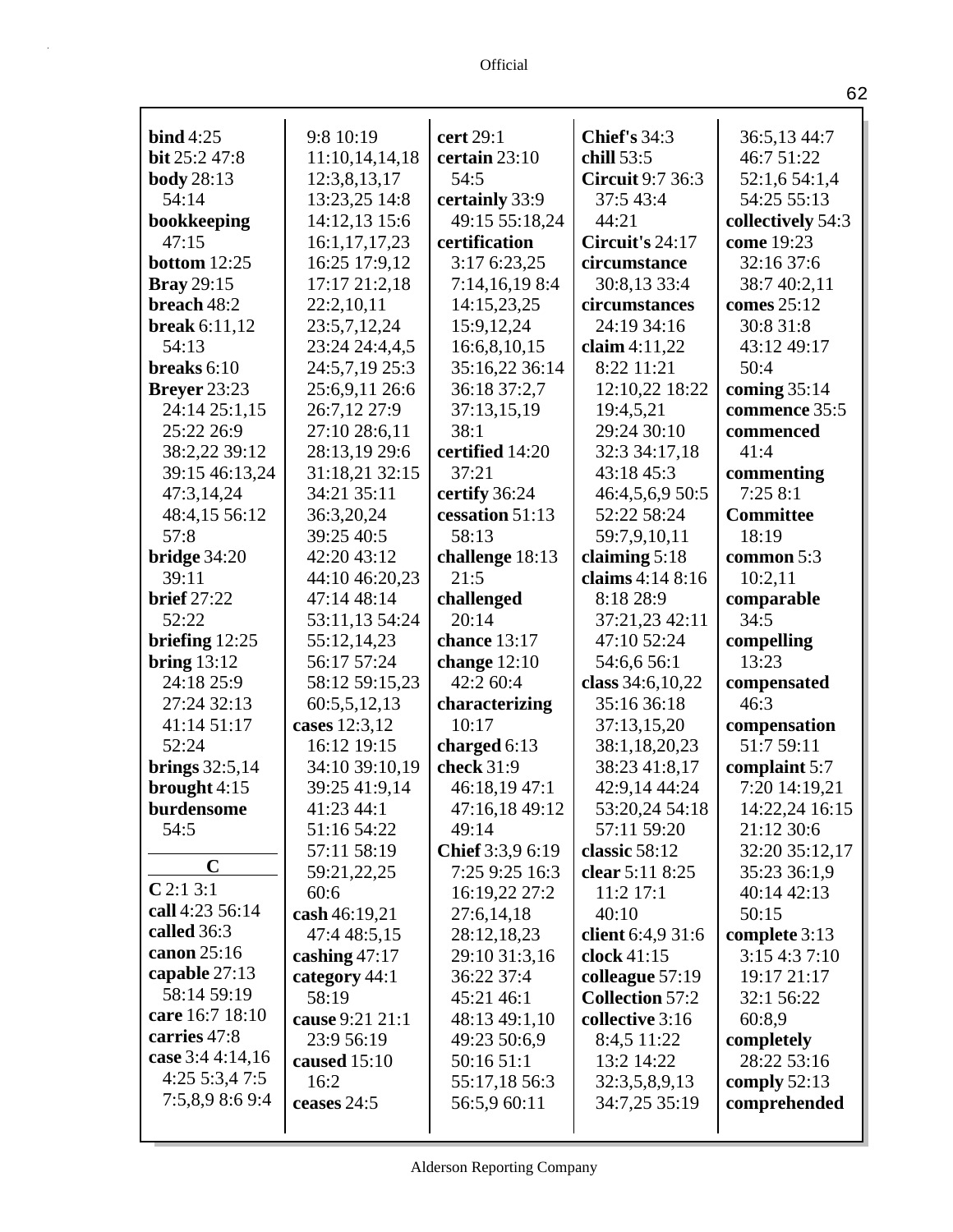| 4:24             | 41:17 44:5       | counts $41:12$  | 15:3 27:24           | declaratory             |
|------------------|------------------|-----------------|----------------------|-------------------------|
| concede 21:17    | 54:1             | course 13:5     | 29:15 34:15          | 23:14 57:3              |
| conceded 7:12    | continue 3:16    | 18:12 23:3      | 36:4 37:10           | deducting 54:10         |
| 12:19,24 13:4    | 11:10 20:14      | 29:14 31:13     | 39:18 53:12,23       | deem 39:6,7             |
| 21:3 29:23,25    | 50:19 52:16      | 44:23 50:2      | 54:23                | deemed 24:4             |
| concession       | 58:21            | 54:22           | created 9:20         | 40:13                   |
| 52:19 53:1       | continues 8:17   | court $1:1,13$  | 23:10 52:12          | deems $25:17$           |
| concluded 19:15  | 9:1447:12        | 3:10,11,254:5   | curiae 1:22 2:10     | <b>default</b> 30:14,25 |
| conclusion 4:11  | 58:17            | 5:24 6:20 7:2,6 | 45:24                | 33:17,25 44:11          |
| conclusively     | contours 43:6    | 9:8,10,22       | cut 13:14 35:18      | 44:19                   |
| 14:14            | 43:13            | 10:12,13 11:13  | cuts 40:25           | defendant 3:12          |
| concrete 27:12   | contract 46:10   | 11:15 12:9,14   |                      | 4:2,2 6:2 8:10          |
| conduct 12:10    | 47:25 48:3       | 12:18 13:1,23   | D                    | 9:1 10:5,19             |
| 60:3,10          | 50:22            | 14:5,14 15:9    | D3:1                 | 12:4,9 13:8             |
| conducted 37:7   | contrary 41:7    | 15:12,20,22     | damage 5:14          | 19:16 20:25             |
| confirm 24:6     | contrast 17:17   | 16:1,2 17:9,12  | 46:4 48:6            | 21:15 23:15             |
| confirms $26:10$ | control 34:12    | 17:23 18:13     | damages 3:21         | 30:8 42:7,12            |
| confronted       | 56:21            | 19:24 20:8,10   | 6:16 23:12,12        | 46:25 48:8,21           |
| 28:24            | controls 29:17   | 21:8 22:13,16   | 33:24 34:1           | 50:4 51:12              |
| Congress 14:2,4  | controversy 8:9  | 22:17 24:25     | 42:17 45:3           | 52:20,23 55:5           |
| 23:10 24:1,8     | 9:20 10:18       | 25:5,19 27:7    | 50:25 52:12          | 55:24 56:22             |
| 24:16 32:18      | 11:11 16:9       | 27:10,12 28:1   | Damasco 36:4         | 58:20 60:2              |
| 38:8 44:7        | 19:18 20:25      | 28:5,24 29:2,4  | date 50:14           | defendants 28:8         |
| 51:20 52:8,12    | 25:3 27:11       | 29:6,16,16      | day 30:6 41:12       | 41:10                   |
| 56:20,21 57:5    | 40:6 46:20       | 30:7,13,20,23   | 41:18 48:16,17       | defendant's             |
| 57:14            | 58:14,14         | 33:9,13 34:10   | 49:12 51:2           | 15:5 43:9               |
| Congressional    | convince 12:9    | 35:14,15 36:12  | 54:11 57:10          | 58:13                   |
| 54:2             | 12:14            | 36:16 37:14,17  | days 24:6 35:12      | defense 48:10,24        |
| consequences     | convinced 12:12  | 37:20,22,25     | 36:17 47:17          | demands 27:11           |
| 7:713:1          | <b>CORPORATI</b> | 38:18 39:6      | 48:6                 | 32:12                   |
| consider 28:1    | 1:4              | 40:6 42:8 43:3  | dead 30:23           | deny 16:10              |
| 38:19,24         | corpus 34:9      | 43:8,12 44:23   | deal 8:7 34:3        | <b>Department</b>       |
| considered       | correct 13:7     | 45:2,11,14,16   | dealing $28:19$      | 1:21                    |
| 18:15,16 19:14   | 15:23 20:19,24   | 45:17 46:2,5    | 31:18                | depend 59:2             |
| 26:18,19 29:4    | 24:18            | 47:11 49:6,8    | deals $18:17$        | depending               |
| consistent 9:7   | cost 18:10 34:5  | 49:10,18,25     | <b>Debt</b> 57:1     | 24:12                   |
| constitutional   | costs $4:39:15$  | 50:24,24 51:24  | <b>December</b> 1:10 | depends 9:18            |
| 23:24,25 24:9    | 18:2 23:13       | 53:8,19,24      | decent 35:7          | 36:5                    |
| 24:12,20,22      | 55:8 57:1        | 54:6,17,19      | decide 55:2 57:5     | deprive 37:22           |
| 26:2 45:19       | counsel 5:9 6:19 | 55:1,11 56:10   | 58:5                 | 38:8                    |
| 56:15 57:18      | 16:3,21 17:21    | 56:19 58:1,5    | deciding 58:6        | deprives $3:12$         |
| construed 5:13   | 26:16 27:2       | 59:19,25        | decision 3:11        | designation 39:4        |
| contends 19:16   | 29:9,18 41:13    | courts 10:3,16  | 15:3 24:24           | designed 52:3           |
| contest 9:1 12:6 | 45:21 56:3       | 10:21 14:3      | 29:15 34:6,23        | detailed 6:7            |
| 13:9             | 60:11            | 18:15 19:14     | 36:4 39:18<br>44:21  | details 24:12           |
| context 38:20,23 | counterexample   | 25:24 51:15,25  |                      | determinations          |
| 38:24 41:8,11    | 26:1             | court's 12:11   | decisions 37:10      | 16:6                    |
|                  |                  |                 |                      |                         |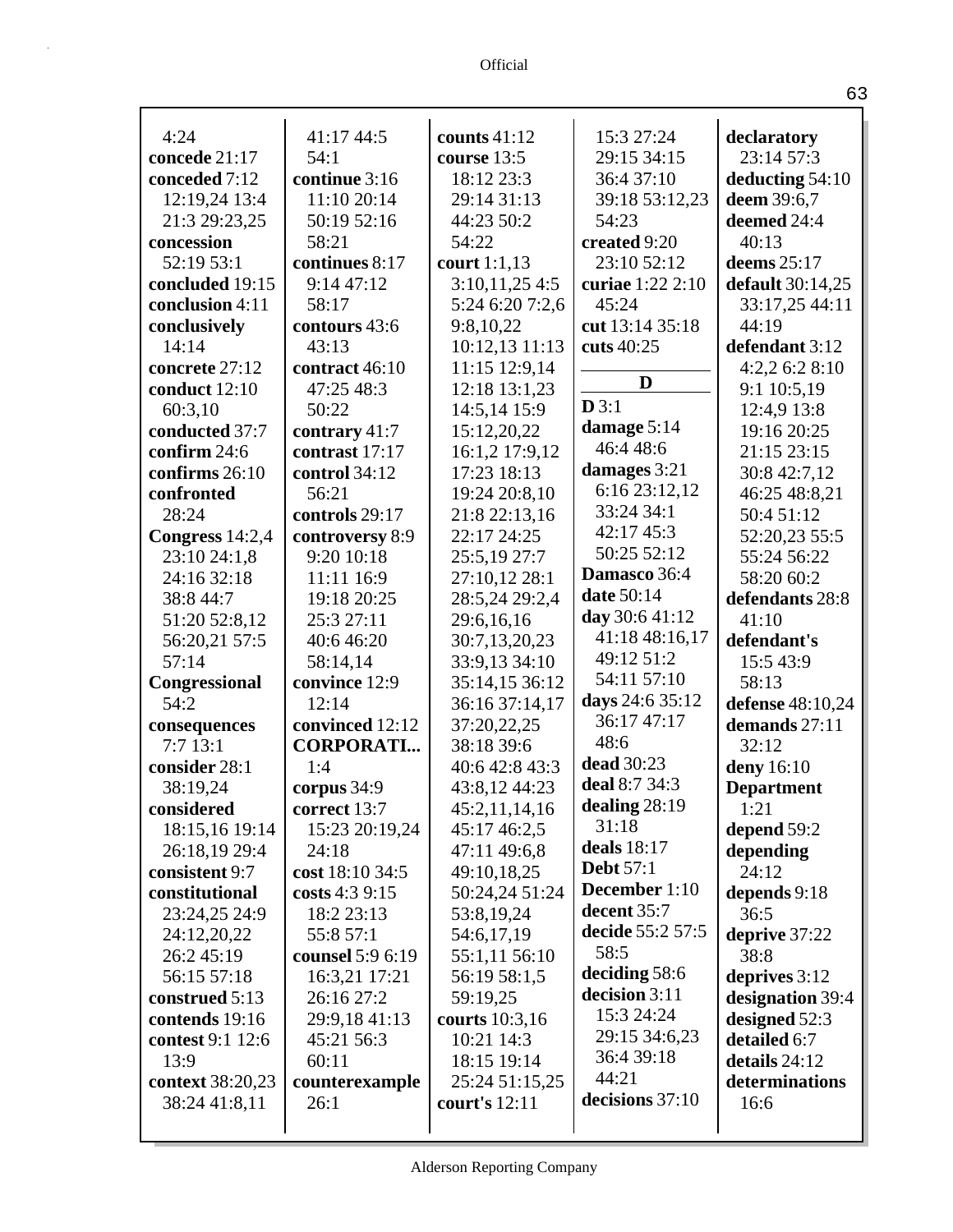| determine 4:21            |                                | 55:6                            | 53:1 55:12                 |                         |
|---------------------------|--------------------------------|---------------------------------|----------------------------|-------------------------|
| 14:15 18:2                | dispute $22:12$                |                                 |                            | existing 34:7           |
|                           | 24:3 34:1 55:7                 | effectual 11:16                 | entire 30:9                | expired 36:17<br>36:20  |
| 55:11                     | 59:16                          | either 30:18                    | 33:10 36:5                 |                         |
| determined 8:5            | disputed 18:22<br>20:22        | 50:4                            | entitled 11:8              | explicitly 17:25        |
| determining               |                                | element 26:21                   | entry 22:7,20,23           | 17:25 24:16,20          |
| 41:3                      | disputes 53:6                  | 46:11                           | 31:5 33:13                 | 33:9                    |
| deterrent 52:13           | distinct 19:19                 | elements 20:9                   | 40:12                      | extended 59:19          |
| dies $25:6$               | distinguish 49:4               | 20:11 47:7                      | equity 25:5,7,17           | extent 4:21,23          |
| <b>differ</b> 46:13       | distinguishing                 | eliminate 32:24                 | 25:21 26:1,17              | 39:5 52:7 59:2          |
| difference 15:15          | 42:6                           | 47:12 50:23                     | erroneous 15:12            | F                       |
| 15:16 38:23               | district $6:207:1$             | 51:5,6,12                       | erroneously                | face 20:20              |
| 41:25 42:2                | 9:8 10:3 15:9                  | eliminated                      | 15:10                      | faced 12:4 13:8         |
| 47:2 57:12                | 15:12,22 16:2                  | 20:18 26:22                     | error 15:22,23             | facilitate 54:18        |
| 58:24                     | 16:14 17:5,23                  | embodies 46:12                  | 15:23,25 16:2              | fact 4:20 20:12         |
| different 35:25           | 19:11,14 21:8                  | emphasizes<br>15:20             | especially 18:6            | 22:11 28:18             |
| 38:6,6 40:4,19            | 21:18,19 26:14                 |                                 | ESQ 1:16,18,20             | 31:17 32:7              |
| 41:19,19 42:18            | 36:16 43:3                     | employee 4:14                   | 2:3,6,9,13                 | 37:20 47:9              |
| 46:25 51:14               | 44:23 51:25                    | 13:12,15 46:14                  | essentially 6:8            | 50:21 53:4              |
| 58:4                      | 53:12 55:11                    | employees 13:13                 | 32:23 34:20                | 55:5                    |
| differently               | 57:24 58:1,5                   | 14:20 51:21                     | 35:18 37:18<br>41:18 55:11 | factors 36:25           |
| 28:21                     | <b>docket</b> 10:20            | 52:10,11 54:12<br>54:14         |                            | facts 20:3 56:15        |
| difficult 12:8            | 25:7,11,23<br>57:24            |                                 | established 4:18           | fair $4:15:6$           |
| 45:19<br><b>dime</b> 30:5 | doctrine 16:11                 | employer 4:16                   | 53:3<br>estate 25:8        | 13:22,25 17:3           |
|                           |                                | 24:3 46:15,15<br>46:17,25 47:15 | 26:20                      | 35:441:11               |
| directly 15:3<br>49:24    | 20:7,23 39:5,9<br>40:9,18 44:5 | 48:5 49:12,17                   | ET 1:4                     | 47:21,22 51:20          |
| disavowed 29:2            | 45:20 57:10                    | 51:2 58:17                      | evading 59:20              | 52:2 56:16              |
| discover 14:25            | document 38:5                  | employers 52:13                 | evaluate 44:24             | 57:1,14                 |
| discovering               | doing $25:2$                   | 54:12                           | 45:2                       | fairness 43:2           |
| 26:23                     | dollar $51:4$                  | employer's                      | evasive 58:15              | 55:10,19                |
| discovery 36:6            | doubt 16:20,23                 | 54:11                           | evidence 17:25             | falls 58:12             |
| 37:7 54:18                | 16:25                          | employment                      | 18:3,9                     | favor 10:25 11:1        |
| 58:2                      | driving $24:15$                | 6:10                            | exact 38:20                | 11:2 31:5               |
| discretion 53:13          | drops $32:8$                   | encourage 15:17                 | exactly 12:1               | 42:22 43:19             |
| 53:23 54:16,23            | due $51:1,2$                   | <b>enforce</b> 30:24,24         | 29:20 33:19                | 44:11                   |
| discuss 7:6               | D.C 1:9,18,21                  | enforced 52:7                   | 38:8 40:16                 | favorably 46:5          |
| 18:19 56:13               |                                | engage $60:10$                  | 45:12 57:17                | <b>feature</b> 29:12,14 |
| discussing $40:19$        | $\bf{E}$                       | engaging 60:3                   | 58:18                      | 42:6                    |
| discussions               | E 2:1 3:1,1                    | enter 10:3,14,21                | example 25:12              | <b>Federal 3:25 4:5</b> |
| 17:24 18:18               | earlier 33:23                  | 11:1 19:11,12                   | exception 58:12            | 9:1022:13               |
| dismiss $9:8$             | 47:6 49:22                     | 30:13,24 33:7                   | exceptions                 | 23:9 26:8,12            |
| 21:16 22:1                | early 43:11                    | 49:25 50:1                      | 45:19                      | 56:18 57:24             |
| dismissal 22:24           | <b>Earth</b> 12:1              | 55:2                            | exclusive 20:4             | 60:3                    |
| 43:10                     | easier $12:14$                 | entered 7:11,13                 | excuse 21:6 43:7           | fees 4:4 23:13,17       |
| dismissed 14:14           | 29:6 56:21                     | 7:15 12:21                      | exercised 54:23            | 23:20,21 31:10          |
| 21:18                     | effect $5:38:3$                | 21:4 42:22                      | exist 20:15                | 42:23 55:8              |
| dismissing 9:16           | 49:21 53:4                     | 43:19 44:11                     | 47:13 50:13                | 56:25                   |
|                           |                                |                                 |                            |                         |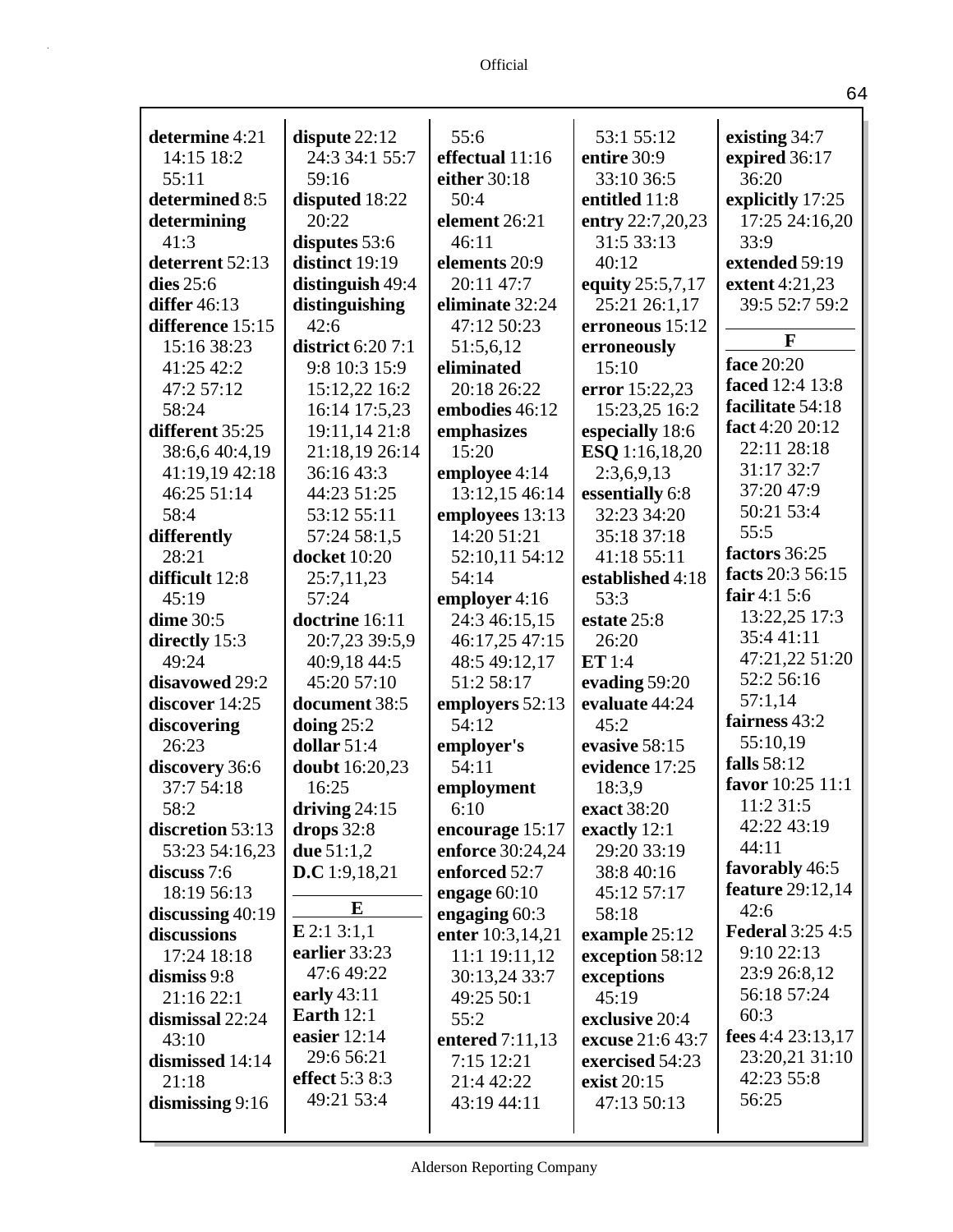| file $24:332:19$       | <b>formal</b> 5:23 9:3 | 59:21            | H                  | housekeeping            |
|------------------------|------------------------|------------------|--------------------|-------------------------|
| 35:22 37:12,15         | formally 9:2           | getting $34:23$  | ha 47:17           | 8:8,13,25               |
| <b>filed</b> 6:20 7:20 | 12:15 14:8             | 36:14            | handle 22:13       | 10:17,24                |
| 10:12 14:24,24         | forms $23:10$          | Ginsburg 3:18    | handled 34:10      | husband $25:12$         |
| 16:15 17:14            | fortuity 31:17         | 3:234:7,13       | handles 40:7       | 26:18                   |
| 30:6 35:12,12          | forward 16:24          | 7:18 8:1 9:11    | hands $33:12,13$   | hypothetical            |
| 50:15                  | 17:2 30:9 31:9         | 13:10 14:9,17    | 49:18              | 45:9,13                 |
| files 14:12 21:16      | 40:2 51:22             | 15:14 23:17      | happen $10:6$      |                         |
| 56:18                  | <b>found</b> 25:5      | 32:22 34:25      | 21:14 30:10        | 1                       |
| filing $13:18$         | four 56:6              | 35:2,11,21       | 31:14              | <b>idea</b> 18:20 39:10 |
| 14:18 35:16            | free $3:12$            | 36:8 58:8 59:5   | happened 7:5,7     | identifiable 26:6       |
| 36:1 40:13             | freedom 46:9           | 59:9,13          | 7:9 12:17,18       | identified 40:2         |
| find 17:7 25:15        | friend 28:5            | give 11:8,18,19  | 22:4 30:19         | idiosyncratic           |
| 26:15,16 35:7          | 32:22                  | 11:20 13:17      | 59:22 60:5         | 54:6                    |
| 36:6,7 39:9,25         | Friends 11:25          | 14:9 23:16       | happens $8:15$     | ignored 13:24           |
| 58:3                   | friend's 41:8          | 33:18 43:21      | 12:18 13:5         | 14:3                    |
| finish $48:7$          | 49:21                  | 50:7,24 55:6     | 22:15 26:21        | <b>III</b> 25:3 28:7    |
| first $3:44:217:4$     | full 3:15 4:3          | given 30:5 32:14 | 39:23 57:10,20     | 42:8 45:20              |
| 14:19 15:4             | 6:11 10:4              | 32:24 33:6       | 57:20,22,23        | 47:7 49:7 60:1          |
| 18:12 30:2             | 42:22 52:7             | 59:10            | 60:6               | III's $27:10$           |
| 31:13 32:6,11          | fully 8:16,19          | gives 18:7 21:10 | happy $25:12$      | illustrates 35:11       |
| 34:15 43:1             | 27:12                  | 33:8 51:3 54:3   | hard 38:10 40:8    | imagine 30:23           |
| 45:17                  | function 52:4          | go 17:1 31:9     | 44:13              | immediately             |
| fit $58:18$            | fundamental            | 33:22 37:9,12    | harder 56:22       | 7:20,21 13:19           |
| <b>Flast</b> 39:18,18  | 17:22                  | 37:15 39:10      | HealthCare 1:3     | 14:24                   |
| flow 4:11 $15:3$       | further 9:10,19        | 46:20 49:11      | 3:4                | imminent 51:11          |
| 24:23                  | 10:18 12:22            | 51:13,21         | hear 3:3 45:22     | impact $27:24$          |
| flowed $15:25$         | 59:16                  | goes 15:19 16:23 | heard $10:13$      | implicit 7:24           |
| flows 11:25            |                        | 31:22 39:17,25   | 28:16              | 35:6                    |
| 22:10,11               | G                      | going 3:20 10:13 | hearing $21:9,19$  | implicitly 33:10        |
| <b>FLSA</b> 6:15       | $G$ 3:1                | 12:2,9 39:21     | 22:16 43:2,3       | important 17:11         |
| <b>follow</b> 22:23    | general 1:21           | 41:9,10 50:13    | 55:10,20 58:6      | 39:13 49:4              |
| followed 10:20         | 12:4 18:20             | 54:8 59:7,18     | <b>heart</b> 35:19 | 52:4 53:10              |
| follows 46:6           | 30:12 44:22            | <b>good</b> 3:22 | held 59:25         | 56:13 57:21             |
| 55:3,4                 | generally 18:16        | good-faith 37:2  | help $34:15$       | imposed 39:21           |
| footnote 15:18         | 18:18 46:8             | 37:12            | hesitant 37:13     | 44:20                   |
| 15:19 52:22            | 52:11                  | gotten 37:8      | historical 57:11   | imposes $51:24$         |
| force 30:14            | <b>Genesis</b> 1:3 3:4 | governing 13:11  | Hoffman 17:6       | imposing $3:25$         |
| 31:25 34:24            | genuine 24:3           | grant 11:15 16:8 | Hoffman-LaR        | 4:55:5                  |
| forced 33:7            | 55:14                  | 28:21            | 36:4 44:25         | impossible              |
| forcing $30:19$        | Geraghty 15:3          | granted 29:16    | 51:24 52:4         | 11:15 57:4              |
| <b>foresee</b> 38:14   | 15:13,17 16:10         | grants $16:14$   | 54:19              | impressed 32:7          |
| forever 41:9           | 17:4,11 34:11          | ground $35:1$    | hold 21:9,19       | imputing $55:10$        |
| forfeit 49:19          | 44:2                   | guess $28:23$    | 44:3,14            | inappropriate           |
| forgive $15:24$        | Gerstein 33:3          | 48:15,20 56:1    | <b>Honor</b> 6:17  | 43:11                   |
| form 5:23 50:22        | 34:11 37:23            | guidance 13:23   | 27:17 31:12        | incentives 51:17        |
| 51:22                  | 41:23 44:2             |                  | 36:15 39:3         | incentivized            |
|                        |                        |                  |                    |                         |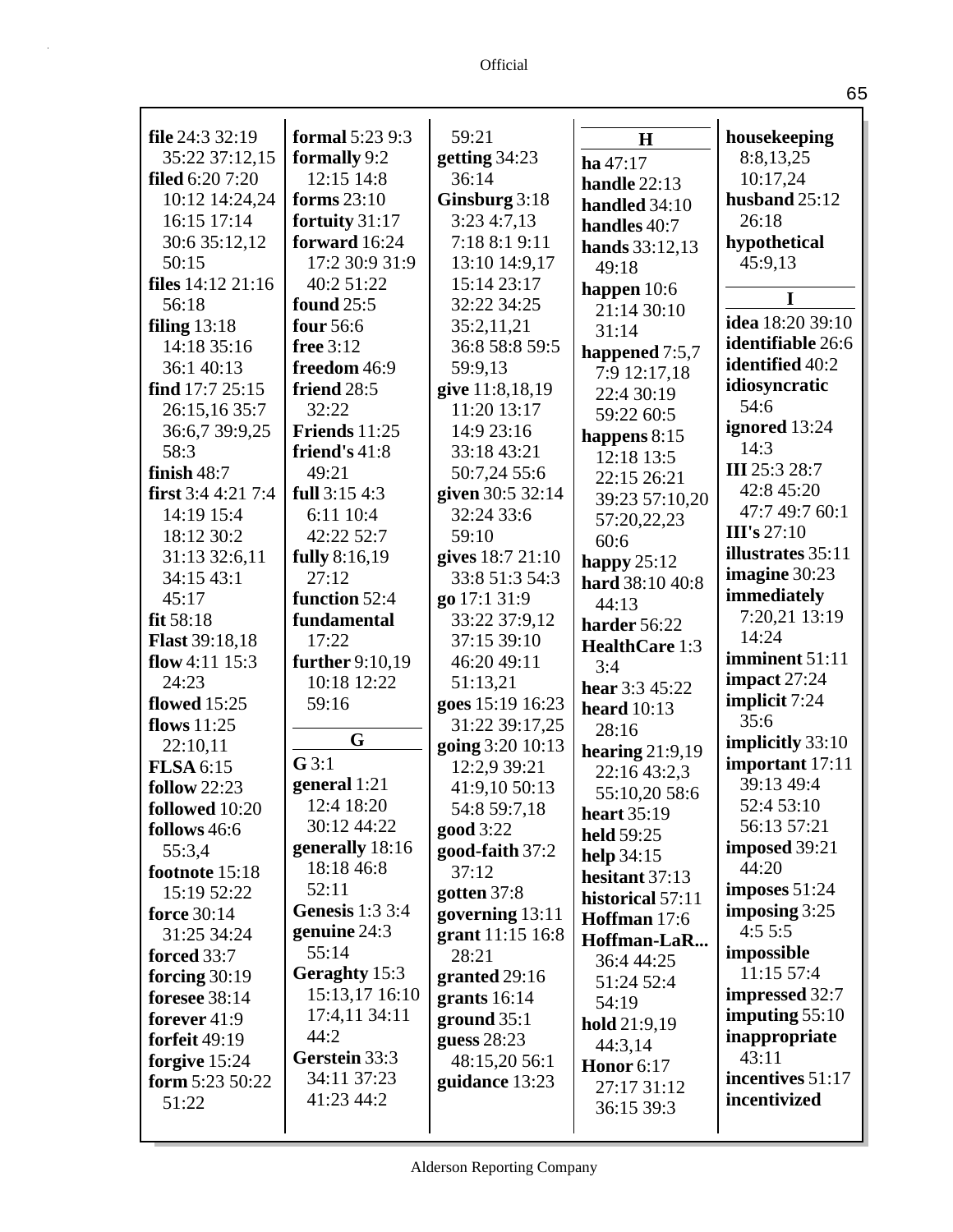| 41:14                            | 38:3,4,5                          | 11:4 12:20                        | 31:3,16 32:4                        | 10:23 11:3                       |
|----------------------------------|-----------------------------------|-----------------------------------|-------------------------------------|----------------------------------|
| incidentally                     | interrupted<br>36:19              | 18:24 19:1,9                      | 32:17,21 33:5                       | 22:6,14,18,22<br>42:20           |
| 22:22                            |                                   | 19:12 21:4,5,9                    | 33:20,22 34:3<br>34:25 35:2,11      |                                  |
| include 3:18                     | interval 35:7                     | 21:10,15 22:7                     |                                     | Kennedy's 17:6                   |
| 6:16                             | intervene 17:14                   | 22:20,24 23:5                     | 35:21 36:8,22                       | 51:23                            |
| including $4:3$                  | inviting 13:20                    | 23:6 30:14,25                     | 37:5 38:2,22                        | kinds 39:19                      |
| 20:12                            | involved 8:13                     | 31:5 33:7,13                      | 39:12,15 40:8                       | 51:17                            |
| individual 8:15                  | <b>Iqbal</b> 37:11                | 33:17,25 34:15                    | 40:17,23,24                         | know 16:4 19:24                  |
| 8:18,22 31:24                    | issue 4:22 6:23                   | 39:20 42:21                       | 41:20 42:20,25                      | 20:13 25:1,19                    |
| 42:9,11 43:18                    | 6:25 8:13 17:4                    | 43:9,19 44:11                     | 43:17,24 44:9                       | 26:24 31:16                      |
| 46:4,6,9 53:25                   | 19:25 20:8                        | 44:19 46:5                        | 45:1,4,6,10,21                      | 32:7,12 36:16                    |
| individuals 8:17                 | 43:20 49:21                       | 49:20 50:1,1                      | 46:1,13,24                          | 37:1 38:12                       |
| individual's 9:4                 | 52:16,18,22                       | 51:20 52:19                       | 47:3,6,14,24                        | 40:23 44:14                      |
| inform $34:15$                   | 53:2,4,11                         | 53:1,3,7,17,18                    | 48:4,13,15                          | 47:25 48:18                      |
| informs $44:15$                  | 58:10,19,25                       | 53:25 55:2,7                      | 49:1,10,23                          | 49:13                            |
| inherent 30:17                   | 59:14                             | 55:13 58:16,22                    | 50:6,9,16 51:1                      | knowledge                        |
| 33:15,16                         | <b>issued</b> 52:19               | 59:8                              | 51:23 52:15                         | 35:16 54:11                      |
| inherently 37:24                 | issues $7:28:8$                   | judgments 10:3                    | 53:15,22 55:3                       | known 48:23                      |
| injunctive 23:13                 | 24:22 50:13                       | 52:8                              | 55:9,17,18                          | 49:2                             |
| 51:10 57:3                       | 59:2                              | judicata 52:25                    | 56:3,5,9,12                         | Knox 11:13,25                    |
| 59:23                            | issue-preclusive                  | judicial 28:6                     | 57:8 58:8 59:5                      | 19:23,24                         |
| injured 30:5                     | 55:6                              | juncture $43:11$                  | 59:9,13 60:11                       | <b>Knox's 20:16</b>              |
| injury $20:12,13$                | issuing $4:11$                    | jurisdiction                      | K                                   | <b>KUMAR</b> 1:18                |
| 27:12 46:23                      | i.e 42:14                         | 22:2 37:22                        | <b>KAGAN 8:12</b>                   | 2:6 27:4                         |
| 47:9,11,12,12                    | ${\bf J}$                         | <b>Justice</b> 1:21 3:3           | 11:12 21:6                          | L                                |
| 48:3,8,17 49:2                   | <b>JA</b> 5:11                    | 3:9,18,23 4:7                     | 30:7,16 41:20                       | labelled 14:21                   |
| 49:4,5,5,8 50:3                  | job $57:14$                       | 4:135:2,9,17<br>6:5,14,17,19      | 53:15,22                            | 36:12                            |
| 50:23 51:5,6,7<br>51:7,8,9,11,12 | Joe 24:1,18 26:9                  | 7:18,25 8:1,12                    | Kagan's 5:2                         | <b>Labor</b> 4:1 5:6             |
| 51:14 60:8                       | join $51:25$                      | 9:11,23,25,25                     | <b>Katyal</b> 1:18 2:6              | 13:22 14:1                       |
| inquest 33:24                    | joiners 36:10                     | 10:1,10,23                        | 27:3,4,6,17,20                      | 17:3 35:4                        |
| inquiry $40:5,6$                 | joining $55:15$                   | 11:3,12 13:10                     | 28:17,22 29:13                      | 41:11 47:21,22                   |
| 50:19                            | <b>Joint 6:8 43:3,6</b>           | 14:9,17 15:14                     | 29:20,25 30:11                      | 51:20 52:2                       |
| instance 26:1                    | <b>joints</b> 34:19               | 16:3, 19, 21, 22                  | 30:18 31:12,22                      | lack $22:1$                      |
| instances 25:5                   | judge 6:21 11:17                  | 17:6,20,21                        | 32:17 33:5,19                       | language 13:21                   |
| 25:20                            | 16:5,14 17:5                      | 18:6,23 19:7                      | 33:21 34:9                          | late 47:17 48:16                 |
| intended 44:7                    | 17:23 19:11                       | 19:22 20:20                       | 35:9,24 36:15                       | 48:17 49:12                      |
| <b>interest 8:8 9:5</b>          | 21:18,19 36:23                    | 21:6,7,20,24                      | 37:4 38:16                          | 51:2                             |
| 12:23 13:6                       | 44:4 57:24                        | 22:6, 14, 15, 18                  | 39:3,13,17                          | Laughter 25:14                   |
| 15:5 16:17                       | <b>judge's</b> 26:14              | 22:22 23:17,23                    | 40:15,21,24                         | <b>Laura</b> 1:7 24:2            |
| 17:13,18 49:13                   | judgment 3:23                     | 24:14 25:1,15                     | 41:20 42:1,24                       | law 21:1 23:9                    |
| 51:4 57:25                       | 3:254:5,8,12                      | 25:21,22 26:9                     | 43:23,25 44:13                      | 32:12 52:13                      |
|                                  |                                   |                                   | 45:4,8,12                           | 60:4                             |
|                                  |                                   |                                   |                                     |                                  |
| interested 23:8                  | 4:17,22,24 5:4                    | 26:17 27:2,6                      |                                     |                                  |
| interests 53:10                  | 5:5,12,18,22                      | 27:14,18 28:12                    | 57:19                               | Lazarus 30:21                    |
| interpretation                   | 5:23 6:1,4 7:11                   | 28:18,23 29:2                     | <b>keep</b> 34:21                   | leads $57:16$                    |
| 25:17<br>interpreting            | 7:13,21 8:20<br>$10:14,21$ $11:1$ | 29:8, 10, 18, 20<br>29:22 30:7,16 | <b>Kennedy</b> 9:23<br>9:25 10:1,10 | leaving $26:8$<br>Lebron $28:24$ |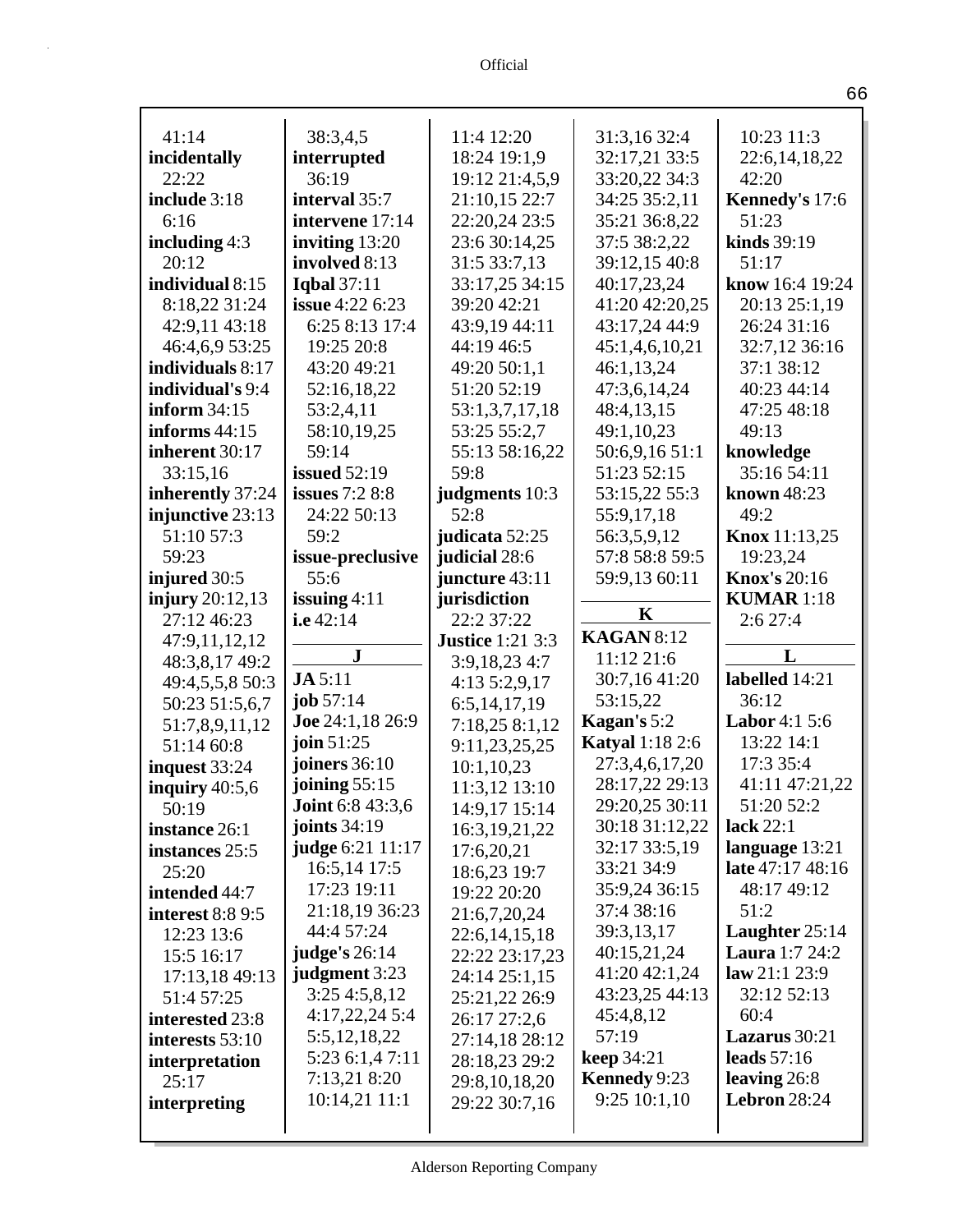| legal $46:10$           | 56:20                | 50:23 53:16         | 36:19,24 37:12       | $\mathbf 0$           |
|-------------------------|----------------------|---------------------|----------------------|-----------------------|
| letter $5:10$           | lots $31:7$          | meant 20:3,16       | 37:15,19,25          | Q2:13:1               |
| letting 34:21           | lower $14:3$         | mechanism 35:1      | motions 17:14        | objected 42:21        |
| <b>let's</b> 23:4 33:22 | low-wage $52:11$     | 35:19 36:5          | 58:6                 | objection 23:25       |
| 34:3                    | lunch 54:13          | 38:11,14            | motivated 34:5       | 24:9,20 26:2          |
| liability $3:19,25$     |                      | mentioned           | move 10:19           | 28:15                 |
| 4:5,8,185:6,19          | M                    | 34:25               | moved 7:20,21        | objections 24:12      |
| 5:22 6:1 9:2            | managerial           | mere 13:13          | 14:19 30:23          | obvious $22:5$        |
| 19:8 34:2               | 51:25                | 28:10               | moving $26:13$       | <b>Obviously</b> 16:8 |
| liable $5:13$           | mandated 42:11       | merits $12:25$      | <b>Mustn't 13:17</b> | 58:24                 |
| limitations             | mandatory            | 18:15 29:5          | mutual $46:10$       | occur 13:20 16:2      |
| 40:11,16,25             | 56:24                | 39:20 40:3          |                      | 59:16                 |
| 41:2                    | <b>Mann</b> 1:16 2:3 | 48:10 50:5,8        | N                    | occurs 51:8           |
| line $41:9$             | 2:13 3:6,7,9,22      | 56:2                | $N$ 2:1,1 3:1        | October 46:16         |
| lines $44:20$           | 4:10,195:16          | met 45:3            | named 17:13          |                       |
| linger $41:9$           | 5:20 6:7,17 7:3      | minutes 54:11       | 34:17 37:21          | offer 3:18,23,24      |
| liquidated 6:15         | 7:23 8:23 9:17       | 56:6                | names 14:25          | 5:10,12,23,23         |
| 23:12 52:12             | 10:9,15,25           | mistake 27:23       | 37:8                 | 5:25 6:1,2,4          |
| literally 28:3          | 11:4,24 13:21        | 47:15               | naturally 11:25      | 7:10,12,14            |
| 30:4 41:15              | 14:11 15:2,16        | <b>moment</b> 16:15 | <b>NEAL</b> 1:18 2:6 | 9:14 10:4,12          |
| litigants 37:14         | 16:12,25 18:5        | Monday $1:10$       | 27:4                 | 12:15,19 18:1         |
| litigated 13:3          | 18:11 19:2,10        | month $12:4$        | necessary 46:11      | 18:4, 13, 16, 20      |
| 53:2 56:2 59:3          | 19:22 20:19          | 46:16,18 47:25      | 53:2                 | 18:24 19:2,5,8        |
| 59:6                    | 21:6,13,22,25        | 48:1 57:2           | need 9:10 39:11      | 19:11,11,13,16        |
| litigation 3:13         | 22:9,17,21           | months $6:24,25$    | 42:11 51:10          | 19:17,17 21:9         |
| 9:4 12:5,25             | 23:1,19 24:11        | moot 8:22 9:5       | 55:13                | 21:10,15 22:4         |
| 13:8,9 50:2,17          | 24:22 26:5,11        | 11:14,15,18,18      | needs $11:1$         | 22:6,7 23:2,3         |
| 50:20 51:19             | 26:25 28:5           | 13:6 15:5,11        | never 22:23          | 23:18,19,21           |
| <b>little</b> 25:2 33:5 | 30:3 41:21           | 22:2 27:9 28:6      | 29:19 32:5,10        | 27:9,25 28:7          |
| 38:10 54:22             | 56:5,7,9 57:16       | 28:11 34:17         | 43:14 46:3           | 28:10,20 29:14        |
| live 46:6 48:14         | 58:8,23 59:7         | 36:21 37:22         | 60:4                 | 29:19,23 30:2         |
| $Lo$ 25:11              | 59:12,15             | 42:8 43:19          | new 1:16,16          | 30:3,4,22,24          |
| logical 36:12           | <b>Mann's 38:17</b>  | 46:9 58:13          | 17:7 26:16,23        | 31:18,20,21,25        |
| <b>lone 28:7</b>        | married 25:10        | 59:24               | <b>Nike 12:3</b>     | 33:11,14 35:13        |
| long 3:14 30:19         | 25:11                | mootness 6:21       | nonunionized         | 36:17,20 39:6         |
| longer 8:9 9:1          | matter 1:12 10:2     | 6:22,23 9:18        | 52:10                | 42:7 43:6,9,14        |
| 12:5 54:22              | 10:23 27:12          | 9:19 15:10,21       | non-party 14:7       | 43:14 44:3,14         |
| 59:17 60:10             | 28:25 30:1           | 15:24 16:2,7        | <b>normal</b> 13:19  | 45:246:8              |
| look 15:18 38:4         | 36:22 60:14          | 18:9 20:24          | 50:2                 | 56:22                 |
| 53:24 54:7              | matters 4:24         | 22:10,11 45:20      | nostalgic 30:4       | offered 6:11          |
| 58:2                    | 22:3                 | 47:8 49:17          | note 26:25           | 7:21 22:19            |
| looked 25:2             | <b>McLaughlin</b>    | 50:19 58:12         | <b>Notes 18:19</b>   | 42:13                 |
| looking $5:1$ 14:1      | 37:17 41:22          | moots $12:10$       | notice 36:6          | offers 9:2 53:6       |
| 53:20                   | mean 8:14 10:5       | morning $3:4$       | 54:18                | oh 22:18 25:1         |
| <b>looks</b> 44:5       | 11:22 17:22          | motion 8:4          | notices 17:7         | 45:447:3              |
| loses 8:6 16:17         | 20:2 32:6            | 14:22,24 21:16      | notwithstandi        | okay 6:22 7:3         |
| lot 34:24 41:22         | 36:25 46:18          | 22:1 35:17,22       | 49:21 54:11          | 8:23 11:17,24         |
|                         |                      |                     |                      | 18:11 46:24           |
|                         |                      |                     |                      |                       |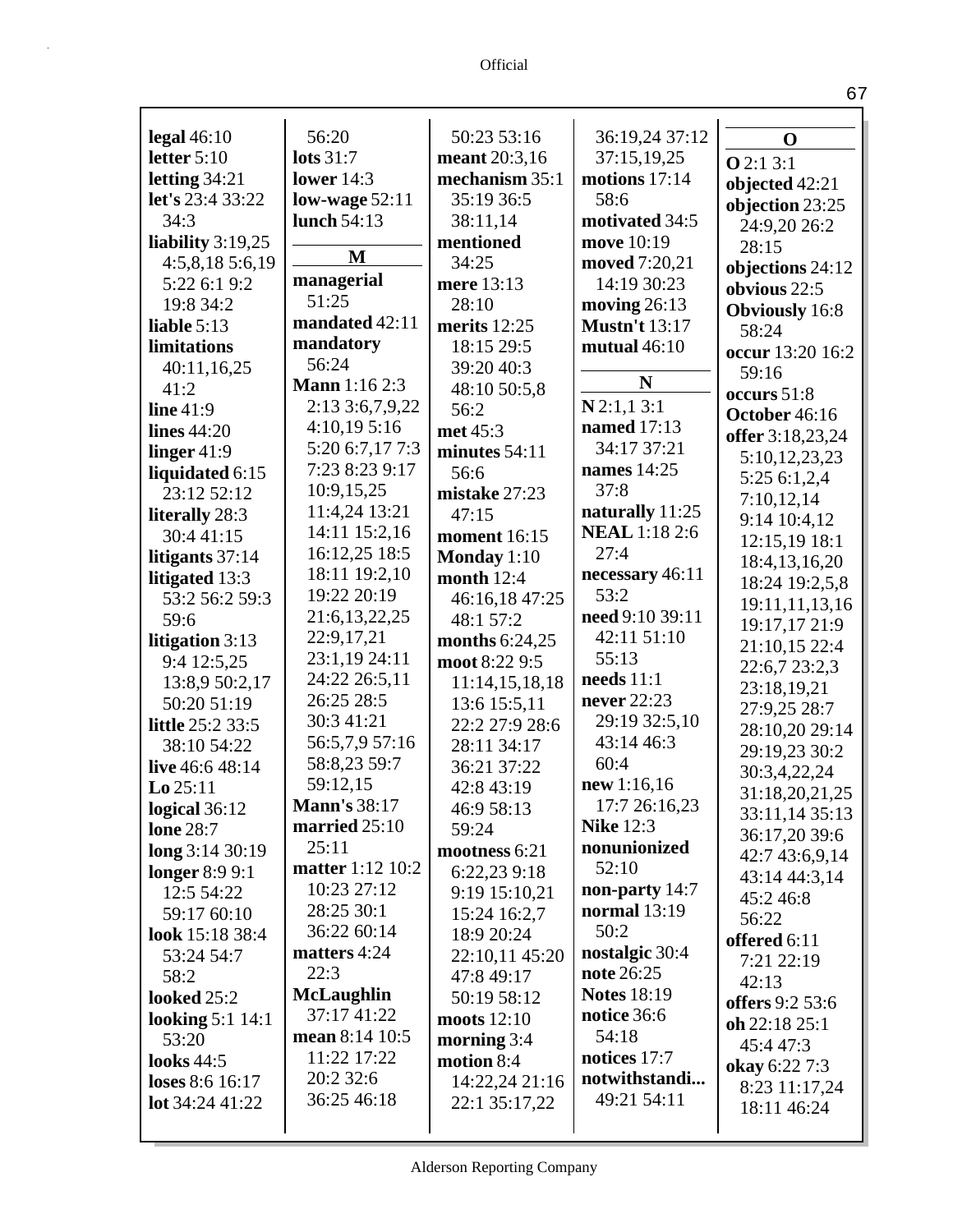| 58:22                  | 33:24 43:1       | 26:6                   | please 3:10 27:7      | 58:16            |
|------------------------|------------------|------------------------|-----------------------|------------------|
| old 58:17              | 44:16            | personal 29:24         | 36:18 46:2            | predicate 44:17  |
| once 12:8 51:8         | particular 7:5   | 45:3                   | 56:10                 | preemptive       |
| ongoing 16:9           | 19:9 26:21       | person's 17:18         | plus 42:22 48:6       | 35:13            |
| 51:11                  | 43:13 59:15      | petition 8:3           | point 22:25           | preliminarily    |
| onward 3:16            | particularly     | 28:14                  | 25:13,19 26:3         | 14:19            |
| opening 41:8           | 52:9             | <b>Petitioners 1:5</b> | 30:2 34:2             | premise 12:21    |
| opined $14:2,4$        | parties 5:5 13:3 | $1:17$ 2:4,14 3:8      | 38:17 42:16           | 42:21            |
| opinion 5:2 14:3       | 17:23 19:19      | 5:11,13 56:8           | 47:6 53:16            | present 29:1     |
| 17:6 29:2              | 22:12 33:12      | pick 6:5               | 55:23 56:12           | presented 8:2    |
| 51:23                  | 38:18 40:1,11    | piece 12:5             | 57:17                 | 28:2,3,4,13      |
| opportunity            | 41:19 59:17      | place 32:6,11          | pointed 27:22         | 29:11,16 31:19   |
| 14:10 32:19            | party 11:16 15:5 | plaintiff 3:14,15      | pointing $57:13$      | preserved 43:20  |
| opposed 17:4           | 38:12 39:1,4     | 8:6,9,10,16            | pointless 50:2        | prevailing 11:16 |
| opposition             | 39:21 53:17      | 9:13,15 10:11          | <b>policy</b> 54:2,10 | preventing 52:5  |
| 27:22                  | passed 24:8      | 10:18,22,25            | portion 15:18         | principles 34:14 |
| opt 32:24 44:24        | path 44:19       | 11:1,2,19,20           | position $9:12,17$    | 46:12            |
| 54:25                  | pay 3:13,20 4:2  | 12:20 14:10,12         | 9:19 20:22            | prior 53:20      |
| opted 38:17            | 9:2,15 12:15     | 14:18,23 17:10         | possibility 16:14     | prisoner 17:13   |
| opt-in 14:8 36:1       | 46:16,16,17      | 18:7,12 19:6           | 51:15                 | private 50:22    |
| opt-ins $13:20$        | 48:18 49:19      | 19:10,12 20:25         | possible 7:18         | problem 12:4     |
| oral 1:12 2:2,5,8      | 55:5,24 58:22    | 21:4,11,11,17          | 30:13 31:2            | 16:7 20:20       |
| 3:7 27:4 45:23         | paycheck 46:21   | 23:2,4,7,11            | possibly 8:22         | 26:5,11 35:10    |
| order 7:1 16:5         | 48:5             | 25:24 26:8,15          | 9:3 21:11             | 57:18 58:5,6     |
| 17:5 30:24             | payment 3:15     | 26:23 27:11            | 23:16 28:11           | procedural       |
| 52:12 53:14            | 47:11 48:11      | 28:7 30:14             | 39:22                 | 43:11            |
| 58:6                   | penalty 18:8     | 31:25,25 33:14         | power 28:6 33:9       | procedure 24:17  |
| orderly 52:1           | people $4:9,16$  | 34:7,20 39:11          | 33:16,16 52:11        | 24:18 33:11      |
| ordinarily 19:15       | 5:4 14:5,13      | 41:18 43:9             | powers 39:22          | 58:1             |
| ordinary 6:3           | 15:1 17:8,14     | 48:22 50:9             | 40:5                  | procedures       |
| original 40:13         | 17:16 24:2       | 51:17 53:25            | practical 7:7         | 44:25            |
| ought 25:18            | 32:9,10,16,24    | 55:1 56:18             | 53:9                  | proceed 42:9     |
| outside 60:1           | 35:8 36:6        | 57:25 58:3,18          | practice $10:2,11$    | 54:3,17 55:23    |
|                        | 38:17 44:24      | 59:22                  | 58:20,21              | proceeded 14:14  |
| P                      | 53:6 54:8        | plaintiffs 4:4         | Practices 57:2        | proceeding 6:20  |
| P3:1                   | 55:21            | 10:3 14:7 17:7         | precedents            | 18:2 21:22,25    |
| page 2:2 15:19         | period $6:10$    | 17:19 26:14,16         | 42:12                 | 26:12 45:8,12    |
| 37:19 43:3,7           | 26:13 30:20,25   | 37:21 39:24            | precisely 31:13       | 59:3             |
| 52:21                  | 40:12 59:10,14   | 41:13 52:1             | 33:21 35:10           | proceeds 54:25   |
| <b>pages</b> 6:8 44:22 | permissible 33:7 | 54:3,25 55:15          | 37:4                  | process 8:5      |
| 45:10                  | permits 18:8     | 55:22                  | preclusion 4:21       | 13:19 32:23      |
| paid 47:25 48:21       | 45:15            | plaintiff's 8:15       | 4:22 52:17,18         | 36:2,18,19       |
| papers 29:1            | persist 50:19    | 8:18 19:4,4            | 52:23 58:10,20        | 49:11 54:4,21    |
| paragraph 14:1         | person 9:3,9     | 26:16 28:8             | 58:25,25 59:2         | 55:10            |
| paragraphs             | 12:16 15:7       | 43:18 58:16            | 59:7,9,14             | processes 35:25  |
| 15:19                  | 16:16 24:25      | play 34:19             | preclusive 4:8        | promulgated      |
| <b>part</b> 14:8 27:23 | 25:6,6,7,10      | pleading 37:2          | 5:3 49:21 53:4        | 5:24             |
|                        |                  |                        |                       |                  |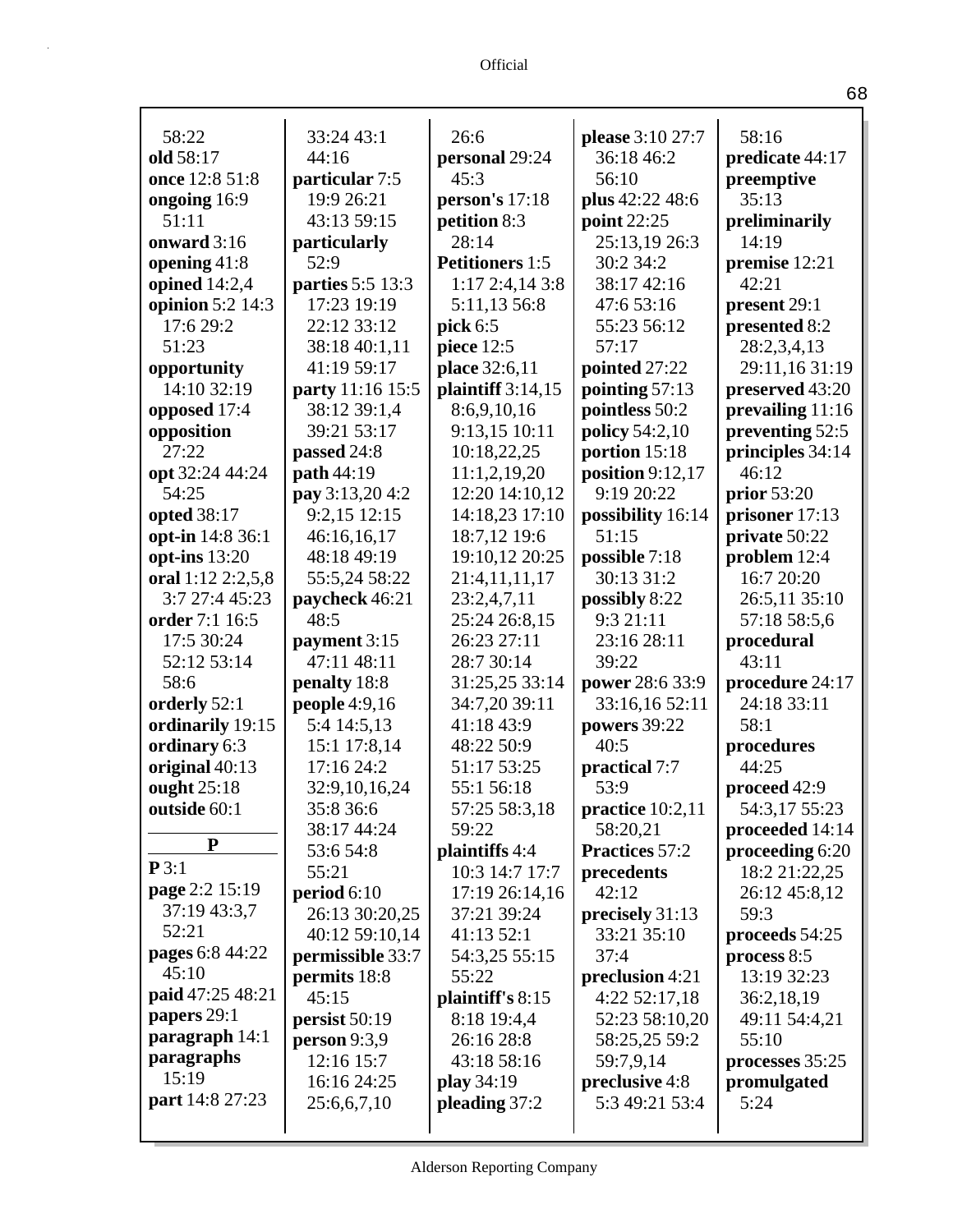| <b>prong</b> $20:6,7,9$      | 19:23 21:8          | 16:18 17:18                    | 40:9,18 44:4                        | requires 6:15                  |
|------------------------------|---------------------|--------------------------------|-------------------------------------|--------------------------------|
| prongs $20:14$               | 22:15 24:24         | 28:1 33:1                      | 45:20 57:10                         | 55:14                          |
| proof 9:14 18:25             | 26:3 27:8,15        | 34:18 39:14,17                 | relatively 20:23                    | requiring $4:2$                |
| properly 38:19               | 28:2,3,4,9 29:5     | 43:10 44:16                    | relevant 14:6                       | res 52:24,24                   |
| proposals 24:23              | 29:8,11,11,14       | 45:13 47:15                    | 49:7                                | reserve 26:25                  |
| propriety 14:15              | 29:16 32:18         | 54:13 59:18                    | relief 3:14 4:3                     | resolve 53:13                  |
| prospective 12:7             | 33:2,23 34:3,4      | reasons 31:12                  | 7:10 9:2,20                         | resolved 4:20                  |
| 12:11 41:23                  | 34:12 38:21         | 42:3 46:15                     | 11:16 12:7,11                       | 34:1                           |
| 51:9 59:23                   | 39:16 41:5,21       | <b>REBUTTAL</b>                | 12:14 13:15                         | resolves 55:7                  |
| 60:7                         | 43:13,22 44:16      | 2:12 56:7                      | 19:25 20:8,10                       | respect 43:22                  |
| protect 52:9                 | 44:17 45:14,17      | receipt 28:10                  | 21:17 23:11,14                      | 51:14                          |
| prove 18:21                  | 45:19 49:6,17       | received 28:15                 | 27:13 30:14                         | respond 11:24                  |
| 19:3,5                       | 49:24 50:12         | 46:4 60:9                      | 32:2 39:21                          | <b>Respondent</b>              |
| provide 16:13                | 53:20,24 55:16      | receives 28:7                  | 41:23,24 42:14                      | 1:19,23 2:7,11                 |
| 19:25 20:10                  | 55:21               | recognize 37:23                | 48:9 49:7                           | 5:14 7:11 27:5                 |
| 23:21 38:8                   | questionable        | recognizes                     | 50:25 51:10                         | 45:25 46:3                     |
| 52:12 53:8                   | 52:18               | 51:24 53:12                    | 56:23 57:3                          | <b>Respondent's</b>            |
| 54:18 56:24                  | questioning         | 54:19                          | 59:23 60:7,9                        | 6:10                           |
| 57:3                         | 20:21               | recommend                      | rely 5:21 29:10                     | response 9:7                   |
| provided 7:10                | questions 4:20      | 37:14                          | remainder 27:1                      | 19:23 21:14                    |
| provides 9:13                | 7:24 42:15          | <b>record</b> 31:19            | remained 25:7                       | 42:25                          |
| 13:23 21:16                  | 48:21 51:13,18      | redress 47:11                  | 25:23                               | responsibility                 |
| 23:20 35:25                  | 56:15               | 48:10 49:5,6,8                 | remaining 56:6                      | 51:25                          |
| 53:9                         | quickly 41:14       | 50:21                          | remains $25:11$                     | responsive                     |
| providing $27:13$            | quirky $55:12$      | <b>Redressability</b>          | 46:6 55:1                           | 18:14                          |
| 32:19 38:11                  | quite 12:8 17:24    | 47:13                          | remand 39:25                        | rests 56:19                    |
| proving 19:18                | 29:25 51:14,16      | redressable 48:9               | remedial 20:8,9                     | result 3:24 60:1               |
| 19:20                        | quote 5:12 43:7     | 50:3                           | remember 10:7                       | results 19:8                   |
| provision 13:18              | 43:10               | redressed 48:18                | rendered 53:17<br>53:18             | retrospective                  |
| 41:2                         | $\mathbf R$         | redresses 49:5<br>refers 57:19 |                                     | 12:13 41:24                    |
| prudent 45:16                | $\mathbb{R}3:1$     | reformulated                   | rendering 53:25                     | 42:17 47:10<br>60:7            |
| purely 60:7<br>purpose 18:21 | radical 35:15       | 29:11                          | repeatedly 13:4<br>repetition 58:15 |                                |
|                              | <b>raise</b> 24:23  |                                | 59:20                               | reverse 41:12                  |
| 19:18,20                     | 30:21 41:21         | refuse 18:8<br>refuses $3:15$  | reply $10:12$                       | review $43:6,8$<br>58:15 59:20 |
| purposes 34:21<br>40:9,15,17 | 56:16               | regardless 11:21               | represent 8:17                      | <b>right</b> 11:3 16:24        |
| 41:4                         | <b>raised</b> 56:12 | regular $41:17$                | representative                      | 18:8 23:4,8,23                 |
| pursuant 17:5                | reach 40:3 45:14    | Rehnquist 31:23                | 34:18 42:10                         | 29:20 33:20,21                 |
| put 5:1 53:5                 | 45:17               | 34:23 42:4,19                  | request $14:25$                     | 36:16 37:8,15                  |
| putative 3:16                | read 38:11,14       | rejecting $33:11$              | requested 3:21                      | 38:16 47:18                    |
|                              | 57:13               | relate $40:13$                 | 42:13 48:9                          | 49:16 50:18                    |
| O                            | reading 57:9        | relates 20:21                  | 49:7                                | 51:21 53:21                    |
| question 3:22                | real 41:7           | relation 41:6                  | required $42:10$                    | 54:3 57:8                      |
| 7:18:2,21,25                 | realize 8:14        | relationship                   | requirement                         | risking $39:20$                |
| 10:2,17 12:23                | really $11:11$      | 56:14                          | 27:11                               | Riverside 59:21                |
| 15:4,8 16:4                  | 34:22 37:8          | relation-back                  | requirements                        | road 6:24,25                   |
| 17:22 18:15,16               | reason $11:9$       | 16:10 39:5,9                   | 33:25                               | 54:17                          |
|                              |                     |                                |                                     |                                |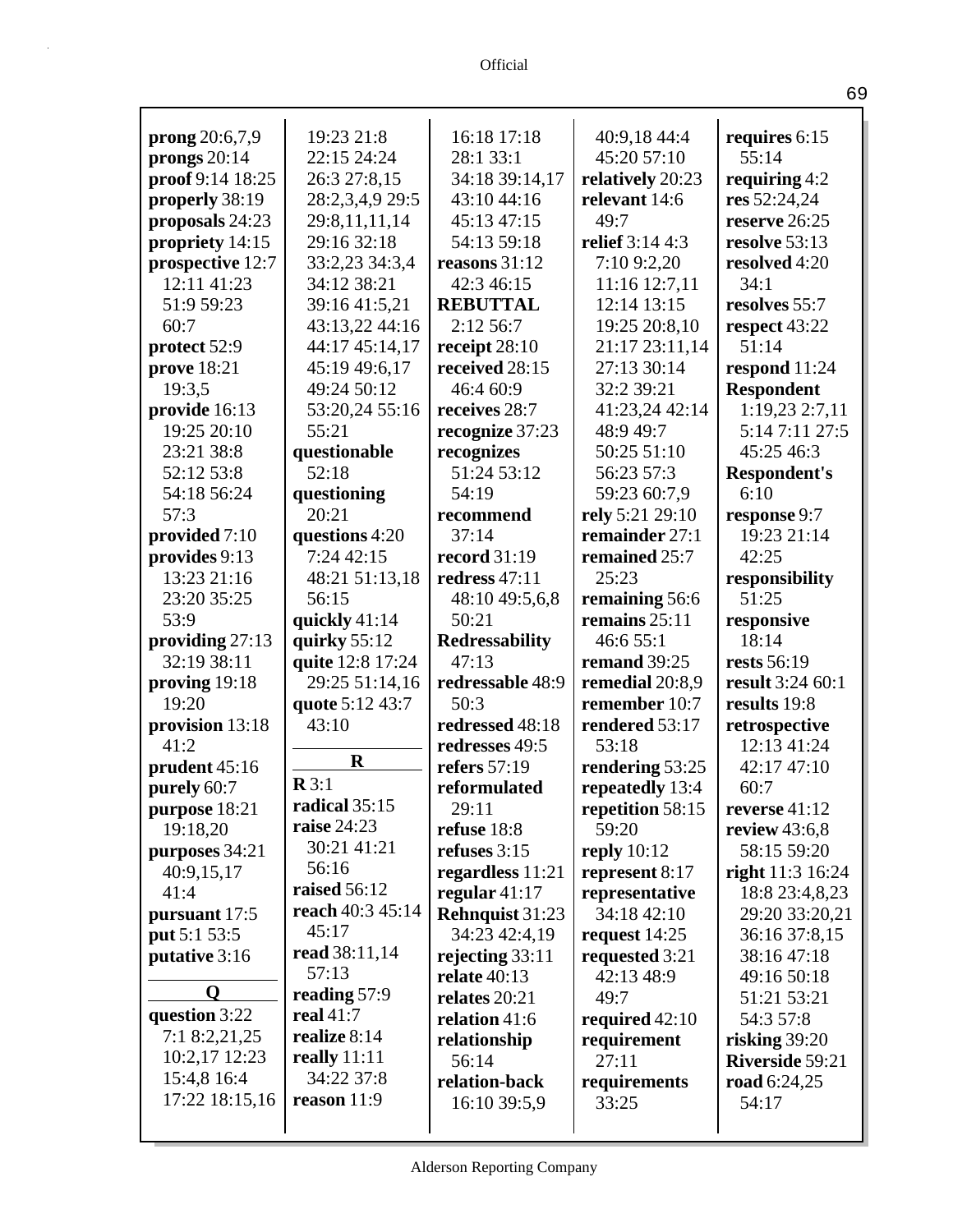| г<br>10. |  |
|----------|--|
|          |  |

| <b>ROBERTS</b> 3:3  | satisfy 28:8 30:9    | sent 46:17         | Sirica 44:4           | spoke 58:23             |
|---------------------|----------------------|--------------------|-----------------------|-------------------------|
| 6:19 9:25 16:3      | save 41:18           | sentence 38:25     | situated $4:9,15$     | springs $20:13$         |
| 16:19,22 27:2       | saying $12:1$        | sentences 38:13    | 13:13,16 14:13        | stage $50:17$           |
| 27:14,18 28:12      | 15:20,21 17:5        | separate 14:22     | 14:20 15:1            | stages $12:24$          |
| 28:18 29:10         | 33:18 35:4,14        | 30:1               | 24:2 31:6             | <b>Standards</b> 4:1    |
| 31:3,16 36:22       | 45:7                 | separation         | 32:21 35:6            | 5:6 13:22 14:1          |
| 45:21 48:13         | says 5:10 6:22       | 39:22 40:4         | 54:8,15 55:22         | 17:3 35:4               |
| 49:1,10,23          | 10:13 11:14,17       | series $12:11$     | 55:23                 | 41:11 47:21,22          |
| 50:6,9,16 51:1      | 13:11 17:25          | serve 52:4 53:4    | situation 15:13       | 51:20 52:3              |
| 55:18 56:3,5        | 22:7 23:4 30:9       | set 34:14 36:18    | 16:13,23 20:4         | standing $20:1,5$       |
| 60:11               | 30:22 36:5           | sets 57:14         | 28:24 32:25           | 20:7,10,11,18           |
| role 26:14          | 37:14 38:12,13       | settle 29:24 34:7  | small 51:16 54:5      | 47:8 50:10,12           |
| rolling $36:14$     | 38:13,22 39:1        | 53:6               | <b>Smith 5:2 24:1</b> | 50:13                   |
| <b>RONALD</b> 1:16  | 41:3 44:22           | settlement 10:4    | 24:18 26:10           | start 36:13             |
| 2:3,13 3:7 56:7     | 46:14,17,18,25       | 17:24 18:18        | society $52:10$       | started 52:16           |
| <b>Roper 16:9</b>   | 47:3,17 49:12        | 34:6 46:8,11       | sole 3:14 8:5         | starts $25:10$          |
| 31:23 33:3          | 49:18 50:4,5         | Seventh 36:3       | 16:16                 | <b>State 28:25</b>      |
| 34:23 42:4,19       | 50:10 51:3           | 37:5               | <b>Solicitor</b> 1:20 | stated 33:9             |
| routinely 10:4      | 52:4,6               | shared 34:5        | 30:12 44:21           | statement 6:2           |
| rule 6:3 9:12,12    | <b>Scalia</b> 19:22  | shifting $56:24$   | solution $53:8,9$     | 19:24 20:3,16           |
| 9:15,18 13:14       | 20:20 25:21          | 57:1               | somebody 26:7         | 49:22                   |
| 13:14 17:4,22       | 26:17 32:4,17        | short 54:21        | 31:8                  | statements 5:21         |
| 18:17 21:21,23      | 40:8,17,23,24        | side 11:22 12:25   | somewhat 12:14        | <b>States</b> 1:1,13,22 |
| 22:1,4,8,10,19      | 52:15                | 33:18              | 47:6                  | 2:10 45:24              |
| 22:20 23:4,5,6      | Scalia's 29:2        | sidestep $45:18$   | sorry $16:22$         | status 39:4             |
| 23:8 27:9,25        | 34:4 47:6            | signed $17:9$      | 43:17 49:12,23        | statute $4:1,6$         |
| 28:19 30:16,20      | scheduled 6:24       | signs 17:5 39:1    | sort 37:1 50:22       | 13:11,14,22             |
| 30:22 32:23         | second 7:6 8:7       | silent $10:5$      | <b>Sosna</b> 33:3     | 14:11 18:7              |
| 33:8,8 35:3,13      | 18:14 43:22          | similar $28:24$    | <b>Sotomayor</b> 5:9  | 24:8,13 38:4,7          |
| 35:24 36:17,20      | 44:16,20 57:16       | 34:8 44:5          | 5:17 6:5,14,18        | 38:11,25 40:10          |
| 37:5,14,25          | <b>Section 13:22</b> | similarly $4:9,15$ | 16:21 17:21           | 40:11,16,17,19          |
| 38:6,6 39:23        | 23:22 41:3           | 13:13,16 14:13     | 18:6,23 19:7          | 40:25 41:2,4            |
| 39:24 42:9,14       | 51:24 54:20          | 15:1 24:2 31:6     | 29:8,18,21,22         | 56:19 57:6,6,9          |
| 42:18 46:12         | see 6:14 17:7        | 32:21 35:5         | 33:5,20,22            | 57:15                   |
| 48:25 55:4          | 22:3 23:9            | 36:7 54:8,14       | 45:1,5,6,10           | statutes 56:20          |
| ruled $15:9$        | 24:14 33:15          | 55:21,22           | 55:4,9                | statutory 13:17         |
| rules $4:10,22,23$  | 38:9 55:11           | similarly-situ     | sought $59:23$        | 18:7 23:24              |
| 6:357:1             | 58:2                 | 35:7               | sound 54:23           | 56:14,17                |
| ruling $15:12$      | seeing $10:7$        | simple $20:23$     | speaking $52:16$      | step $45:1$             |
|                     | seek 13:15 51:10     | simply $12:18$     | speaks $47:5$         | stop 50:1 58:20         |
| S                   | seeking 42:9,18      | 16:5 26:15         | specific 18:8         | stopped 51:9            |
| $S$ 2:1 3:1         | seeks 12:7,13        | 49:25 50:1         | 38:25 44:6            | stops $51:12$           |
| sanction 9:13       | 60:7                 | 54:6 55:4          | specifically          | strong $52:13$          |
| satisfaction        | send 17:6 47:16      | simultaneously     | 23:20 43:5            | subject $4:17$          |
| 48:12,24 50:5       | sense 18:23 37:6     | 14:18              | specifies $23:10$     | submit 28:9             |
| satisfied $8:16,19$ | 42:8 56:16           | single $25:10$     | spend $41:21$         | submitted 60:12         |
| 11:23               | sensible 53:13       | 55:1               | 58:1                  | 60:14                   |
|                     |                      |                    |                       |                         |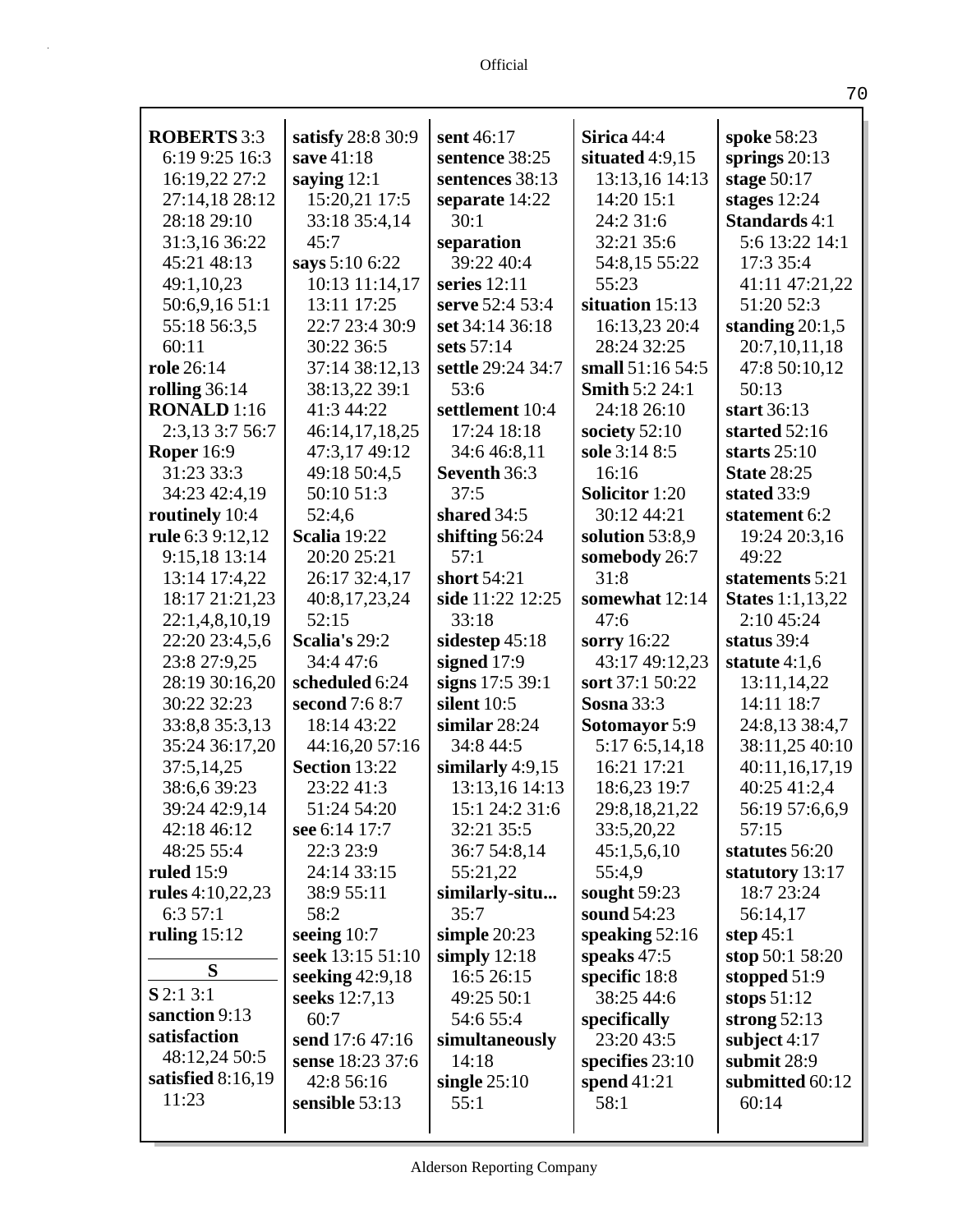| subsequent 36:1        | system 38:9           | 19:2 20:16,19            | 56:13             | 32:2,4                  |
|------------------------|-----------------------|--------------------------|-------------------|-------------------------|
| 36:19                  | 46:10                 | 21:13,14 22:3            | timing $37:18$    | understand              |
| substantial            | T                     | 22:9 24:11,22            | today $30:5$      | 28:22 48:14             |
| 26:13 54:14            |                       | 26:5 27:21,25            | told 17:23 58:9   | 57:12,21                |
| substitute 26:6        | T2:1,1                | 29:5,25 30:7             | tool 41:10        | undoubtedly             |
| substituted            | take 9:9 11:6,9       | 30:11,12,15,18           | traceable 48:8    | 45:18                   |
| 26:18,20               | 16:7 23:24            | 30:20,25 31:22           | traditional       | unfold $34:22$          |
| substituting           | 31:9 38:16            | 32:17,21 34:9            | 52:24             | unfolds $37:19$         |
| 26:7                   | 42:20 53:16           | 34:12,14,24              | traditionally     | <b>United 1:1,13,22</b> |
| such-and-such          | taken 10:16           | 35:10,15 37:5            | 40:7 48:22        | 2:10 45:24              |
| 24:6                   | talk $7:4$            | 37:8,10,17               | transitory 37:24  | unpack 7:24             |
| sue 46:21 47:18        | talking $38:15$       | 38:3,19 39:3,9           | 37:24             | unreviewable            |
| sues 46:15 58:18       | 39:19 41:22,22        | 40:21,25 41:5            | transmittal 5:10  | 42:15                   |
| suffered 5:14          | 42:16 47:10           | 41:16 42:1,2             | treated 14:5      | <b>upset</b> 17:24      |
| 7:11 12:20             | 55:9                  | 42:24 43:14,18           | trench 39:22      | use 13:13 18:3,9        |
| 21:4                   | talks 33:10           | 43:21,25 44:1            | trial 5:24 9:21   | 18:13                   |
| suggest $17:1$         | tell 10:2 14:4        | 44:13,15,17              | 18:13,15 37:24    | <b>useful</b> 56:11     |
| 28:16 37:11            | 19:7                  | 45:15,16 47:5            | 49:11             | usually 49:2            |
| 38:9 44:2              | telling $48:18$       | 48:7,14 49:3             | troubled 33:6     | 56:1                    |
| suggested 35:3         | <b>tender</b> 42:10   | 49:10 50:12              | true 38:3 57:8    |                         |
| suggesting             | terminate 13:9        | 51:15 52:17              | truncate 32:23    | $\mathbf{V}$            |
| 21:16                  | terminating 8:8       | 53:5,9,15,22             | trying $26:15,16$ | v 1:6 3:5 5:2           |
| suggestion 6:21        | terms $30:2$          | 53:24 54:13              | 38:4 52:9         | validity 18:21          |
| 6:22 16:1              | 36:23 52:8            | 55:3,19,20               | turns 15:17 39:4  | 18:25 19:3,20           |
| suit 13:12 32:5,8      | terribly 32:7         | 56:11,13,16,17           | two 6:25 7:2,3    | variety 4:19            |
| 32:9,13,14,14          | text 30:22 35:24      | 57:18,20 58:4            | 7:23 8:23,24      | 10:16 46:14             |
| 35:5 50:14             | <b>Thank 3:9 27:2</b> | 59:18                    | 15:18 16:5        | Vermont 24:24           |
| 56:18 58:22            | 27:645:21             | third 9:7 20:6           | 18:11 25:5        | vexatious 51:18         |
| suits 9:16 51:18       | 56:3,4,9 60:11        | 24:17 43:4               | 31:12 34:14       | view 8:24               |
| summary 4:17           | then-appropri         | thought 20:1             | 35:25 38:13       | violated 60:3           |
| supporting 1:22        | 44:22                 | 23:18 25:16              | 50:12             | violation 47:20         |
| 2:11 45:25             | then-Justice          | 28:19,20                 | Twombly 37:11     | 47:22                   |
| suppose $12:3$         | 31:23 34:22           | <b>three</b> $6:24$ 47:7 | type $26:11$      | violations 52:5         |
| 14:17,17 28:14         | 42:3,19               | 59:21                    |                   | vitiated 17:13          |
| 36:2 44:18             | theory $47:19$        | throws 49:18             | U                 | 17:19                   |
| supposed 36:23         | thing 12:2 18:12      | ticking $41:15$          | unaccepted 18:1   | voluntary 51:13         |
| Supreme $1:1,13$       | 18:14 36:12           | ties $52:2$              | 27:25 29:13       | 58:13                   |
| sure 36:7 43:23        | 38:20 54:20           | time 4:15 5:22           | 42:7              | vulnerable 52:9         |
| 46:23 47:21            | 56:11 57:22,23        | 6:9,11,12 7:13           | unartfully 58:23  | W                       |
| 48:13                  | things $7:38:24$      | 7:14 15:4                | 59:1              |                         |
| Swisher 44:2           | 18:11                 | 16:16,17 26:13           | uncompensated     | wages $6:11$            |
| 59:21                  | think $4:105:1$       | 27:1 30:19               | 4:14              | wait 36:11              |
| <b>Symczyk</b> 1:7 3:5 | 5:20 7:23 8:23        | 37:25 41:22              | unconstitutio     | waive 27:18,20          |
| 24:2 30:5              | $9:17$ 10:15,15       | 47:16 51:16              | 38:10             | 27:21,21 31:20          |
| 31:14 43:15            | 11:25 12:1            | 58:2,15,21               | uncontested       | waived 27:15            |
| 53:19,19               | 13:21 15:2            | 59:10,14                 | 7:10              | walked 8:19,20          |
| Symczyk's 24:4         | 16:12 17:18           | times $17:15$            | undermines        | 8:21                    |
|                        |                       |                          |                   |                         |